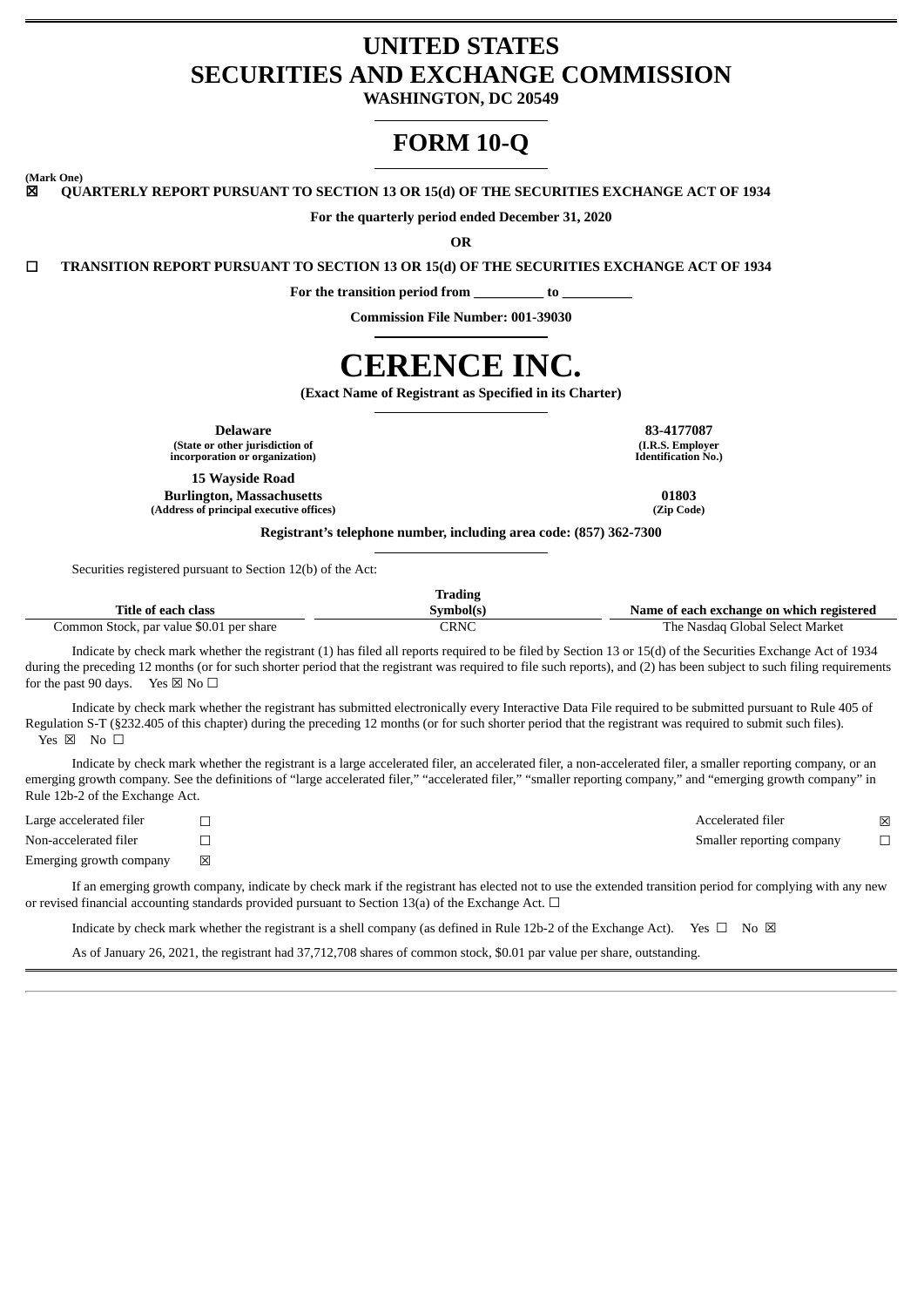# **Table of Contents**

|                   |                                                                                                                   | Page |
|-------------------|-------------------------------------------------------------------------------------------------------------------|------|
| PART I.           | <b>FINANCIAL INFORMATION</b>                                                                                      | 3    |
| Item 1.           | <b>Condensed Consolidated Financial Statements (Unaudited)</b>                                                    |      |
|                   | Condensed Consolidated Statements of Operations for the Three Months Ended December 31, 2020 and 2019             | 3    |
|                   | Condensed Consolidated Statements of Comprehensive Income (Loss) for the Three Months Ended December 31, 2020 and |      |
|                   | 2019                                                                                                              | 4    |
|                   | Condensed Consolidated Balance Sheets as of December 31, 2020 and September 30, 2020                              |      |
|                   | Consolidated Statements of Stockholders' Equity for the Three Months Ended December 31, 2020 and 2019             | 6    |
|                   | Condensed Consolidated Statements of Cash Flows for the Three Months Ended December 31, 2020 and 2019             |      |
|                   | <b>Notes to Condensed Consolidated Financial Statements</b>                                                       | 8    |
| Item 2.           | <b>Management's Discussion and Analysis of Financial Condition and Results of Operations</b>                      | 25   |
| Item 3.           | <b>Quantitative and Qualitative Disclosures About Market Risk</b>                                                 | 37   |
| Item 4.           | <b>Controls and Procedures</b>                                                                                    | 37   |
| PART II.          | <b>OTHER INFORMATION</b>                                                                                          | 39   |
| Item 1.           | <b>Legal Proceedings</b>                                                                                          | 39   |
| Item 1A.          | <b>Risk Factors</b>                                                                                               | 39   |
| Item 6.           | Exhibits                                                                                                          | 40   |
| <b>Signatures</b> |                                                                                                                   | 41   |
|                   |                                                                                                                   |      |

i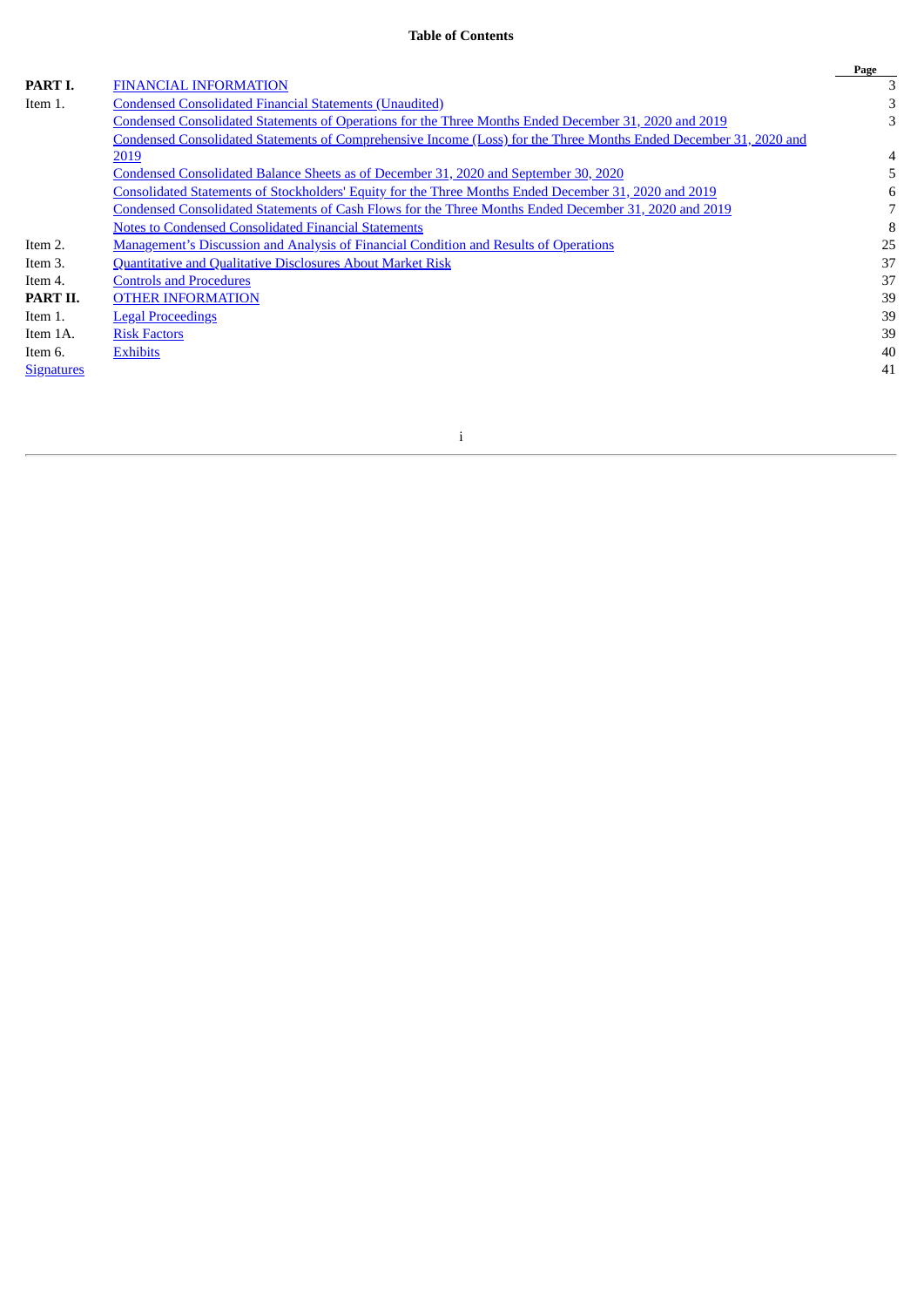#### **CAUTIONARY STATEMENT CONCERNING FORWARD-LOOKING STATEMENTS**

This Quarterly Report on Form 10-Q ("Form 10-Q"), filed by Cerence Inc. together with its consolidated subsidiaries, "Cerence" or the "Company," "we," "us" or "our" unless the context indicates otherwise, contains "forward-looking statements" that involve risks and uncertainties. These statements can be identified by the fact that they do not relate strictly to historical or current facts, but rather are based on current expectations, estimates, assumptions and projections about our industry and our business and financial results. Forward-looking statements often include words such as "anticipates," "estimates," "expects," "projects," "forecasts," "intends," "plans," "continues," "believes," "may," "will," "goals" and words and terms of similar substance in connection with discussions of future operating or financial performance. As with any projection or forecast, forward-looking statements are inherently susceptible to uncertainty and changes in circumstances. Our actual results may vary materially from those expressed or implied in our forward-looking statements. Accordingly, undue reliance should not be placed on any forward-looking statement made by us or on our behalf. Although we believe that the forward-looking statements contained in this Form 10-Q are based on reasonable assumptions, you should be aware that many factors could affect our actual financial results or results of operations and could cause actual results to differ materially from those in such forward-looking statements, including but not limited to:

- the duration and severity of the COVID-19 pandemic and its impact on our business and financial performance;
- adverse conditions in the automotive industry or the global economy more generally, including as a result of the COVID-19 pandemic;
- the highly competitive and rapidly changing market in which we operate;
- our employees are represented by workers councils or unions or are subject to local laws that are less favorable to employers than the laws of the U.S.;
- our strategy to increase cloud services and fluctuations in our operating results;
- escalating pricing pressures from our customers;
- our failure to win, renew or implement service contracts;
- the cancellation or postponement of service contracts after a design win;
- the loss of business from any of our largest customers;
- inability to recruit and retain qualified personnel;
- cybersecurity and data privacy incidents that damage client relations;
- interruptions or delays in our services or services from data center hosting facilities or public clouds;
- economic, political, regulatory, foreign exchange and other risks of international operations;
- unforeseen U.S. and foreign tax liabilities;
- impairment of our goodwill and other intangible assets;
- the failure to protect our intellectual property or allegations that we have infringed the intellectual property of others;
- defects in our software products that result in lost revenue, expensive corrections or claims against us;
- our inability to quickly respond to changes in technology and to develop our intellectual property into commercially viable products;
- our inability to successfully introduce new products, applications or services;
- a significant interruption in the supply or maintenance of our third-party hardware, software, services or data;
- restrictions on our current and future operations under the terms of our debt and the use of cash to service our debt; and
- certain factors discussed elsewhere in this Form 10-Q.

These and other factors are more fully discussed in Part I, Item 1A of our Annual Report on Form 10-K for the fiscal year ended September 30, 2020 and elsewhere in this Form 10-Q, including Part II, "Item 1A, Risk Factors". These risks could cause actual results to differ materially from those implied by forward-looking statements in this Form 10-Q. Even if our results of operations, financial condition and liquidity and the development of the industry in which we operate are consistent with the forward-looking statements contained in this Form 10-Q, those results or developments may not be indicative of results or developments in subsequent periods.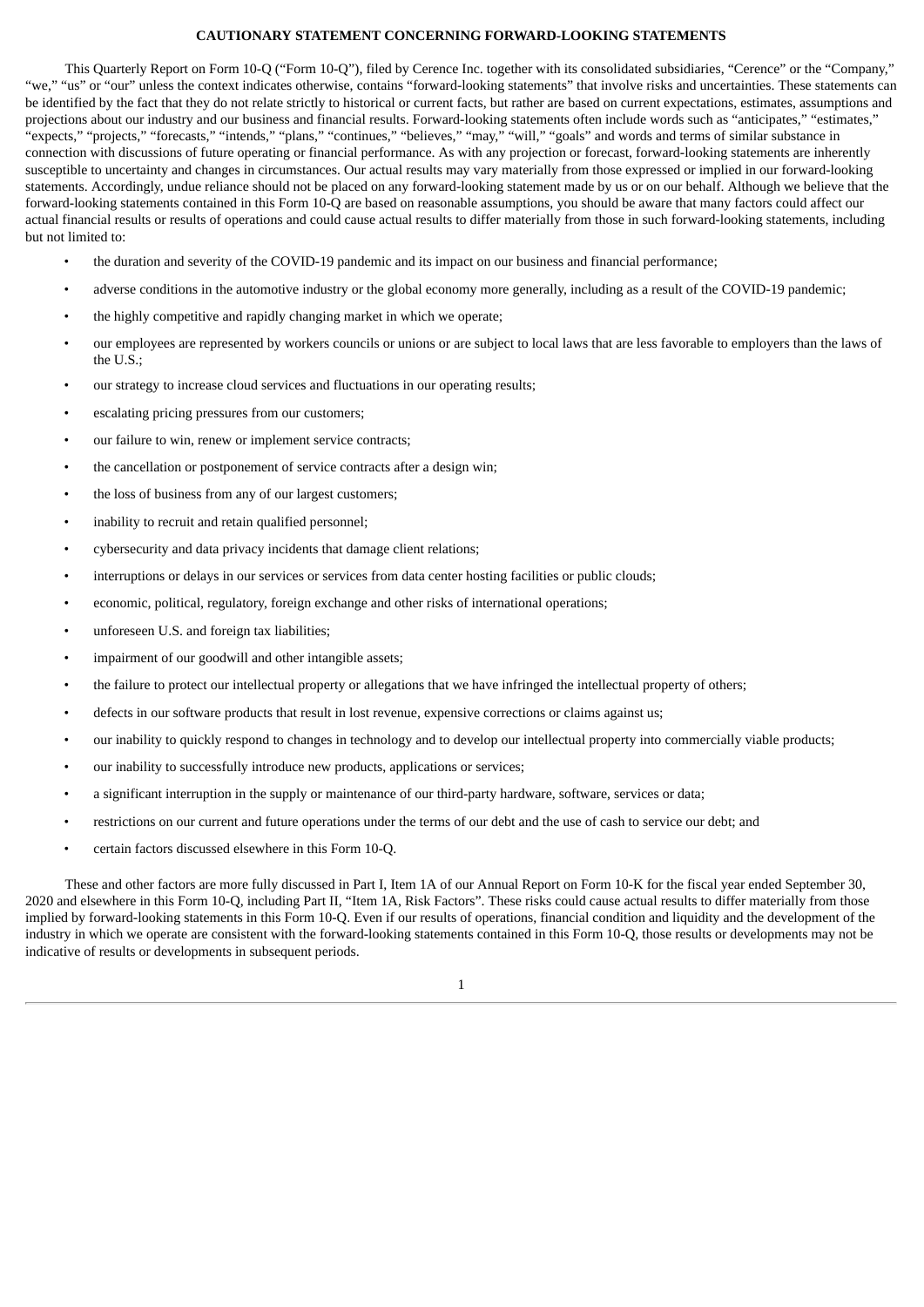Any forward-looking statements made by us in this Form 10-Q speak only as of the date on which they are made. We are under no obligation to, and expressly disclaim any obligation to, update or alter our forward-looking statements, whether as a result of new information, subsequent events or otherwise, except as required by law.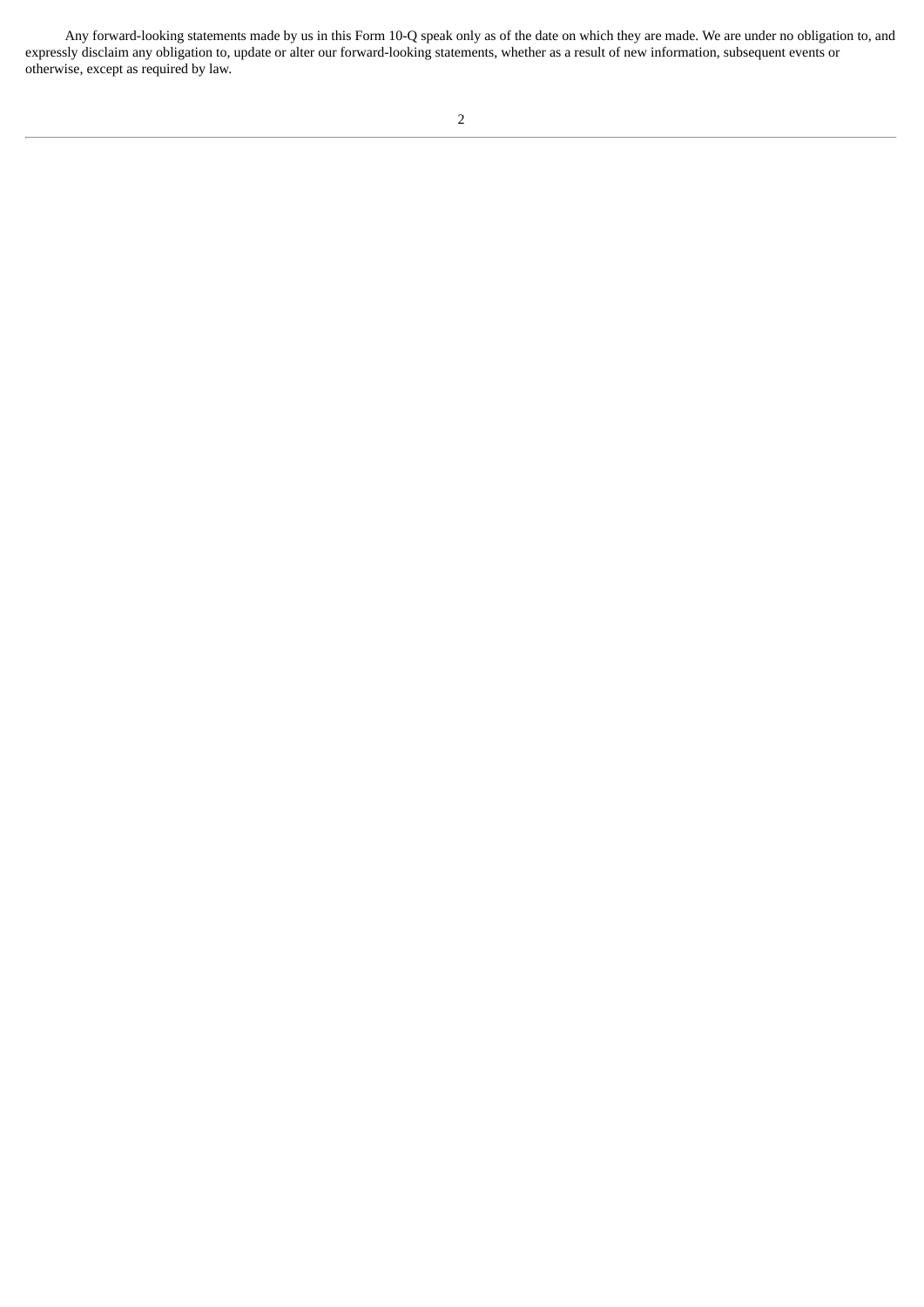# **PART I—FINANCIAL INFORMATION**

# <span id="page-4-2"></span><span id="page-4-1"></span><span id="page-4-0"></span>**Item 1. Condensed Consolidated Financial Statements.**

# **CERENCE INC.** CONDENSED CONSOLIDATED STATEMENTS OF OPERATIONS (Dollars in thousands, except per share data) (unaudited)

|                                            |              | Three Months Ended December 31, |           |  |  |  |
|--------------------------------------------|--------------|---------------------------------|-----------|--|--|--|
|                                            | 2020         |                                 | 2019      |  |  |  |
| <b>Revenues:</b>                           |              |                                 |           |  |  |  |
| License                                    | \$<br>46,414 | \$                              | 40,767    |  |  |  |
| <b>Connected services</b>                  | 27,251       |                                 | 23,021    |  |  |  |
| Professional services                      | 21,299       |                                 | 13,671    |  |  |  |
| <b>Total revenues</b>                      | 94,964       |                                 | 77,459    |  |  |  |
| Cost of revenues:                          |              |                                 |           |  |  |  |
| License                                    | 674          |                                 | 681       |  |  |  |
| Connected services                         | 7,013        |                                 | 8,675     |  |  |  |
| Professional services                      | 17,315       |                                 | 14,491    |  |  |  |
| Amortization of intangible assets          | 1,879        |                                 | 2,087     |  |  |  |
| Total cost of revenues                     | 26.881       |                                 | 25,934    |  |  |  |
| Gross profit                               | 68,083       |                                 | 51,525    |  |  |  |
| <b>Operating expenses:</b>                 |              |                                 |           |  |  |  |
| Research and development                   | 24,091       |                                 | 23,511    |  |  |  |
| Sales and marketing                        | 8,898        |                                 | 7,943     |  |  |  |
| General and administrative                 | 11,617       |                                 | 11,483    |  |  |  |
| Amortization of intangible assets          | 3,158        |                                 | 3,131     |  |  |  |
| Restructuring and other costs, net         | 47           |                                 | 7,554     |  |  |  |
| <b>Total operating expenses</b>            | 47,811       |                                 | 53,622    |  |  |  |
| Income (loss) from operations              | 20,272       |                                 | (2,097)   |  |  |  |
| Interest income                            | 18           |                                 | 281       |  |  |  |
| Interest expense                           | (3,799)      |                                 | (6,798)   |  |  |  |
| Other income (expense), net                | (2, 237)     |                                 | (146)     |  |  |  |
| Income (loss) before income taxes          | 14,254       |                                 | (8,760)   |  |  |  |
| (Benefit from) provision for income taxes  | (7, 384)     |                                 | 3,002     |  |  |  |
| Net income (loss)                          | \$<br>21,638 | \$                              | (11, 762) |  |  |  |
| Net income (loss) per share:               |              |                                 |           |  |  |  |
| <b>Basic</b>                               | \$<br>0.58   | \$                              | (0.33)    |  |  |  |
| <b>Diluted</b>                             | \$<br>0.54   | \$                              | (0.33)    |  |  |  |
| Weighted-average common share outstanding: |              |                                 |           |  |  |  |
| <b>Basic</b>                               | 37,180       |                                 | 35,995    |  |  |  |
| Diluted                                    | 43,363       |                                 | 35,995    |  |  |  |

Refer to accompanying Notes to the unaudited condensed consolidated financial statements.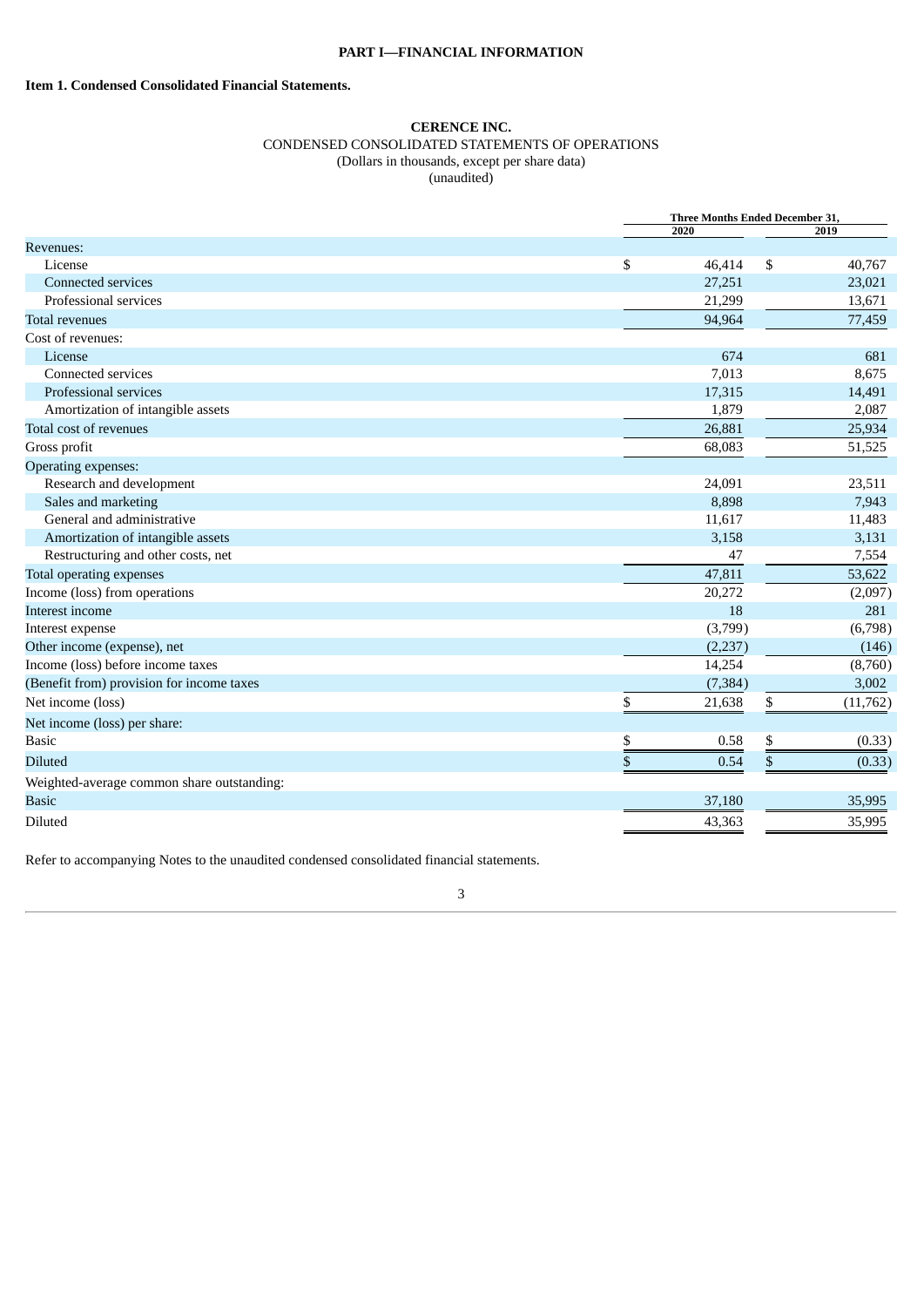# **CERENCE INC.** CONDENSED CONSOLIDATED STATEMENTS OF COMPREHENSIVE INCOME (LOSS) (Dollars in thousands) (unaudited)

<span id="page-5-0"></span>

|                                          |  | Three Months Ended December 31, |      |          |  |  |  |  |  |
|------------------------------------------|--|---------------------------------|------|----------|--|--|--|--|--|
|                                          |  | 2020                            | 2019 |          |  |  |  |  |  |
| Net income (loss)                        |  | 21,638                          |      | (11,762) |  |  |  |  |  |
| Other comprehensive income:              |  |                                 |      |          |  |  |  |  |  |
| Foreign currency translation adjustments |  | 14,170                          |      | 4,904    |  |  |  |  |  |
| Pension adjustments, net                 |  | (30)                            |      | 926      |  |  |  |  |  |
| Total other comprehensive income         |  | 14,140                          |      | 5,830    |  |  |  |  |  |
| Comprehensive income (loss)              |  | 35,778                          |      | (5,932)  |  |  |  |  |  |
|                                          |  |                                 |      |          |  |  |  |  |  |

Refer to accompanying Notes to the unaudited condensed consolidated financial statements.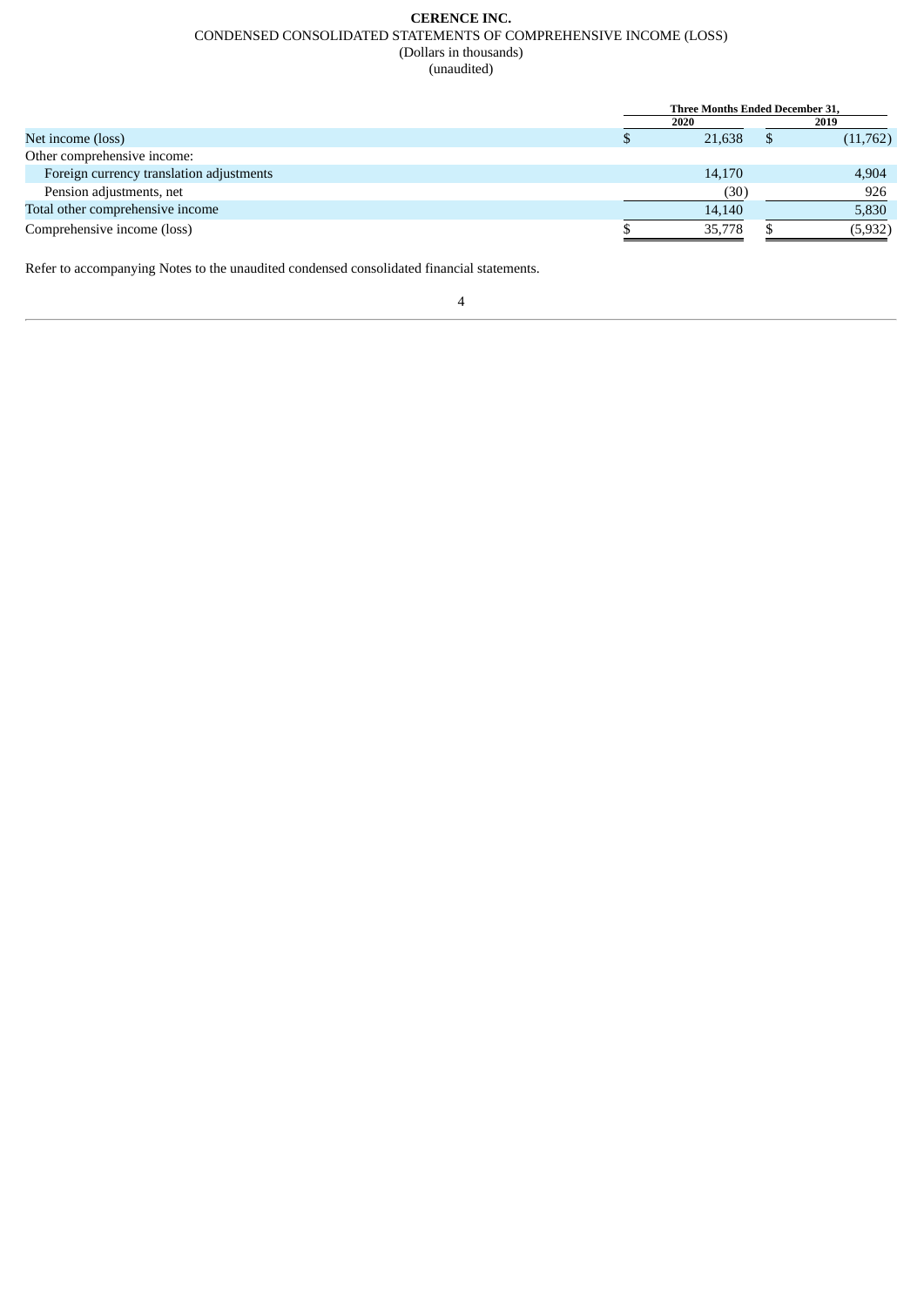# **CERENCE INC.** CONDENSED CONSOLIDATED BALANCE SHEETS (Dollars in thousands, except per share amounts)

<span id="page-6-0"></span>

| <b>December 31, 2020</b>                                                                           | September 30, 2020 |  |  |
|----------------------------------------------------------------------------------------------------|--------------------|--|--|
| (Unaudited)                                                                                        |                    |  |  |
| <b>ASSETS</b>                                                                                      |                    |  |  |
| Current assets:                                                                                    |                    |  |  |
| Cash and cash equivalents<br>\$<br>110,360<br>\$                                                   | 136,067            |  |  |
| Marketable securities<br>17,088                                                                    | 11,662             |  |  |
| Accounts receivable, net of allowances of \$579 and \$1,394<br>60,426                              | 49,943             |  |  |
| Deferred costs<br>7,748                                                                            | 7,256              |  |  |
| Prepaid expenses and other current assets<br>43,703                                                | 44,220             |  |  |
| 239,325<br>Total current assets                                                                    | 249,148            |  |  |
| 29,708<br>Property and equipment, net                                                              | 29,529             |  |  |
| 36,913<br>Deferred costs                                                                           | 38,161             |  |  |
| 20,630<br>Operating lease right of use assets                                                      | 20,096             |  |  |
| Goodwill<br>1,136,356                                                                              | 1,128,198          |  |  |
| Intangible assets, net<br>41,070                                                                   | 45,616             |  |  |
| Deferred tax assets<br>180,166                                                                     | 161,759            |  |  |
| 16,580<br>Other assets                                                                             | 14,938             |  |  |
| \$<br>\$<br>1,700,748<br><b>Total assets</b>                                                       | 1,687,445          |  |  |
| <b>LIABILITIES AND STOCKHOLDERS' EQUITY</b>                                                        |                    |  |  |
| Current liabilities:                                                                               |                    |  |  |
| $\mathbb{S}$<br>\$<br>Accounts payable<br>4,806                                                    | 8,447              |  |  |
| Deferred revenue<br>104,577                                                                        | 112,520            |  |  |
| 6,259<br>Short-term operating lease liabilities                                                    | 5,700              |  |  |
| Short-term debt<br>6,250                                                                           | 6,250              |  |  |
| Accrued expenses and other current liabilities<br>52,200                                           | 67,857             |  |  |
| Total current liabilities<br>174,092                                                               | 200,774            |  |  |
| 266,019<br>Long-term debt                                                                          | 266,872            |  |  |
| Deferred revenue, net of current portion<br>215,692                                                | 212,573            |  |  |
| 16,823<br>Long-term operating lease liabilities                                                    | 17,821             |  |  |
| Other liabilities<br>34,994                                                                        | 31,649             |  |  |
| 707,620<br><b>Total liabilities</b>                                                                | 729,689            |  |  |
| Commitments and contingencies (Note 13)                                                            |                    |  |  |
| Stockholders' Equity:                                                                              |                    |  |  |
| Common stock, \$0.01 par value, 560,000 shares authorized; 37,685 shares issued and outstanding as |                    |  |  |
| of December 31, 2020; 36,842 shares issued and outstanding as of September 30, 2020.<br>378        | 369                |  |  |
| Accumulated other comprehensive income<br>17,851                                                   | 3,711              |  |  |
| Additional paid-in capital<br>973,892                                                              | 974,307            |  |  |
| Retained earnings (accumulated deficit)<br>1,007                                                   | (20, 631)          |  |  |
| 993,128<br>Total stockholders' equity                                                              | 957,756            |  |  |
| \$<br>\$<br>1,700,748<br>Total liabilities and stockholders' equity                                | 1,687,445          |  |  |

Refer to accompanying Notes to the unaudited condensed consolidated financial statements.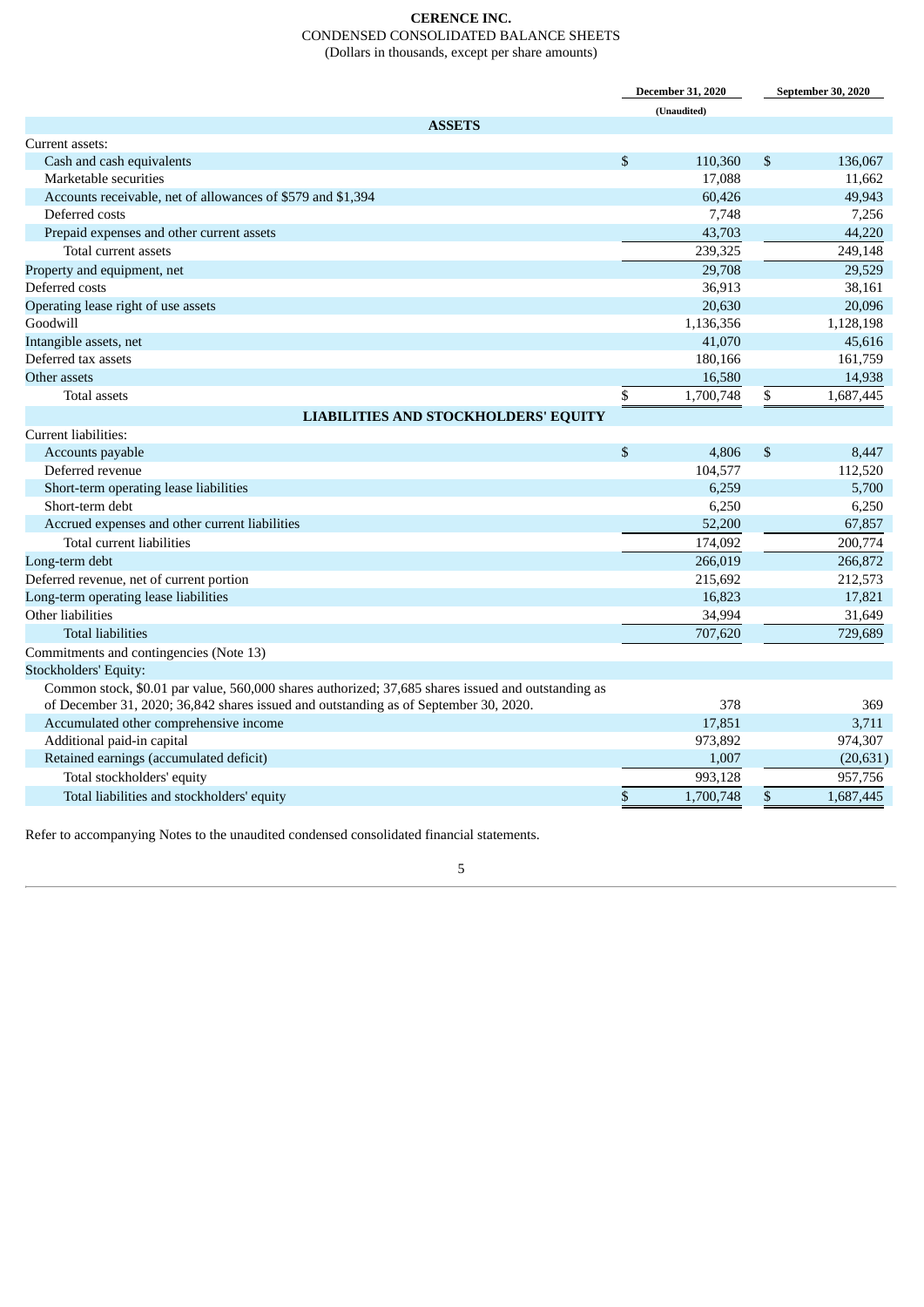# **CERENCE INC.** CONSOLIDATED STATEMENTS OF STOCKHOLDERS' EQUITY (in thousands) (unaudited)

<span id="page-7-0"></span>

|                                                       | <b>Common Stock</b> |    |        |    |                                         |                                                         |                             |   |                                                 |     |           |
|-------------------------------------------------------|---------------------|----|--------|----|-----------------------------------------|---------------------------------------------------------|-----------------------------|---|-------------------------------------------------|-----|-----------|
|                                                       | <b>Shares</b>       |    | Amount |    | <b>Additional</b><br>Paid-In<br>Capital | (Accumulated<br>Deficit)<br><b>Retained</b><br>Earnings | Net<br>Parent<br>Investment |   | Accumulated<br>Other<br>Comprehensive<br>Income |     | Total     |
| Balance at September 30, 2020                         | 36,842              | S. | 369    | S. | 974,307                                 | $(20,631)$ \$                                           | $\overline{\phantom{a}}$    | æ | 3,711                                           | SS. | 957,756   |
| Net income                                            | -                   |    |        |    |                                         | 21,638                                                  | $\overline{\phantom{a}}$    |   | $\overline{\phantom{a}}$                        |     | 21,638    |
| Other comprehensive income                            | -                   |    |        |    |                                         |                                                         | $\overline{\phantom{0}}$    |   | 14,140                                          |     | 14,140    |
| Issuance of common stock                              | 1,276               |    | 13     |    | 3,650                                   |                                                         |                             |   |                                                 |     | 3,663     |
| Stock withheld to cover tax withholdings requirements |                     |    |        |    |                                         |                                                         |                             |   |                                                 |     |           |
| upon stock vesting                                    | (433)               |    | (4)    |    | (30, 254)                               | -                                                       | -                           |   | $\sim$                                          |     | (30, 258) |
| Stock-based compensation                              |                     |    |        |    | 26,189                                  |                                                         |                             |   | $\overline{\phantom{a}}$                        |     | 26,189    |
| Balance at December 31, 2020                          | 37,685              |    | 378    |    | 973,892                                 | 1,007                                                   |                             |   | 17,851                                          |     | 993,128   |

| Total         |
|---------------|
| \$1,068,128   |
| (11,762)      |
| 5,830         |
| (152, 978)    |
| 11,453        |
|               |
|               |
|               |
|               |
| (141)         |
| 5,685         |
| 926,215<br>S. |
|               |

Refer to accompanying Notes to the unaudited condensed consolidated financial statements.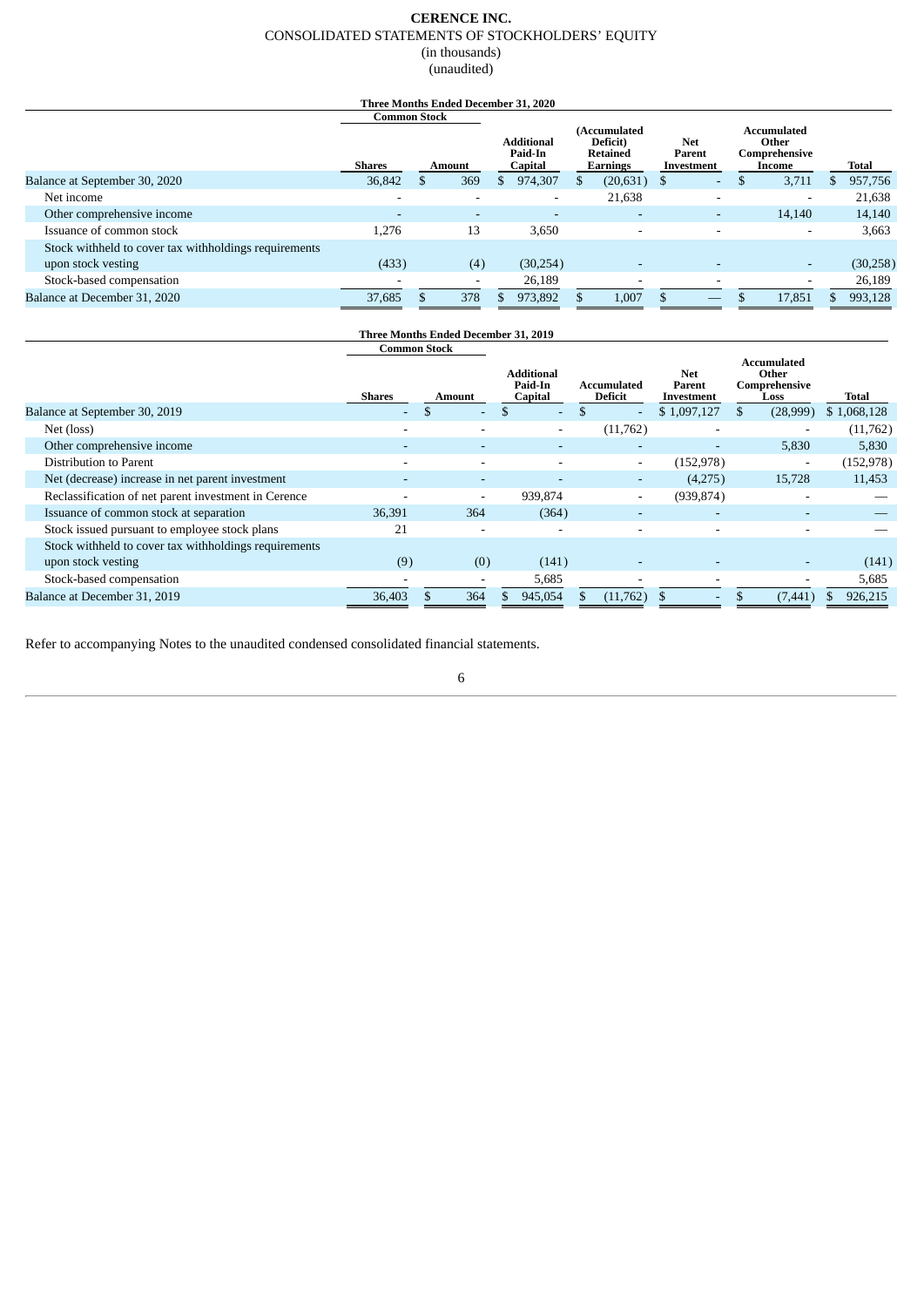# **CERENCE INC.** CONDENSED CONSOLIDATED STATEMENTS OF CASH FLOWS (Dollars in thousands) (unaudited)

<span id="page-8-0"></span>

|                                                                                   | Three Months Ended December 31, |    |            |  |
|-----------------------------------------------------------------------------------|---------------------------------|----|------------|--|
|                                                                                   | 2020                            |    | 2019       |  |
| <b>Cash flows from operating activities:</b>                                      |                                 |    |            |  |
| Net income (loss)                                                                 | \$<br>21,638                    | \$ | (11,762)   |  |
| Adjustments to reconcile net income (loss) to net cash provided by operations:    |                                 |    |            |  |
| Depreciation and amortization                                                     | 7,624                           |    | 7,359      |  |
| Benefit from credit loss reserve                                                  | (410)                           |    |            |  |
| Stock-based compensation                                                          | 12,351                          |    | 8,969      |  |
| Non-cash interest expense                                                         | 1,230                           |    | 1,332      |  |
| Deferred tax benefit                                                              | (14, 106)                       |    | (4,928)    |  |
| Changes in operating assets and liabilities:                                      |                                 |    |            |  |
| Accounts receivable                                                               | (8, 112)                        |    | 1,691      |  |
| Prepaid expenses and other assets                                                 | 1,025                           |    | (18, 193)  |  |
| Deferred costs                                                                    | 2,051                           |    | (192)      |  |
| Accounts payable                                                                  | (3,655)                         |    | 905        |  |
| Accrued expenses and other liabilities                                            | (1,960)                         |    | 22,210     |  |
| Deferred revenue                                                                  | (6, 867)                        |    | 2,065      |  |
| Net cash provided by operating activities                                         | 10,809                          |    | 9,456      |  |
| <b>Cash flows from investing activities:</b>                                      |                                 |    |            |  |
| Capital expenditures                                                              | (2,369)                         |    | (3,612)    |  |
| Purchases of marketable securities                                                | (6,358)                         |    |            |  |
| Net cash used in investing activities                                             | (8,727)                         |    | (3,612)    |  |
| <b>Cash flows from financing activities:</b>                                      |                                 |    |            |  |
| Net transaction with Parent                                                       |                                 |    | 11,384     |  |
| <b>Distribution to Parent</b>                                                     |                                 |    | (152, 978) |  |
| Proceeds from long-term debt, net of discount                                     |                                 |    | 249,705    |  |
| Payments for long-term debt issuance costs                                        | (520)                           |    | (515)      |  |
| Principal payments of long-term debt                                              | (1, 563)                        |    |            |  |
| Common stock repurchases for tax withholdings for net settlement of equity awards | (30, 258)                       |    | (141)      |  |
| Principal payment of lease liabilities arising from a finance lease               | (101)                           |    | (55)       |  |
| Proceeds from the issuance of common stock                                        | 3,663                           |    |            |  |
| Net cash (used in) provided by financing activities                               | (28, 779)                       |    | 107,400    |  |
| Effects of exchange rate changes on cash and cash equivalents                     | 990                             |    | 152        |  |
| Net change in cash and cash equivalents                                           | (25,707)                        |    | 113,396    |  |
| Cash and cash equivalents at beginning of period                                  | 136,067                         |    |            |  |
| Cash and cash equivalents at end of period                                        | \$<br>110,360                   | \$ | 113,396    |  |
| <b>Supplemental information:</b>                                                  |                                 |    |            |  |
| Cash paid for income taxes                                                        | \$<br>563                       | \$ | 1,472      |  |
| Cash paid for interest                                                            | \$<br>3,805                     | \$ | 3,676      |  |
|                                                                                   |                                 |    |            |  |

Refer to accompanying Notes to the unaudited condensed consolidated financial statements.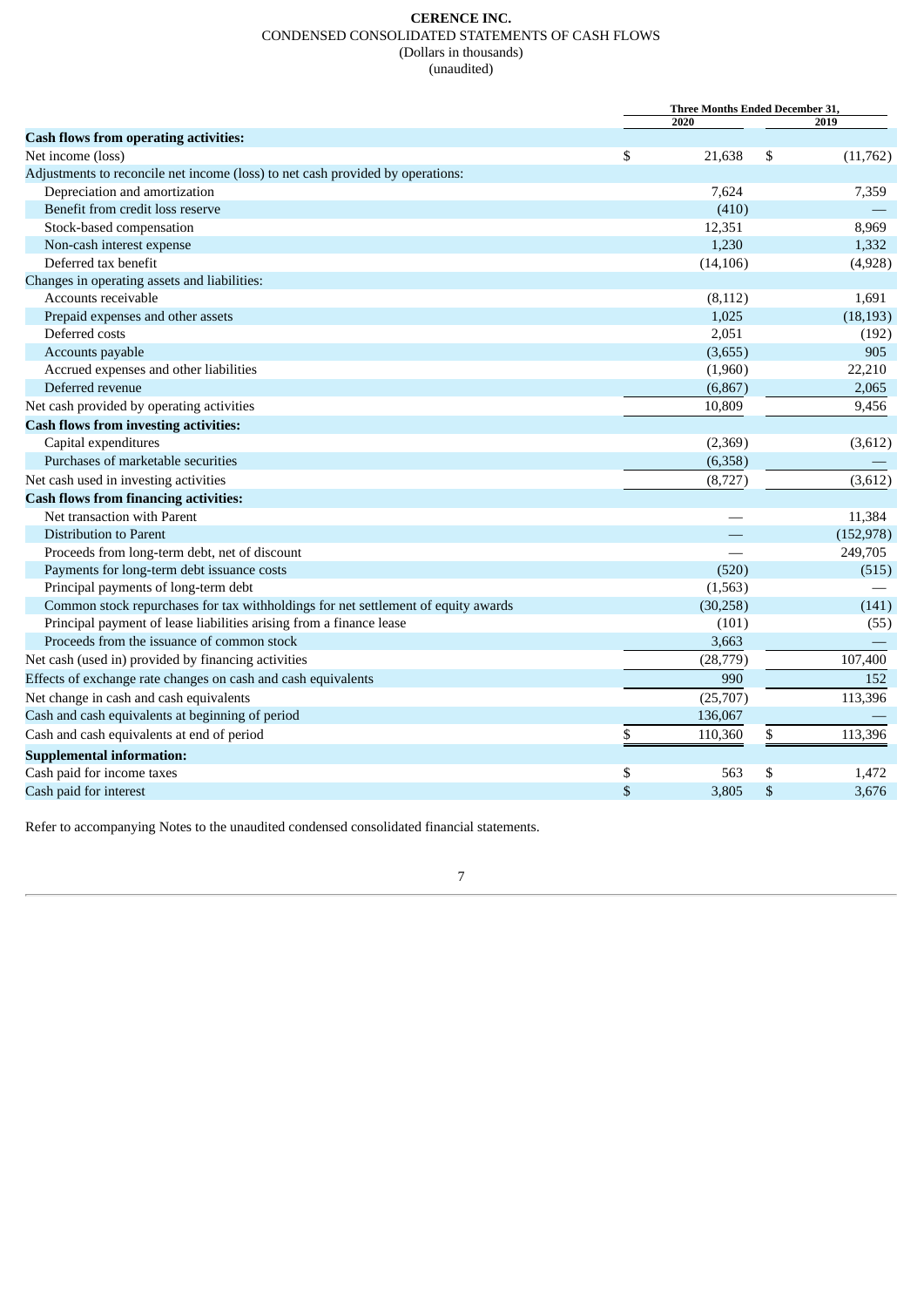#### **CERENCE INC. Notes to Condensed Consolidated Financial Statements**

#### <span id="page-9-0"></span>**Note 1. Business Overview**

#### *History*

On October 1, 2019 (the "Distribution Date"), Nuance Communications, Inc. ("Nuance"), a leading provider of speech and language solutions for businesses and consumers around the world, completed the complete legal and structural separation and distribution to its stockholders of all of the outstanding shares of our common stock, and its consolidated subsidiaries, in a tax free spin-off (which we refer to as the "Spin-Off"). The distribution was made in the amount of one share of our common stock for every eight shares of Nuance common stock (which we refer to as the "Distribution") owned by Nuance's stockholders as of 5:00 p.m. Eastern Time on September 17, 2019, the record date of the Distribution.

In connection with the Distribution, on September 30, 2019, we filed an Amended and Restated Certificate of Incorporation (the "Charter") with the Secretary of State of the State of Delaware, which became effective on October 1, 2019. Our Amended and Restated By-laws also became effective on October 1, 2019. On October 2, 2019, our common stock began regular-way trading on the Nasdaq Global Select Market under the ticker symbol CRNC.

#### *Business*

Cerence Inc. (referred to in this Quarterly Report on Form 10-Q as "we," "our," "us," "ourselves," the "Company" or "Cerence") is a global, premier provider of AI-powered assistants and innovations for connected and autonomous vehicles. Our customers include all major automobile original equipment manufacturers ("OEMs"), or their tier 1 suppliers worldwide. We deliver our solutions on a white-label basis, enabling our customers to deliver customized virtual assistants with unique, branded personalities and ultimately strengthening the bond between automobile brands and end users. We generate revenue primarily by selling software licenses and cloud-connected services. In addition, we generate professional services revenue from our work with OEMs and suppliers during the design, development and deployment phases of the vehicle model lifecycle and through maintenance and enhancement projects.

#### *COVID-19 Update*

In December 2019, a novel strain of coronavirus, now known as COVID-19 ("COVID-19"), was reported in Wuhan, China and has since extensively impacted the global health and economic environment. In January 2020, the World Health Organization ("WHO") declared it a Public Health Emergency of International Concern. On February 28, 2020, the WHO raised its assessment of the COVID-19 threat from high to very high at a global level due to the continued increase in the number of cases and affected countries, and on March 11, 2020, the WHO characterized COVID-19 as a pandemic. In an effort to contain COVID-19 or slow its spread, governments around the world have enacted various measures, some of which have been subsequently rescinded, modified or reinstated, including orders to close all businesses not deemed "essential," isolate residents to their homes or places of residence, and practice social distancing.

We have taken numerous steps in our approach to addressing the COVID-19 pandemic, as fully described in our Annual Report on Form 10-K. While certain of these measures, including temporary reductions in salaries for our current named executive officers and other senior executives, are no longer in effect as of the date of this report, we continue to closely monitor ongoing developments in connection with the COVID-19 pandemic and its impact on our business.

The full extent to which the ongoing COVID-19 pandemic adversely affects our financial performance will depend on future developments, many of which are outside of our control, are highly uncertain and cannot be predicted, including, but not limited to, the duration and spread of the pandemic, its severity, the effectiveness of actions to contain the virus or treat its impact and how quickly and to what extent normal economic and operating conditions can resume. The COVID-19 pandemic could also result in additional governmental restrictions and regulations, which could adversely affect our business and financial results. In addition, a recession, depression or other sustained adverse market impact resulting from COVID-19 could materially and adversely affect our business, our access to needed capital and liquidity, and the value of our common stock. Even after the COVID-19 pandemic has lessened or subsided, we may continue to experience adverse impacts on our business and financial performance as a result of its global economic impact.

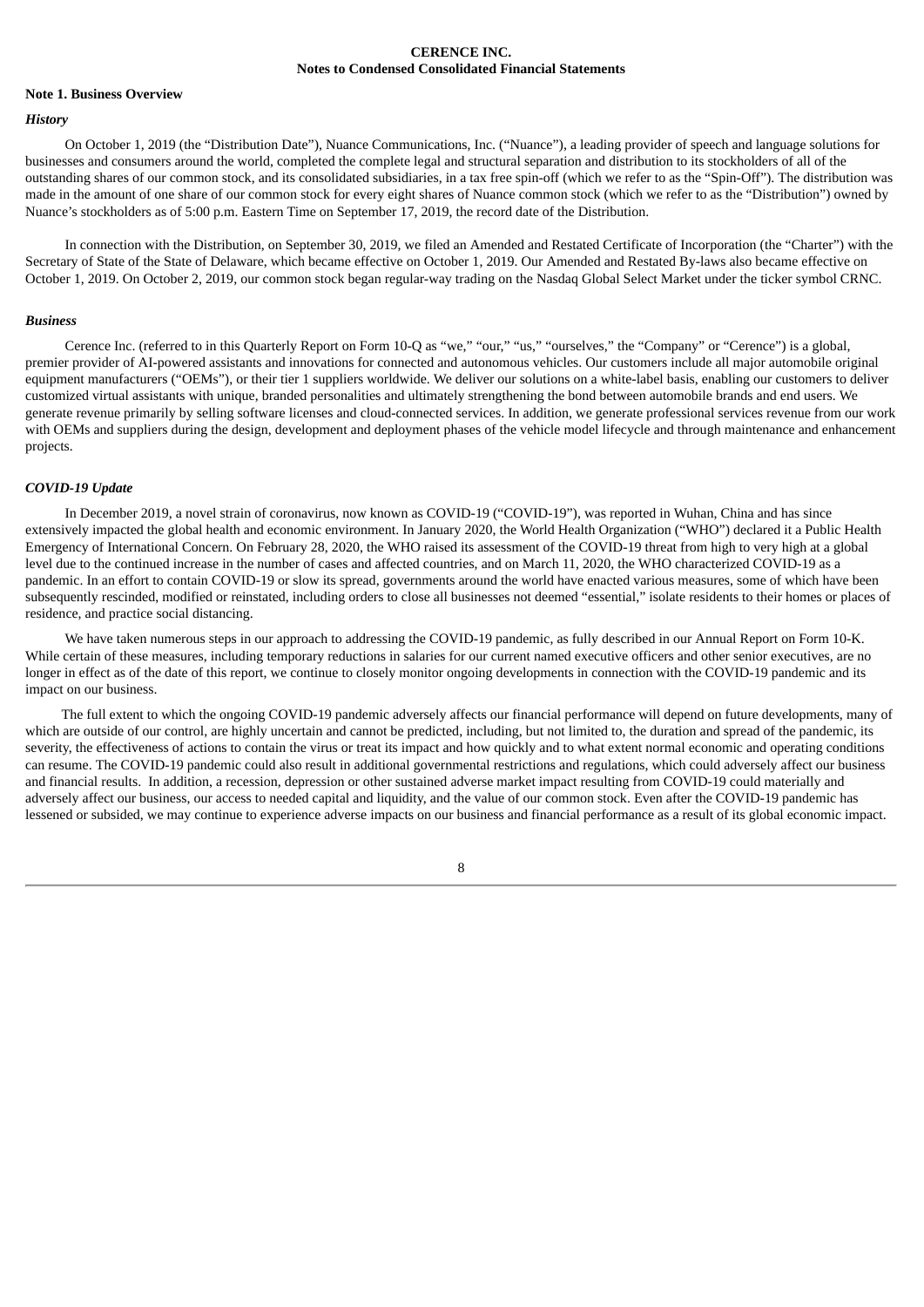#### **Note 2. Significant Accounting Policies**

# *Principles of Consolidation*

The accompanying unaudited condensed consolidated financial statements include the accounts of the Company, as well as those of our wholly owned subsidiaries. All significant intercompany transactions and balances are eliminated in consolidation.

#### *Basis of Presentation*

The accompanying unaudited condensed consolidated financial statements of the Company have been prepared in accordance with accounting principles generally accepted in the United States ("GAAP") for interim financial information and with the instructions to Form 10-Q and Article 10 of Regulation S-X. Accordingly, they do not include all of the information and footnote disclosures required by GAAP for complete financial statements.

The condensed consolidated financial statements reflect all adjustments considered necessary for a fair presentation of the consolidated results of operations and financial position for the interim periods presented. All such adjustments are of a normal recurring nature. The results of operations for the three months ended December 31, 2020 are not necessarily indicative of the results to be expected for any other interim period or for the year ending September 30, 2021. These unaudited interim condensed consolidated financial statements should be read in conjunction with the audited consolidated and combined financial statements and notes contained in our Annual Report on Form 10-K for the year ended September 30, 2020.

#### *Use of Estimates*

The financial statements are prepared in accordance with GAAP, which requires management to make estimates and assumptions. These estimates, judgments and assumptions can affect the reported amounts in the financial statements and the footnotes thereto. Actual results could differ materially from these estimates.

On an ongoing basis, we evaluate our estimates, assumptions and judgments. Significant estimates inherent to the preparation of financial statements include: revenue recognition; allowance for credit losses; accounting for deferred costs; accounting for internally developed software; the valuation of goodwill and intangible assets; accounting for business combinations; accounting for stock-based compensation; accounting for income taxes; accounting for leases; accounting for convertible debt; and loss contingencies. We base our estimates on historical experience, market participant fair value considerations, projected future cash flows, and various other factors that are believed to be reasonable under the circumstances. Actual amounts could differ significantly from these estimates.

#### *Cash and Cash Equivalents*

Cash and cash equivalents consist of cash on hand, including money-market funds with original maturities of 90 days or less. As of December 31, 2020, the estimated fair value of our money-market funds was \$82.9 million. We estimated the fair value of our money-market funds from quoted prices for identical assets in active markets on the last trading day of the reporting period (Level 1).

#### *Concentration of Risk*

Financial instruments that potentially subject us to significant concentrations of credit risk primarily consist of trade accounts receivable. We perform ongoing credit evaluations of our customers' financial condition and limit the amount of credit extended when deemed appropriate. Two customers accounted for 15.1% and 12.9% of our accounts receivable, net balance at December 31, 2020. Two customers accounted for 15.0% and 11.1% of our accounts receivable, net balance at September 30, 2020.

#### *Derivative Financial Instruments*

We use derivative instruments, including forward contracts, to help manage foreign currency exposures. Derivative instruments are viewed as risk management tools by us and are not used for trading or speculative purposes. Derivatives that qualify for hedge accounting can be designated as either cash flow hedges, net investment hedges, or fair value hedges. We may enter into derivative contracts that economically hedge certain risks, even when hedge accounting does not apply, or we elect not to apply hedge accounting.

Derivatives are recognized in the Condensed Consolidated Balance Sheet at fair value on a gross basis as either assets or liabilities and classified as current or noncurrent based upon whether the maturity of the instrument is less than or greater than 12 months.

Changes in the fair value of derivatives not designated as hedges are reported in earnings primarily in other income (expense), net. The cash flows associated with derivatives not designated as hedges are reported in cash flows from operating activities in the Condensed Consolidated Statement of Cash Flows.

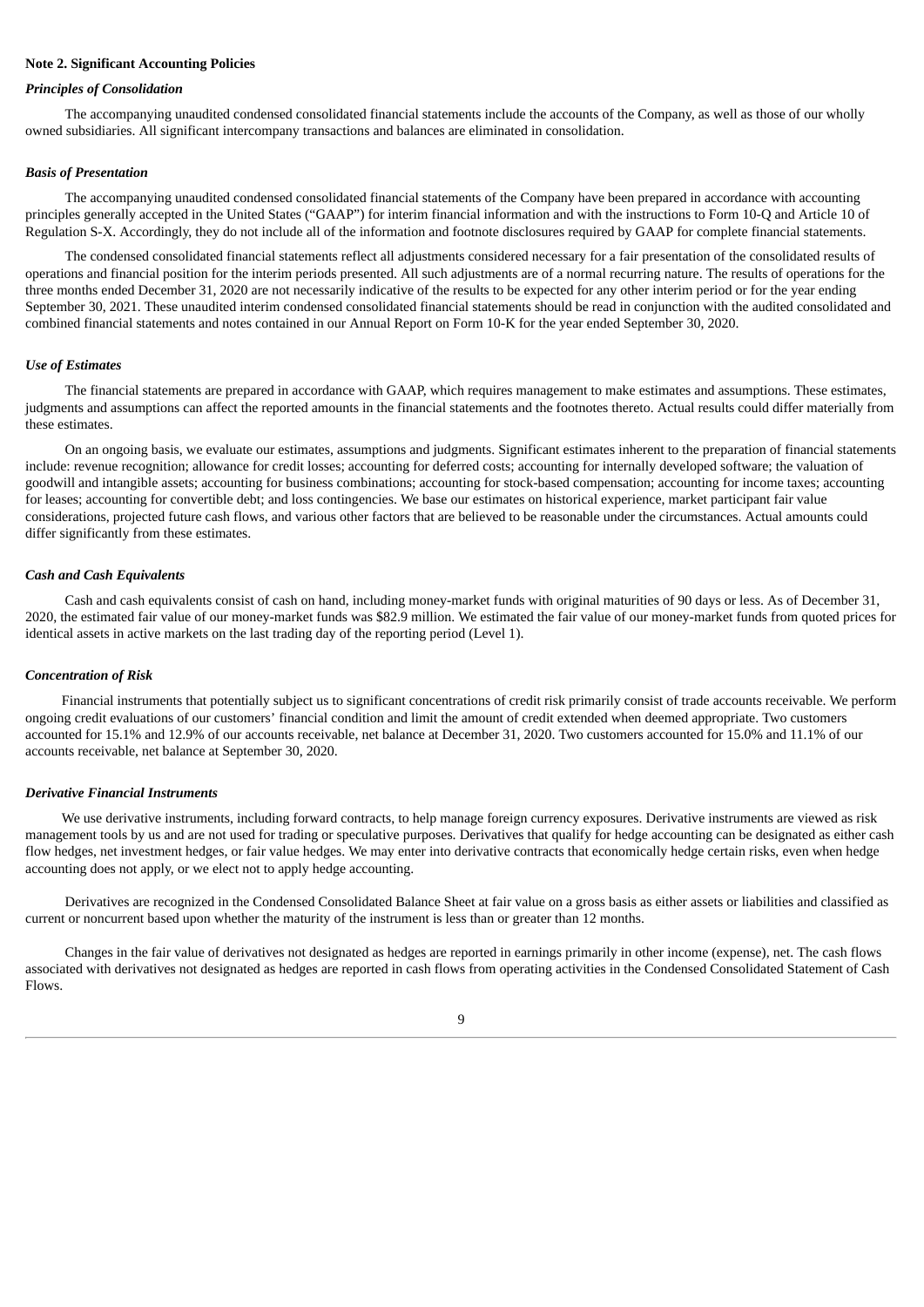#### *Recently Adopted Accounting Standards*

In June 2016, the Financial Accounting Standards Board ("FASB") issued Accounting Standards Update ("ASU") No. 2016-13, *Financial Instruments-Credit Losses (Topic 326): Measurement of Credit Losses on Financial Instruments*, ("ASU 2016-13"), which requires the measurement and recognition of expected credit losses for financial assets held at amortized cost, including trade receivables. ASU 2016-13 replaces the existing incurred loss impairment model with an expected loss model that requires the use of forward-looking information to calculate credit loss estimates. This standard is effective for interim and annual reporting periods beginning after December 15, 2019. This standard is required to be adopted using the modified retrospective basis, with a cumulative-effect adjustment to Accumulated deficit as of the beginning of the first reporting period in which the guidance of this standard is effective.

We adopted ASU 2016-13 using the modified retrospective approach as of October 1, 2020. The effects of applying ASU 2016-13 as a cumulativeeffect adjustment to Retained earnings was immaterial.

#### *Recently Issued Accounting Pronouncements to be Adopted*

In March 2020, the FASB issued ASU No. 2020-04, Reference Rate Reform (Topic 848): Facilitation of the Effects of Reference Rate Reform on *Financial Reporting*, ("ASU 2020-04"). The update provides optional guidance for a limited period of time to ease the potential burden in accounting for (or recognizing the effects of) contract modifications on financial reporting, caused by reference rate reform. ASU 2020-04 is effective for all entities as of March 12, 2020 through December 31, 2022. We are currently evaluating the impact of the adoption of this standard on our consolidated financial statements.

In August 2020, the FASB issued ASU No. 2020-06, *Debt – Debt with Conversion and Other Options (Subtopic 470-20) and Derivatives and* Hedging - Contracts in Entity's Own Equity (Subtopic 815-40): Accounting for Convertible Instruments and Contracts in an Entity's Own Equity, ("ASU 2020-06"). ASU 2020-06 simplifies the accounting for debt with conversion options, revises the criteria for applying the derivatives scope exception for contracts in an entity's own equity, and improves the consistency for the calculation of earnings per share. The guidance is effective for annual reporting periods and interim periods within those annual reporting periods beginning after December 15, 2021, our fiscal year 2023. Early adoption is permitted for annual periods and interim periods within those annual periods beginning after December 15, 2020, our fiscal year 2022. We are currently evaluating the impact of the adoption of this standard on our consolidated financial statements.

#### **Note 3. Revenue Recognition**

We primarily derive revenue from the following sources: (1) royalty-based software license arrangements, (2) connected services, and (3) professional services. Revenue is reported net of applicable sales and use tax, value-added tax and other transaction taxes imposed on the related transaction including mandatory government charges that are passed through to our customers. We account for a contract when both parties have approved and committed to the contract, the rights of the parties are identified, payment terms are identified, the contract has commercial substance and collectability of consideration is probable.

Our arrangements with customers may contain multiple products and services. We account for individual products and services separately if they are distinct—that is, if a product or service is separately identifiable from other items in the contract and if a customer can benefit from it on its own or with other resources that are readily available to the customer.

We currently recognize revenue after applying the following five steps:

- identification of the contract, or contracts, with a customer;
- identification of the performance obligations in the contract, including whether they are distinct within the context of the contract;
- determination of the transaction price, including the constraint on variable consideration;
- allocation of the transaction price to the performance obligations in the contract;
- recognition of revenue when, or as, performance obligations are satisfied.

We allocate the transaction price of the arrangement based on the relative estimated standalone selling price ("SSP") of each distinct performance obligation. In determining SSP, we maximize observable inputs and consider a number of data points, including:

- the pricing of standalone sales (in the instances where available);
- the pricing established by management when setting prices for deliverables that are intended to be sold on a standalone basis;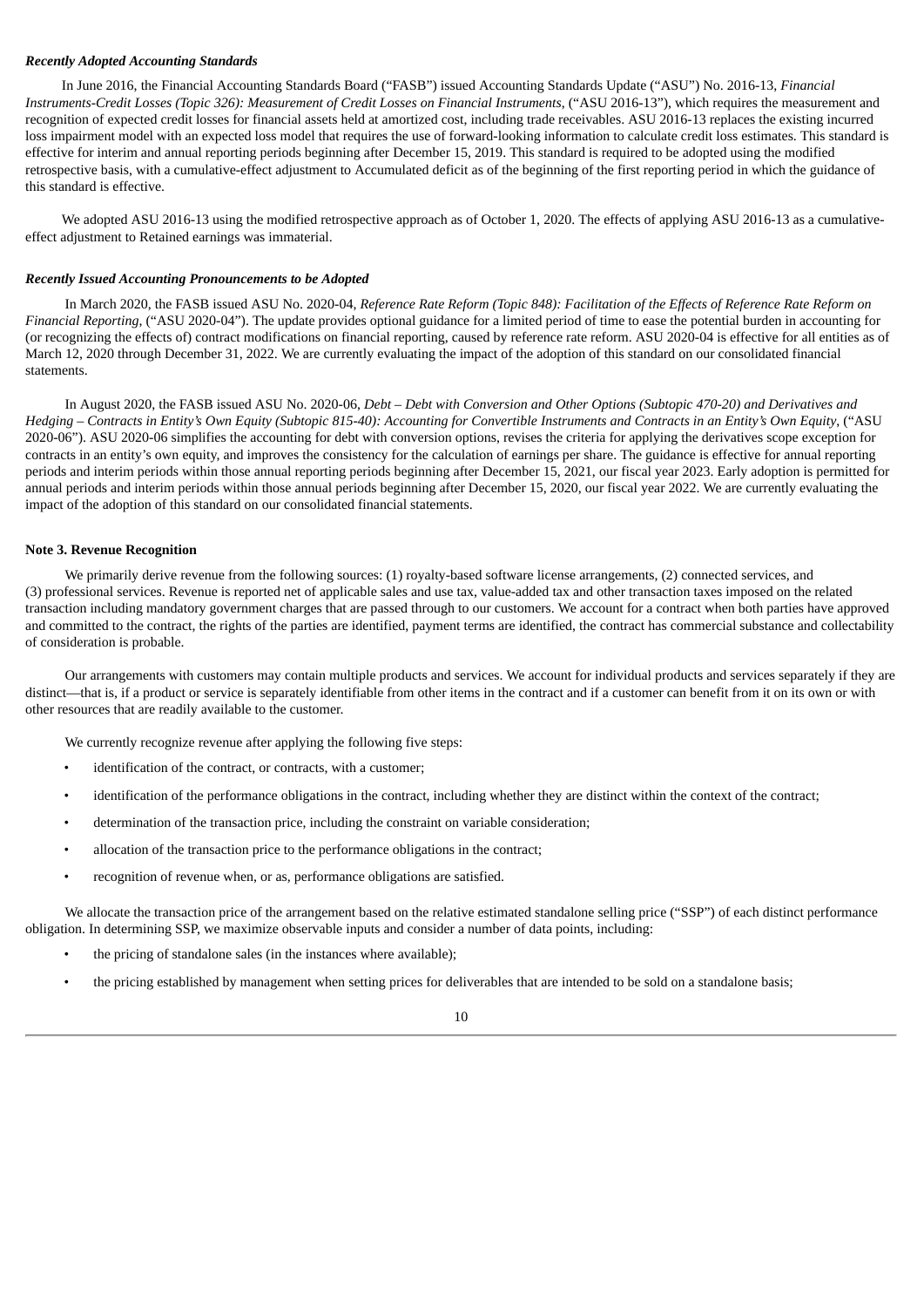- contractually stated prices for deliverables that are intended to be sold on a standalone basis; and
- other pricing factors, such as the geographical region in which the products are sold and expected discounts based on the customer size and type.

We only include estimated amounts in the transaction price to the extent it is probable that a significant reversal of cumulative revenue recognized will not occur when the uncertainty associated with the variable consideration is resolved. We reduce transaction prices for estimated returns and other allowances that represent variable consideration under Accounting Standards Codification ("ASC") 606, which we estimate based on historical return experience and other relevant factors, and record a corresponding refund liability as a component of accrued expenses and other current liabilities. Other forms of contingent revenue or variable consideration are infrequent.

Revenue is recognized when control of these products or services are transferred to our customers, in an amount that reflects the consideration we expect to be entitled to in exchange for those products or services.

We assess the timing of the transfer of products or services to the customer as compared to the timing of payments to determine whether a significant financing component exists. In accordance with the practical expedient in ASC 606-10-32-18, we do not assess the existence of a significant financing component when the difference between payment and transfer of deliverables is a year or less. If the difference in timing arises for reasons other than the provision of finance to either the customer or us, no financing component is deemed to exist. The primary purpose of our invoicing terms is to provide customers with simplified and predictable ways of purchasing our services, not to receive or provide financing from or to customers. We do not consider set-up fees nor other upfront fees paid by our customers to represent a financing component.

Reimbursements for out-of-pocket costs generally include, but are not limited to, costs related to transportation, lodging and meals. Revenue from reimbursed out-of-pocket costs is accounted for as variable consideration.

#### *(a) Performance Obligations*

#### Licenses

Software and technology licenses sold with non-distinct professional services to customize and/or integrate the underlying software and technology are accounted for as a combined performance obligation. Revenue from the combined performance obligation is recognized over time based upon the progress towards completion of the project, which is measured based on the labor hours already incurred to date as compared to the total estimated labor hours. For income statement presentation purposes, we separate license revenue from professional services revenue based on their relative SSPs.

Revenue from distinct software and technology licenses, which do not require professional services to customize and/or integrate the software license, is recognized at the point in time when the software and technology is made available to the customer and control is transferred.

Revenue from software and technology licenses sold on a royalty basis, where the license of non-exclusive intellectual property is the predominant item to which the royalty relates, is recognized in the period the usage occurs in accordance with ASC 606-10-55-65(A).

#### Connected Services

Connected services, which allow our customers to use the hosted software over the contract period without taking possession of the software, are provided on a usage basis as consumed or on a fixed fee subscription basis. Subscription basis revenue represents a single promise to stand-ready to provide access to our connected services. Our connected services contract terms generally range from one to five years.

As each day of providing services is substantially the same and the customer simultaneously receives and consumes the benefits as access is provided, we have determined that our connected services arrangements are a single performance obligation comprised of a series of distinct services. These services include variable consideration, typically a function of usage. We recognize revenue as each distinct service period is performed (i.e., recognized as incurred).

Our connected service arrangements generally include services to develop, customize, and stand-up applications for each customer. In determining whether these services are distinct, we consider dependence of the Cloud service on the up-front development and stand-up, as well as availability of the services from other vendors. We have concluded that the up-front development, stand-up and customization services are not distinct performance obligations, and as such, revenue for these activities is

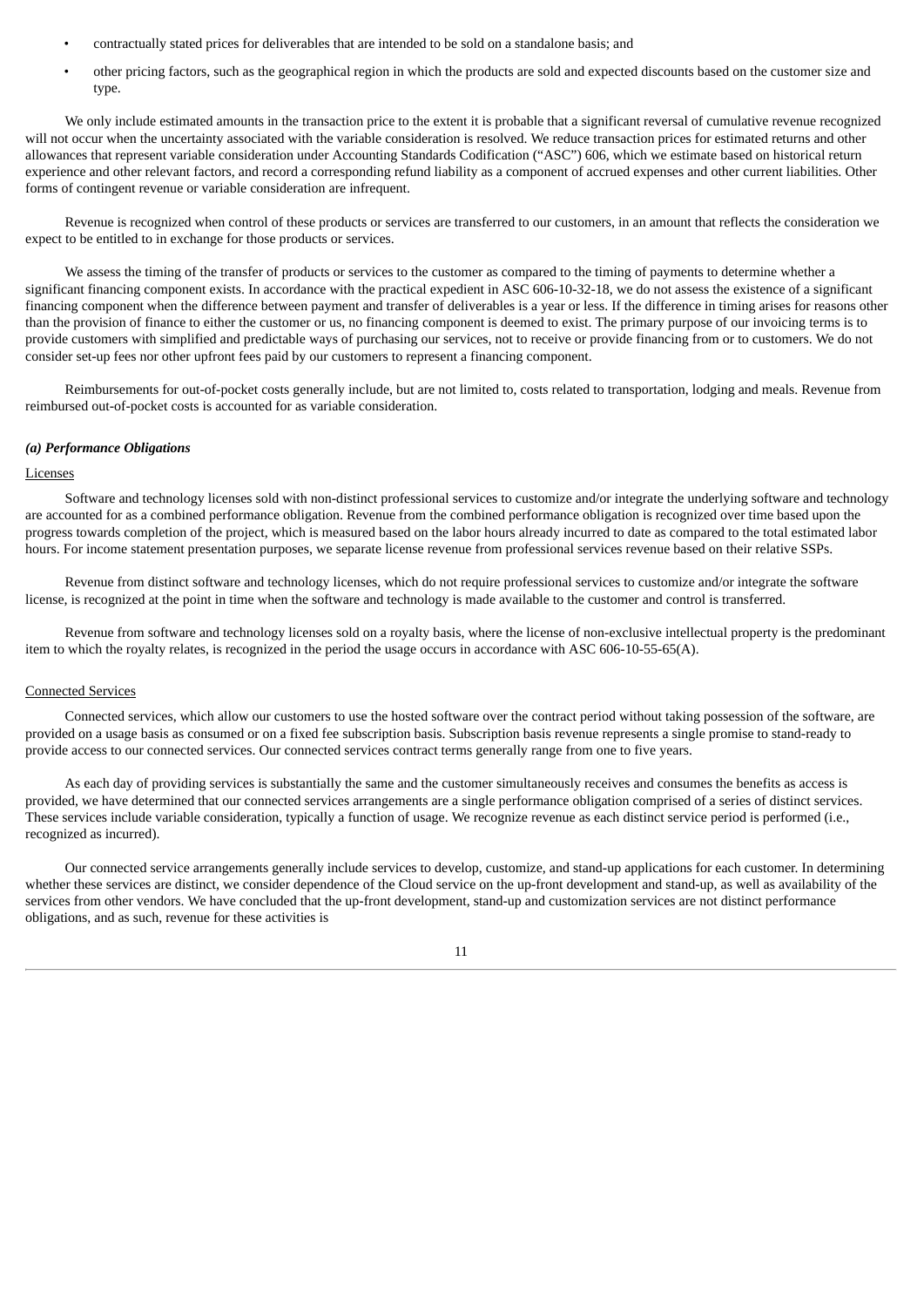recognized over the period during which the cloud-connected services are provided, and is included within connected services revenue.

#### Professional Services

Revenue from distinct professional services, including training, is recognized over time based upon the progress towards completion of the project, which is measured based on the labor hours already incurred to date as compared to the total estimated labor hours.

#### (*b) Significant Judgments*

Determining whether products and services are considered distinct performance obligations that should be accounted for separately versus together may require significant judgment. Our license contracts often include professional services to customize and/or integrate the licenses into the customer's environment. Judgment is required to determine whether the license is considered distinct and accounted for separately, or not distinct and accounted for together with professional services. Furthermore, hybrid contracts that contain both embedded and connected license and professional services are analyzed to determine if the services are distinct or have stand-alone functionality to determine the revenue treatment.

Judgments are required to determine the SSP for each distinct performance obligation. When the SSP is directly observable, we estimate the SSP based upon the historical transaction prices, adjusted for geographic considerations, customer classes, and customer relationship profiles. In instances where the SSP is not directly observable, we determine the SSP using information that may include market conditions and other observable inputs. We may have more than one SSP for individual products and services due to the stratification of those products and services by customers and circumstances. In these instances, we may use information such as the size of the customer and geographic region in determining the SSP. Determining the SSP for performance obligations which we never sell separately also requires significant judgment. In estimating the SSP, we consider the likely price that would have resulted from established pricing practices had the deliverable been offered separately and the prices a customer would likely be willing to pay. For hybrid deals that contain future royalties, the allocation of SSP is determined using any fixed payments as well as the forecasted volume usage.

#### *(c) Disaggregated Revenue*

Revenues, classified by the major geographic region in which our customers are located, for the three months ended December 31, 2020 and 2019 (dollars in thousands):

|                                      | Three Months Ended December 31, |        |    |        |  |  |  |
|--------------------------------------|---------------------------------|--------|----|--------|--|--|--|
|                                      |                                 | 2020   |    | 2019   |  |  |  |
| Revenues:                            |                                 |        |    |        |  |  |  |
| <b>United States</b>                 | \$                              | 33,051 | -S | 35,041 |  |  |  |
| <b>Other Americas</b>                |                                 | 43     |    | 8      |  |  |  |
| Germany                              |                                 | 32,044 |    | 20,217 |  |  |  |
| Other Europe, Middle East and Africa |                                 | 3,469  |    | 4,597  |  |  |  |
| Japan                                |                                 | 12,673 |    | 11,411 |  |  |  |
| Other Asia-Pacific                   |                                 | 13,684 |    | 6,185  |  |  |  |
| Total net revenues                   |                                 | 94,964 |    | 77,459 |  |  |  |

Revenues within the United States, Germany, and Japan accounted for more than 10% of revenue, respectively, for all periods presented.

Revenues relating to one customer accounted for \$17.9 million, or 18.9% of revenues for the three months ended December 31, 2020. One customer accounted for \$18.0 million, or 23.2%, of revenues for the three months ended December 31, 2019.

#### *(d) Contract Acquisition Costs*

In conjunction with the adoption of ASC 606, we are required to capitalize certain contract acquisition costs. The capitalized costs primarily relate to paid commissions. In accordance with the practical expedient in ASC 606-10-10-4, we apply a portfolio approach to estimate contract acquisition costs for groups of customer contracts. We elect to apply the practical expedient in ASC 340-40-25-4 and will expense contract acquisition costs as incurred where the expected period of benefit is one year or less. Contract acquisition costs are deferred and amortized on a straight-line basis over the period of benefit, which we have estimated to be, on average, between one and eight years. The period of benefit was determined based on an average customer contract term, expected

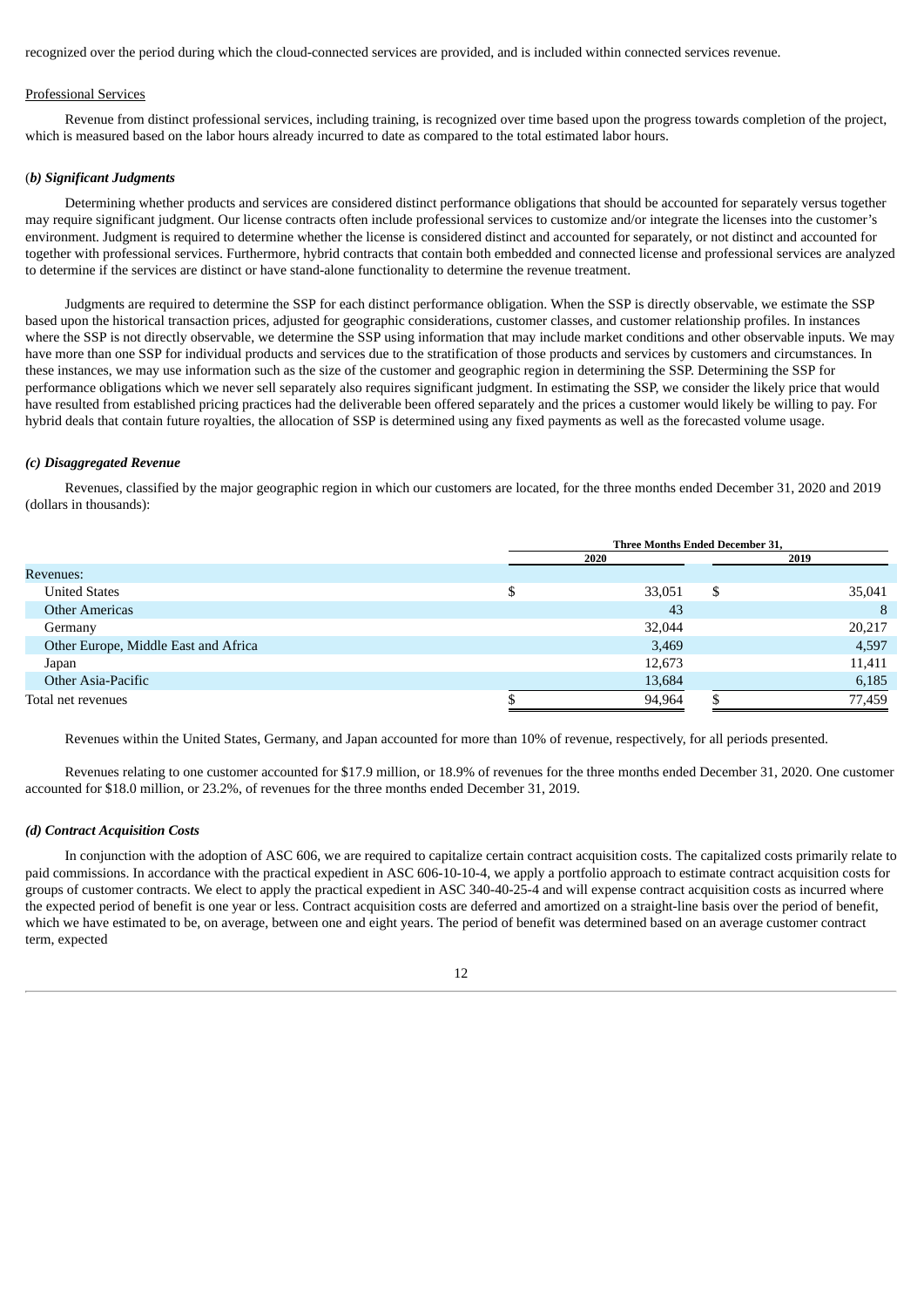contract renewals, changes in technology and our ability to retain customers, including canceled contracts. We assess the amortization term for all major transactions based on specific facts and circumstances. Contract acquisition costs are classified as current or noncurrent assets based on when the expense will be recognized. The current and noncurrent portions of contract acquisition costs are included in prepaid expenses and other current assets, and in other assets, respectively. As of December 31, 2020, we had \$5.9 million of contract acquisition costs. We had amortization expense of \$0.4 million and \$0.2 million related to these costs during the three months ended December 31, 2020 and 2019, respectively. There was no impairment related to contract acquisition costs.

#### *(e) Capitalized Contract Costs*

We capitalize incremental costs incurred to fulfill our contracts that (i) relate directly to the contract, (ii) are expected to generate resources that will be used to satisfy our performance obligation under the contract, and (iii) are expected to be recovered through revenue generated under the contract. Our capitalized costs consist primarily of setup costs, such as costs to standup, customize and develop applications for each customer, which are incurred to satisfy our stand-ready obligation to provide access to our connected offerings. These contract costs are expensed to cost of revenue as we satisfy our standready obligation over the contract term which we estimate to be between one and eight years, on average. The contract term was determined based on an average customer contract term, expected contract renewals, changes in technology, and our ability to retain customers, including canceled contracts. We classify these costs as current or noncurrent based on the timing of when we expect to recognize the expense. The current and noncurrent portions of capitalized contract fulfillment costs are presented as deferred costs. As of December 31, 2020, we had \$44.7 million of capitalized contract costs.

We had amortization expense of \$4.3 million and \$2.7 million related to these costs during the three months ended December 31, 2020 and 2019, respectively. There was no impairment related to contract costs capitalized.

#### *(f) Trade Accounts Receivable and Contract Balances*

We classify our right to consideration in exchange for deliverables as either a receivable or a contract asset. A receivable is a right to consideration that is unconditional (i.e. only the passage of time is required before payment is due). We present such receivables in accounts receivable, net at their net estimated realizable value. We maintain an allowance for doubtful accounts to provide for the estimated amount of receivables that may not be collected. The allowance is based upon an assessment of customer creditworthiness, historical payment experience, the age of outstanding receivables and other applicable factors.

Our contract assets and liabilities are reported in a net position on a contract-by-contract basis at the end of each reporting period.

Contract assets include unbilled amounts from long-term contracts when revenue recognized exceeds the amount billed to the customer, and right to payment is not solely subject to the passage of time. Contract assets are included in prepaid expenses and other current assets. The table below shows significant changes in contract assets (dollars in thousands):

|                                                  | <b>Contract assets</b> |
|--------------------------------------------------|------------------------|
| Balance as of October 1, 2020                    | 30,277                 |
| Revenues recognized but not billed               | 17,535                 |
| Amounts reclassified to accounts receivable, net | (12, 997)              |
| Balance as of December 31, 2020                  | 34,815                 |
| Less: allowance for credit losses                | (387)                  |
| Balance as of December 31, 2020, net             | 34,428                 |

Our contract liabilities, which we present as deferred revenue, consist of advance payments and billings in excess of revenues recognized. We classify deferred revenue as current or noncurrent based on when we expect to recognize the revenues. The table below shows significant changes in deferred revenue (dollars in thousands):

|                                   | Deferred revenue |
|-----------------------------------|------------------|
| Balance as of October 1, 2020     | 325,093          |
| Amounts billed but not recognized | 28,877           |
| Revenue recognized                | (33,701)         |
| Balance as of December 31, 2020   | 320,269          |

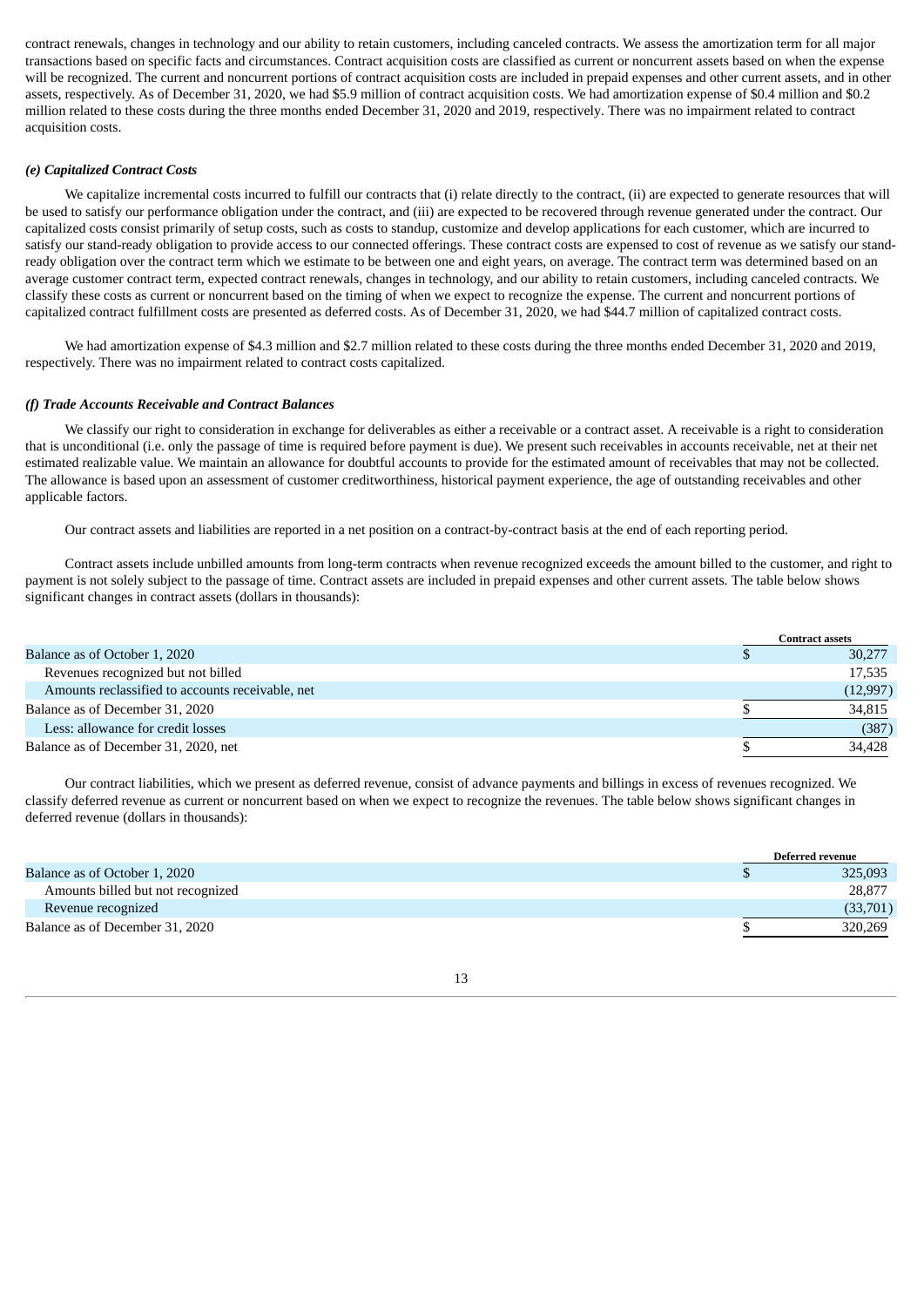#### *(g) Remaining Performance Obligations*

The following table includes estimated revenue expected to be recognized in the future related to performance obligations that are unsatisfied or partially unsatisfied at December 31, 2020 (dollars in thousands):

|               |                           |         |       |         |                   | Greater |              |                    |  |  |  |
|---------------|---------------------------|---------|-------|---------|-------------------|---------|--------------|--------------------|--|--|--|
|               | <b>Within One</b><br>Year |         |       |         | Two to Five       |         | than         |                    |  |  |  |
|               |                           |         | Years |         | <b>Five Years</b> |         | <b>Total</b> |                    |  |  |  |
| Total revenue |                           | 156.563 | ш     | 189.291 |                   | 31,243  |              | ,097<br>277<br>، ب |  |  |  |

The table above includes fixed backlogs and does not include variable backlogs derived from contingent usage-based activities, such as royalties and usage-based connected services.

#### **Note 4. Earnings Per Share**

Basic earnings per share is computed by dividing net income (loss) by the weighted-average number of shares of common stock outstanding during the period. Diluted earnings per share is computed by dividing net income (loss) by the weighted-average number of shares of common stock outstanding during the period, increased to include the number of shares of common stock that would have been outstanding had potential dilutive shares of common stock been issued. The dilutive effect of restricted stock units are reflected in diluted net income per share by applying the treasury stock method.

The dilutive effect of the Notes (as defined in Note 15) is reflected in net income per share by application of the "if-converted" method. The "ifconverted" method is only assumed in periods where such application would be dilutive. In applying the "if-converted" method for diluted net income per share, we would assume conversion of the Notes at a ratio of 26.7271 shares of our common stock per \$1,000 principal amount of the Notes. Assumed converted shares of our common stock are weighted for the period the Notes were outstanding. The shares of common stock underlying the conversion option of our Notes were included in the calculation of diluted income per share for the three months ended December 31, 2020.

The following table presents the reconciliation of the numerator and denominator for calculating net income (loss) per share:

|                                                      | <b>Three Months Ended December 31,</b> |        |               |          |  |
|------------------------------------------------------|----------------------------------------|--------|---------------|----------|--|
| in thousands, except per share data                  |                                        | 2020   |               | 2019     |  |
| Numerator:                                           |                                        |        |               |          |  |
| Net income (loss) - basic                            | \$                                     | 21,638 | -S            | (11,762) |  |
| Interest on Convertible Senior Notes, net of tax     |                                        | 1,831  |               |          |  |
| Net income (loss) - diluted                          | \$                                     | 23,469 | \$            | (11,762) |  |
| Denominator:                                         |                                        |        |               |          |  |
| Weighted average common shares outstanding - basic   |                                        | 37,180 |               | 35,995   |  |
| Dilutive effect of restricted stock awards           |                                        | 1,506  |               |          |  |
| Dilutive effect of the Notes                         |                                        | 4,677  |               |          |  |
| Weighted average common shares outstanding - diluted |                                        | 43,363 |               | 35,995   |  |
|                                                      |                                        |        |               |          |  |
| Net income (loss) per common share:                  |                                        |        |               |          |  |
| <b>Basic</b>                                         | \$                                     | 0.58   | <sup>\$</sup> | (0.33)   |  |
| <b>Diluted</b>                                       | \$                                     | 0.54   | £.            | (0.33)   |  |

We exclude weighted-average potential shares from the calculations of diluted net (loss) income per share during the applicable periods because their inclusion would have been anti-dilutive. The following table set forth potential shares that were considered anti-dilutive during the three months ended December 31, 2020 and at December 31, 2019:

|                                    | December | Jecember       |
|------------------------------------|----------|----------------|
| in thousands                       | 2020     | 2019           |
| Restricted<br>i stock unit awards. | -        | noo.<br>ل∟∠ل,⊥ |

#### **Note 5. Fair Value Measurements**

Fair value is defined as the price that would be received to sell an asset or paid to transfer a liability in an orderly transaction between market participants at the measurement date. Valuation techniques must maximize the use of observable inputs and minimize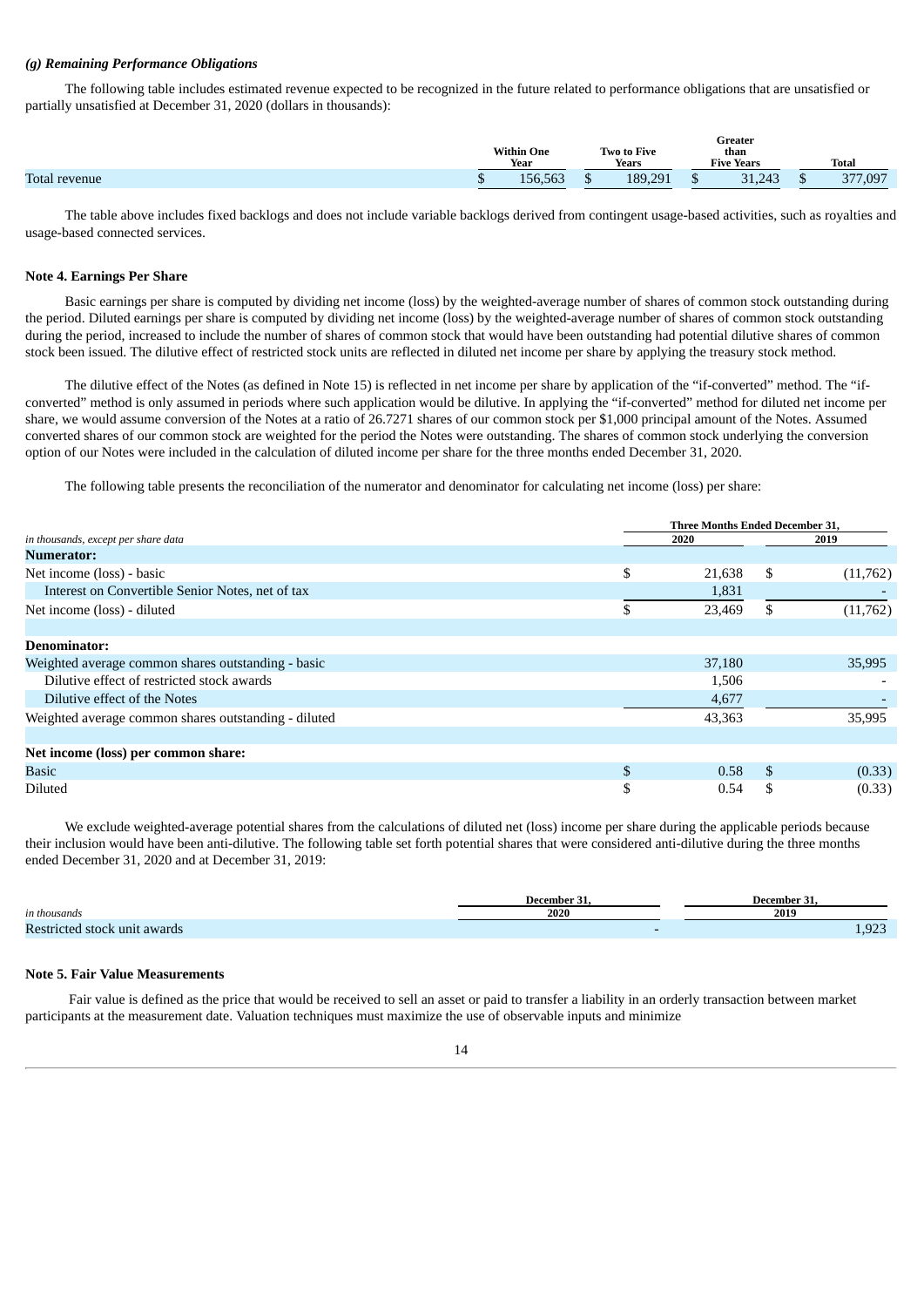the use of unobservable inputs. When determining fair value measurements for assets and liabilities recorded at fair value, we consider the principal or most advantageous market in which we would transact and consider assumptions that market participants would use in pricing the asset or liability.

The classification of a financial asset or liability within the hierarchy is based upon the lowest level input that is significant to the fair value measurement as of the measurement date as follows:

- Level 1 Inputs are unadjusted quoted prices in active markets for identical assets or liabilities.
- Level 2 Inputs are quoted prices for similar assets and liabilities in active markets or inputs that are observable for the asset or liability, either directly or indirectly through market corroboration, for substantially the full term of the assets or liabilities.
- Level 3 Unobservable inputs that are supported by little or no market activity.

The following table presents information about our financial assets that are measured at fair value and indicates the fair value hierarchy of the valuation inputs used (dollars in thousands) as of:

|                                    | <b>December 31, 2020</b> |    |                          |     |                          |   |              |  |  |
|------------------------------------|--------------------------|----|--------------------------|-----|--------------------------|---|--------------|--|--|
|                                    | Level 1                  |    | <b>Level 2</b>           |     | Level 3                  |   | <b>Total</b> |  |  |
| Assets:                            |                          |    |                          |     |                          |   |              |  |  |
| Cash and cash equivalents:         |                          |    |                          |     |                          |   |              |  |  |
| Money market funds                 | 82,891                   | -S | $\overline{\phantom{0}}$ |     | $\overline{\phantom{0}}$ | D | 82,891       |  |  |
| Marketable securities:             |                          |    |                          |     |                          |   |              |  |  |
| Commercial paper, \$14,384 at cost | <b>THE R</b>             |    | 14,384                   | -\$ | ۰.                       |   | 14,384       |  |  |
| Corporate bonds, \$3,637 at cost   |                          |    | 3,637                    |     |                          |   | 3,637        |  |  |
| <b>Total assets</b>                | 82,891                   |    | 18,021                   |     |                          |   | 100,912      |  |  |

|                                   | <b>September 30, 2020</b> |                          |   |                          |    |                |                          |  |              |
|-----------------------------------|---------------------------|--------------------------|---|--------------------------|----|----------------|--------------------------|--|--------------|
|                                   |                           | Level 1                  |   | <b>Level 2</b>           |    | <b>Level 3</b> |                          |  | <b>Total</b> |
| Assets:                           |                           |                          |   |                          |    |                |                          |  |              |
| Cash and cash equivalents:        |                           |                          |   |                          |    |                |                          |  |              |
| Money market funds                |                           | 101,437                  | S | $\overline{\phantom{0}}$ | S  |                | $\overline{\phantom{a}}$ |  | 101,437      |
| Marketable securities:            |                           |                          |   |                          |    |                |                          |  |              |
| Commercial paper, \$9,883 at cost |                           | $\overline{\phantom{a}}$ |   | 9,883                    | \$ |                | $\overline{\phantom{0}}$ |  | 9,883        |
| Corporate bonds, \$1,780 at cost  |                           | -                        |   | 1,779                    |    |                | $\overline{\phantom{0}}$ |  | 1,779        |
| Total assets                      |                           | 101,437                  |   | 11,662                   |    |                | $\overline{\phantom{0}}$ |  | 113,099      |

During the three months ended December 31, 2020, we recorded an immaterial amount of unrealized losses related to our marketable securities within Accumulated other comprehensive loss. During the three months ended December 31, 2019, we did not possess any marketable securities.

The carrying amounts of certain financial instruments, including cash held in banks, accounts receivable, and accounts payable, approximate fair value due to their short-term maturities and are excluded from the fair value tables above.

#### *Long-term debt*

The estimated fair value of our Long-term debt is determined by Level 2 inputs and is based on observable market data including prices for similar instruments. As of December 31, 2020 and September 30, 2020, the estimated fair value of our Notes was \$501.8 million and \$271.0 million, respectively. The Notes are recorded at face value less unamortized debt discount and transaction costs on our condensed consolidated balance sheets. The carrying amount of the Senior Credit Facilities (as defined in Note 15) approximates fair value given the underlying interest rate applied to such amounts outstanding which is currently set to the prevailing market rate.

#### **Note 6. Derivative Financial Instruments**

We operate internationally and, in the normal course of business, are exposed to fluctuations in foreign currency exchange rates related to thirdparty vendor and intercompany payments for goods and services within our non-U.S. subsidiaries. We use foreign exchange forward contracts that are not designated as hedges to manage currency risk. The contracts can have maturities up to

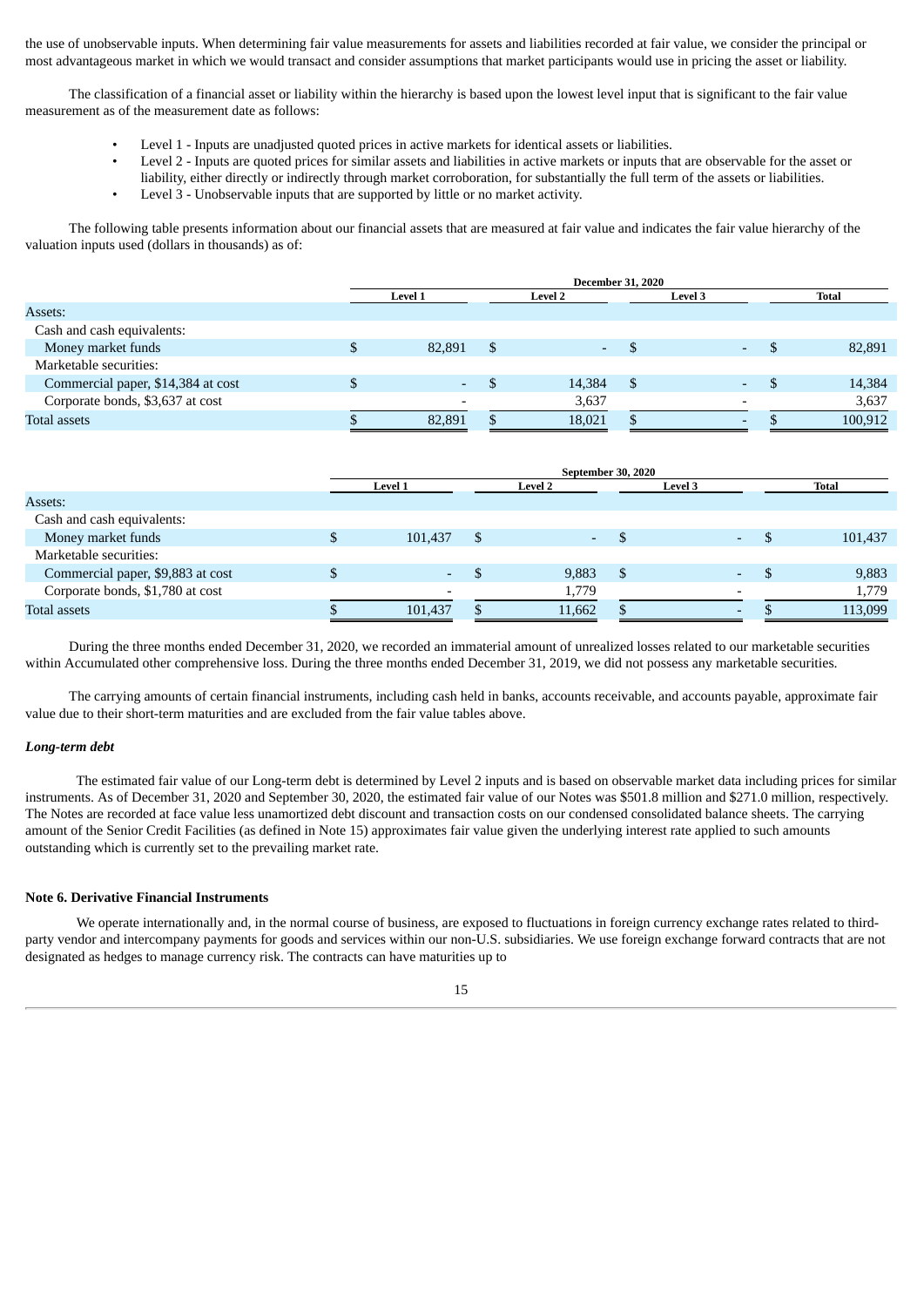three years. At December 31, 2020, the total notional amount of forward contracts not designated as cash flow hedges of forecasted cost transactions was \$55.3 million. At December 31, 2020, the weighted-average remaining maturity of these instruments was approximately 11.7 months.

The following table summarizes the fair value and presentation in the Condensed Consolidated Balance Sheet for derivative instruments as of December 31, 2020 and 2019 (dollars in thousands):

|                                      |                                                |  |                          | <b>Fair Value</b> |                           |
|--------------------------------------|------------------------------------------------|--|--------------------------|-------------------|---------------------------|
| Derivatives not designated as hedges | Classification                                 |  | <b>December 31, 2020</b> |                   | <b>September 30, 2020</b> |
| Foreign currency forward contracts   | Prepaid expenses and other current assets      |  | 496                      |                   |                           |
| Foreign currency forward contracts   | Other assets                                   |  | 296                      |                   |                           |
| Foreign currency forward contracts   | Accrued expenses and other current liabilities |  | 279                      |                   |                           |
| Foreign currency forward contracts   | Other liabilities                              |  | 182                      |                   |                           |

The following tables display a summary of the income (loss) related to foreign currency forward contracts for the three months ended December 31, 2020 and 2019 (dollars in thousand):

|                                      |                         | <b>Gain recognized in earnings</b> |                          |     |  |                          |  |
|--------------------------------------|-------------------------|------------------------------------|--------------------------|-----|--|--------------------------|--|
|                                      |                         | <b>Three Months Ended</b>          |                          |     |  |                          |  |
| Derivatives not designated as hedges | Classification          |                                    | <b>December 31, 2020</b> |     |  | <b>December 31, 2019</b> |  |
|                                      | Other income (expense), |                                    |                          |     |  |                          |  |
| Foreign currency forward contracts   | net                     |                                    |                          | 386 |  |                          |  |

#### **Note 7. Credit Losses**

We are exposed to credit losses primarily through our sales of software licenses and services to customers. We determine credit ratings for each customer in our portfolio based upon public information and information obtained directly from our customers. A credit limit for each customer is established and in certain cases we may require collateral or prepayment to mitigate credit risk. Our expected loss methodology is developed using historical collection experience, current customer credit information, current and future economic and market conditions and a review of the current status of the customer's account balances. We monitor our ongoing credit exposure through reviews of customer balances against contract terms and due dates, current economic conditions, and dispute resolution. Estimated credit losses are written off in the period in which the financial asset is no longer collectible.

The change in the allowance for credit losses for the three months ended December 31, 2020 is as follows (dollars in thousands):

|                                                                     | <b>Allowance for Credit Losses</b> |
|---------------------------------------------------------------------|------------------------------------|
| Balance as of September 30, 2020                                    | (1, 394)                           |
| Current period recovery for expected credit losses                  | 483                                |
| Write-offs charged against the allowance for expected credit losses | (73)                               |
| Foreign exchange impact on ending balance                           |                                    |
| Balance as of December 31, 2020                                     | (966)                              |

#### **Note 8. Goodwill and Other Intangible Assets**

#### *(a) Goodwill*

We believe our Chief Executive Officer ("CEO") is our chief operating decision maker ("CODM"). Our CEO approves all major decisions, including reorganizations and new business initiatives. Our CODM reviews routine consolidated operating information and makes decisions on the allocation of resources at this level, as such, we have concluded that we have one operating segment.

All goodwill is assigned to one or more reporting units. A reporting unit represents an operating segment or a component within an operating segment for which discrete financial information is available and is regularly reviewed by segment management for performance assessment and resource allocation. Upon consideration of our components, we have concluded that our goodwill is associated with one reporting unit.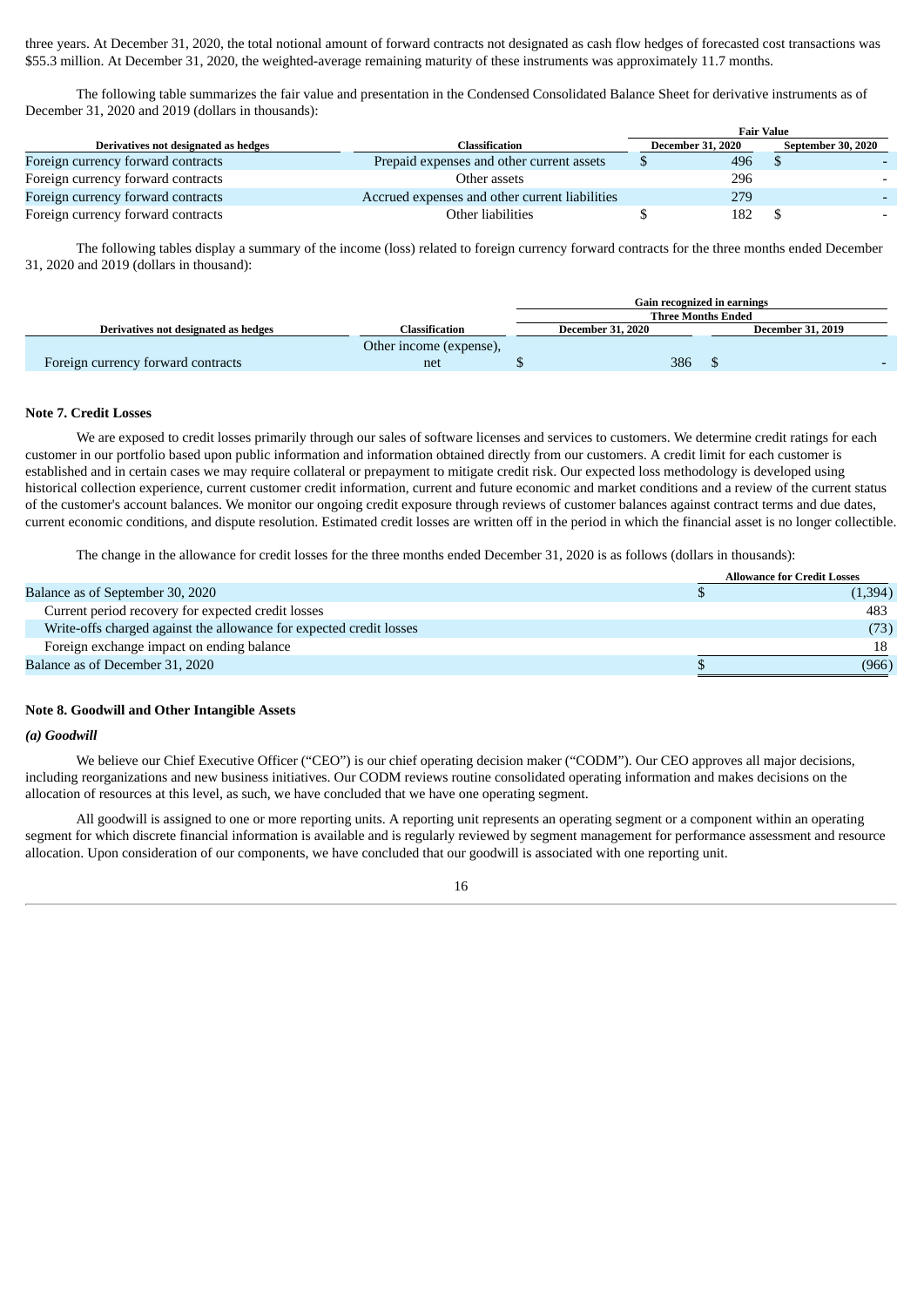On December 31, 2020, we concluded that no goodwill impairment indicators were present. We will continue to monitor the impacts of the COVID-19 pandemic on our reporting unit fair value. The full extent to which the ongoing COVID-19 pandemic could adversely affect our financial performance will depend on future developments, many of which are outside of our control.

The changes in the carrying amount of goodwill for the three months ended December 31, 2020 are as follows (dollars in thousands):

|                                        | <b>Total</b> |
|----------------------------------------|--------------|
| Balance as of October 1, 2020          | 1,128,198    |
| Effect of foreign currency translation | 8,158        |
| Balance as of December 31, 2020        | 1,136,356    |

# *(b) Intangible Assets, Net*

As of December 31, 2020, there were no indicators of impairment present related to our long-lived asset group.

The following tables summarizes the gross carrying amounts and accumulated amortization of intangible assets by major class (dollars in thousands):

|                        | <b>December 31, 2020</b> |                                    |             |                                    |                                                  |                           |                                                             |
|------------------------|--------------------------|------------------------------------|-------------|------------------------------------|--------------------------------------------------|---------------------------|-------------------------------------------------------------|
|                        |                          | <b>Gross</b><br>Carrying<br>Amount |             | Accumulated<br><b>Amortization</b> |                                                  | Net<br>Carrying<br>Amount | <b>Weighted Average</b><br><b>Remaining Life</b><br>(Years) |
| Customer relationships | D.                       | 112,430                            | S           | (80, 499)                          | \$                                               | 31,931                    | 2.8                                                         |
| Technology and patents |                          | 91,408                             |             | (82,269)                           |                                                  | 9,139                     | 1.4                                                         |
| Total                  |                          | 203,838                            | \$          | (162,768)                          |                                                  | 41,070                    |                                                             |
|                        |                          |                                    |             | <b>September 30, 2020</b>          |                                                  |                           |                                                             |
|                        |                          | <b>Gross</b><br>Carrying<br>Amount | Accumulated |                                    | <b>Net</b><br>Carrying<br>Amortization<br>Amount |                           | <b>Weighted Average</b><br><b>Remaining Life</b><br>(Years) |
|                        |                          |                                    |             |                                    |                                                  |                           |                                                             |
| Customer relationships | Ж                        | 110,512                            | S           | (75, 915)                          | <sup>\$</sup>                                    | 34,597                    | 3.0                                                         |
| Technology and patents |                          | 90,658                             |             | (79, 639)                          |                                                  | 11,019                    | 1.6                                                         |
| <b>Total</b>           |                          | 201,170                            |             | (155, 554)                         |                                                  | 45,616                    |                                                             |

Amortization expense related to intangible assets in the aggregate was \$5.0 million and \$5.2 million for the three months ended December 31, 2020 and 2019, respectively. We expect amortization of intangible assets to be approximately \$15.2 million for the remainder of fiscal year 2021.

#### **Note 9. Leases**

We have entered into a number of facility leases to support our research and development activities, sales operations, and other corporate and administrative functions in North America, Europe, and Asia, which qualify as operating leases under GAAP. We also have a limited number of equipment leases that also qualify as operating leases. We determine if contracts with vendors represent a lease or have a lease component under GAAP at contract inception. As part of our acquisition of Voicebox Technologies Corporation ("Voicebox"), we assumed certain leases for various equipment, which we have accounted for as finance leases. Our leases have remaining terms ranging from less than one year to seven years. Some of our leases include options to extend or terminate the lease prior to the end of the agreed upon lease term. For purposes of calculating lease liabilities, lease terms include options to extend or terminate the lease when it is reasonably certain that we will exercise such options.

Operating lease right of use assets and liabilities are recognized based on the present value of the future minimum lease payments over the lease term at the lease commencement date. As our leases generally do not provide an implicit rate, we use an estimated incremental borrowing rate in determining the present value of future payments. The incremental borrowing rate represents an estimate of the interest rate we would incur at lease commencement to borrow an amount equal to the lease payments on a collateralized basis over the term of a lease within a particular location and currency environment.

The following table presents certain information related to lease term and incremental borrowing rates for leases as of December 31, 2020 and September 30, 2020:

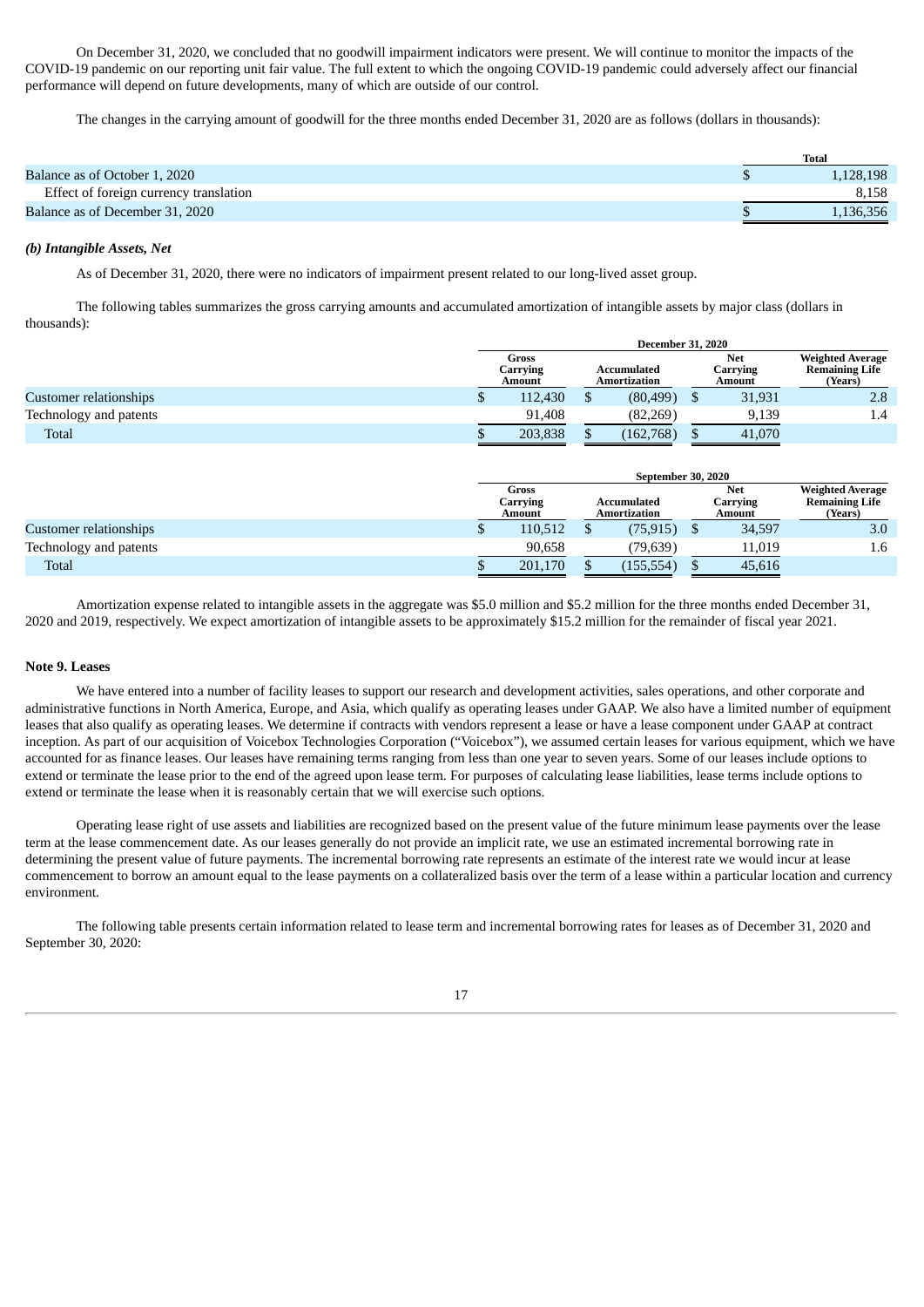|                                                    | <b>December 31, 2020</b> | September 30, 2020 |
|----------------------------------------------------|--------------------------|--------------------|
| Weighted-average remaining lease term (in months): |                          |                    |
| <b>Operating leases</b>                            | 51.8                     | 55.9               |
| Finance leases                                     | 52.7                     | 55.8               |
| Weighted-average discount rate:                    |                          |                    |
| <b>Operating leases</b>                            | $7.2\%$                  | 7.4%               |
| Finance leases                                     | 4.4%                     | 4.4%               |

Lease costs for minimum lease payments is recognized on a straight-line basis over the lease term. For operating leases, costs are included within cost of revenues, research and development, marketing and selling, and general and administrative lines on the condensed consolidated statements of operations. For financing leases, amortization of the finance right-of-use assets is included within research and development, marketing and selling, and general and administrative lines on the condensed consolidated statements of operations, and interest expense is included within the other income (expense), net.

The following table presents lease expense for the three months ended December 31, 2020 and 2019 (dollars in thousands):

| Finance lease costs:               |  | Three months ended<br><b>December 31, 2019</b> |  |       |  |
|------------------------------------|--|------------------------------------------------|--|-------|--|
|                                    |  |                                                |  |       |  |
| Amortization of right of use asset |  | 141                                            |  | 36    |  |
| Interest on lease liability        |  | 15                                             |  |       |  |
| Operating lease cost               |  | 2,229                                          |  | 1,890 |  |
| Variable lease cost                |  | 20                                             |  | 309   |  |
| Sublease income                    |  | (53)                                           |  | (55)  |  |
| Total lease cost                   |  | 2.352                                          |  | 2,180 |  |

For operating leases, the related cash payments are included in the operating cash flows on the condensed consolidated statements of cash flows. For the three months ended December 31, 2020 and 2019, cash payments related to operating leases were \$2.3 million and \$1.7 million, respectively. For financing leases, the related cash payments for the principal portion of the lease liability are included in the financing cash flows on the condensed consolidated statement of cash flows and the related cash payments for the interest portion of the lease liability are included within the operating section of the condensed consolidated statement of cash flows. For the three months ended December 31, 2020 and 2019, cash payments related to financing leases were \$0.1 million and \$0.1 million, of which an immaterial amount related to the interest portion of the lease liability.

The table below reconciles the undiscounted future minimum lease payments under non-cancelable leases with terms of more than one year to the total lease liabilities recognized on the condensed consolidated balance sheet as of December 31, 2020 (dollars in thousands):

| <b>Year Ending September 30,</b>                      | <b>Operating Leases</b><br><b>Financing Leases</b> |         |    | <b>Total</b> |               |         |
|-------------------------------------------------------|----------------------------------------------------|---------|----|--------------|---------------|---------|
| 2021 (excluding three months ended December 31, 2020) | \$                                                 | 5,850   | \$ | 339          | \$            | 6,189   |
| 2022                                                  |                                                    | 6,811   |    | 416          |               | 7,227   |
| 2023                                                  |                                                    | 4,746   |    | 416          |               | 5,162   |
| 2024                                                  |                                                    | 4,218   |    | 365          |               | 4,583   |
| 2025                                                  |                                                    | 2,319   |    | 310          |               | 2,629   |
| Thereafter                                            |                                                    | 2,999   |    | 15           |               | 3,014   |
| Total future minimum lease payments                   |                                                    | 26,943  | \$ | 1,861        | \$            | 28,804  |
| Less effects of discounting                           |                                                    | (3,861) |    | (163)        |               | (4,024) |
| Total lease liabilities                               |                                                    | 23,082  |    | 1,698        | \$.           | 24,780  |
| Reported as of December 31, 2020                      |                                                    |         |    |              |               |         |
| Short-term lease liabilities                          | $\mathbb{S}$                                       | 6,259   | -S | 370          | -S            | 6,629   |
| Long-term lease liabilities                           |                                                    | 16,823  |    | 1,328        |               | 18,151  |
| Total lease liabilities                               |                                                    | 23,082  |    | 1,698        | $\mathcal{S}$ | 24,780  |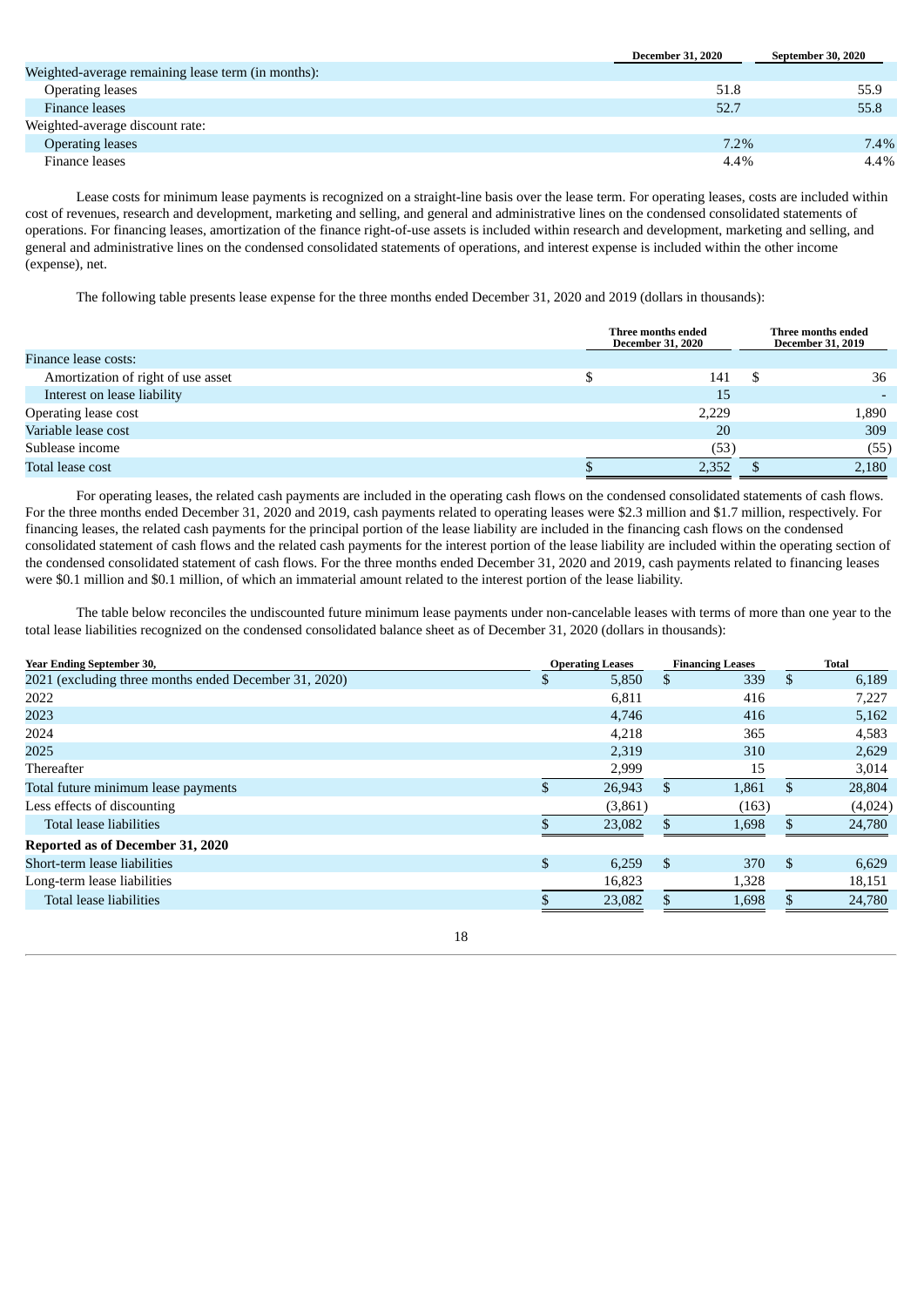## **Note 10. Accrued Expenses and Other Liabilities**

Accrued expenses and other current liabilities consisted of the following (dollars in thousands):

|                                     | <b>December 31, 2020</b> |        | September 30, 2020 |        |
|-------------------------------------|--------------------------|--------|--------------------|--------|
| Compensation                        |                          | 22,065 |                    | 37,960 |
| Cost of revenue related liabilities |                          | 4,011  |                    | 3,683  |
| Sales and other taxes payable       |                          | 18,031 |                    | 14,688 |
| Professional fees                   |                          | 3,223  |                    | 2,458  |
| <b>Interest Payable</b>             |                          | 1,444  |                    | 2,703  |
| Other                               |                          | 3,426  |                    | 6,365  |
| <b>Total</b>                        |                          | 52,200 |                    | 67,857 |

#### **Note 11. Restructuring and Other Costs, Net**

Restructuring and other costs, net includes restructuring expenses as well as other charges that are unusual in nature, are the result of unplanned events, and arise outside of the ordinary course of our business. The following table sets forth accrual activity relating to restructuring reserves for the three months ended December 31, 2020 (dollars in thousands):

|                                           |           |                   | <b>Restructuring</b> |       |              |
|-------------------------------------------|-----------|-------------------|----------------------|-------|--------------|
|                                           | Personnel | <b>Facilities</b> | <b>Subtotal</b>      | Other | <b>Total</b> |
| Balance at October 1, 2020                | 764       | 1.745             | 2,509                | 1,928 | 4,437        |
| Restructuring and other costs, net        | 336       | (315)             | 21                   | 26    | 47           |
| Non-cash adjustments                      |           | 1,074             | 1.074                |       | 1,074        |
| Cash (payments) receipts                  | (264)     | (128)             | (392)                | 567   | 175          |
| Foreign exchange impact on ending balance | b         |                   |                      |       |              |
| Balance at December 31, 2020              | 842       | 2.377             | 3.219                | 2.521 | 5,740        |

The following table sets forth restructuring and other costs, net recognized for the three months ended December 31, 2020 and 2019 (dollars in thousands):

|                                    | Three Months Ended December 31, |       |  |       |
|------------------------------------|---------------------------------|-------|--|-------|
|                                    | 2020                            |       |  | 2019  |
| Personnel                          |                                 | 336   |  | 360   |
| Facilities                         |                                 | (315) |  |       |
| Restructuring subtotal             |                                 |       |  | 360   |
| Other                              |                                 | 26    |  | 7.194 |
| Restructuring and other costs, net |                                 | 47    |  | 7,554 |

#### *Fiscal Year 2021*

For the three months ended December 31, 2020, we recorded restructuring charges of \$47 thousand, which included a \$0.3 million severance charge related to the elimination of personnel and a \$0.3 million recovery resulting from the restructuring of facilities that will no longer be utilized, including adjustments to assumptions associated with these facilities.

#### *Fiscal Year 2020*

For the three months ended December 31, 2019, we recorded restructuring charges of \$7.6 million, which included a \$0.4 million severance charge related to the elimination of personnel, and \$7.2 million related to costs incurred to establish the Cerence business as a standalone public company.

#### **Note 12. Stockholder's Equity**

Per the Amended and Restated Certificate of Incorporation, which was adopted on October 1, 2019, 600,000,000 shares of capital stock have been authorized, consisting of 40,000,000 shares of Preferred Stock, par value \$0.01 per share, or Preferred Stock, and 560,000,000 shares of Common Stock, par value \$0.01 per share ("Common Stock").

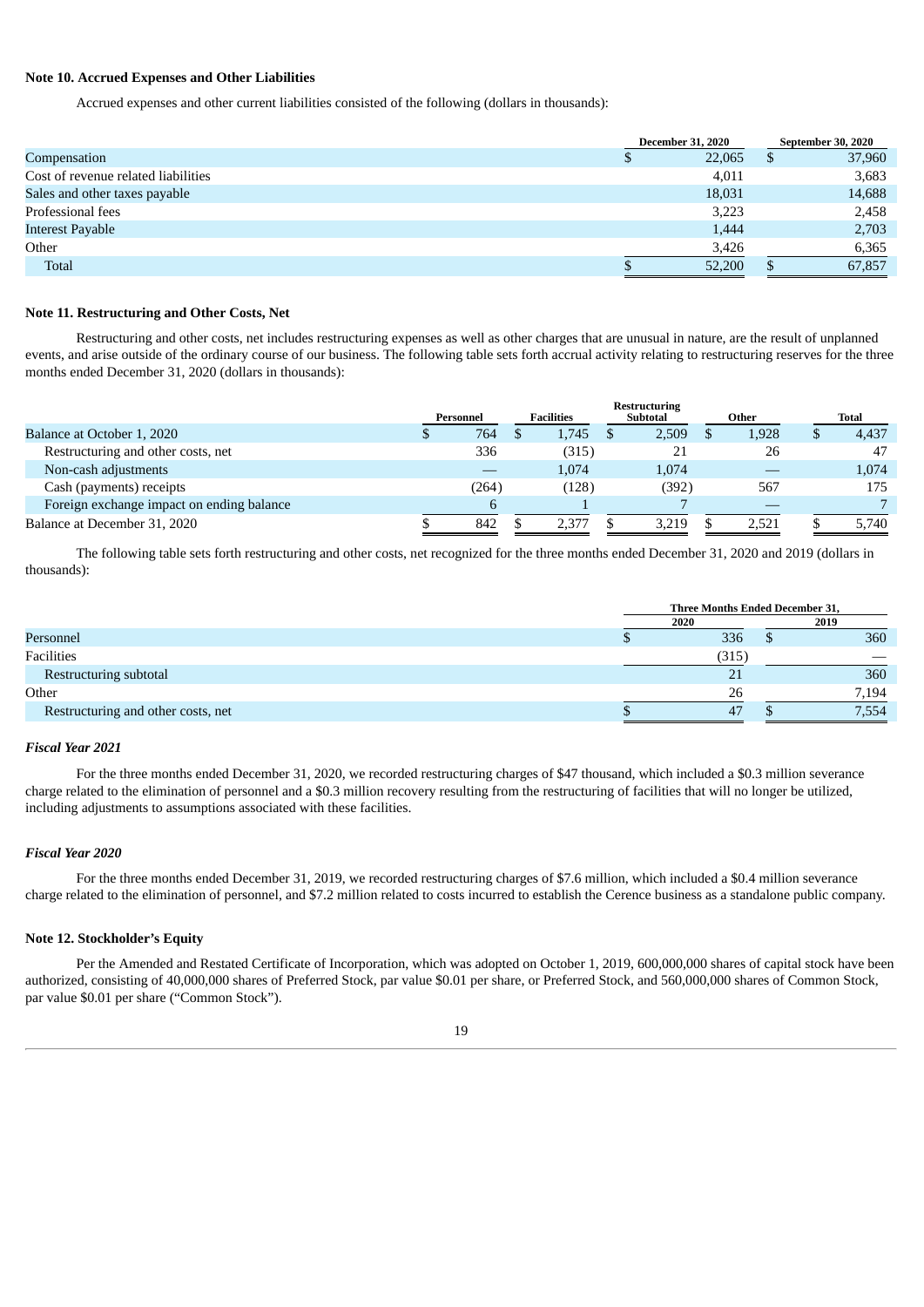On October 2, 2019, we registered the issuance of 6,350,000 shares of Common Stock, consisting of 5,300,000 shares of Common Stock reserved for issuance upon the exercise of options granted, or in respect of awards granted, under the Cerence 2019 Equity Incentive Plan, ("Equity Incentive Plan"), and 1,050,000 shares of Common Stock that are reserved for issuance under the Cerence 2019 Employee Stock Purchase Plan.

The Equity Incentive Plan provides for the grant of incentive stock options, stock awards, stock units, stock appreciation rights, and certain other stock-based awards. Awards issued under the Plan may not have a term greater than ten years from the date of grant.

# *Restricted Units*

Information with respect to our non-vested restricted stock units for the three months ended December 31, 2020 was as follows:

|                                 | <b>Non-Vested Restricted Stock Units</b> |                                            |                     |                                                                |                                                                         |                                                   |  |  |  |
|---------------------------------|------------------------------------------|--------------------------------------------|---------------------|----------------------------------------------------------------|-------------------------------------------------------------------------|---------------------------------------------------|--|--|--|
|                                 | <b>Time-Based</b><br>Shares              | <b>Performance-</b><br><b>Based Shares</b> | <b>Total Shares</b> | Weighted-<br>Average<br><b>Grant-Date</b><br><b>Fair Value</b> | Weighted-<br>Average<br><b>Remaining</b><br>Contractual<br>Term (vears) | Aggregate<br>Intrinsic<br>Value<br>(in thousands) |  |  |  |
| Non-vested at October 1, 2020   | 2,042,918                                | 771,387                                    | 2,814,305 \$        | 18.63                                                          |                                                                         |                                                   |  |  |  |
| Granted                         | 635.810                                  | 289,380                                    | 925,190 \$          | 56.97                                                          |                                                                         |                                                   |  |  |  |
| Vested                          | (872,310)                                | (403,502)                                  | $(1,275,812)$ \$    | 39.16                                                          |                                                                         |                                                   |  |  |  |
| Forfeited                       | (6,754)                                  | (1,596)                                    | $(8,350)$ \$        | 35.94                                                          |                                                                         |                                                   |  |  |  |
| Non-vested at December 31, 2020 | 1,799,664                                | 655,669                                    | 2,455,333 \$        | 36.79                                                          | 1.40                                                                    | 246,896<br>-S                                     |  |  |  |
| Expected to vest                |                                          |                                            | 2,455,333 \$        | 36.79                                                          | 1.40                                                                    | 246,896                                           |  |  |  |

#### *Stock-based Compensation*

Stock-based compensation was included in the following captions in our Condensed Consolidated Statements of Operations for the three months ended December 31, 2020 and 2019 (in thousands):

|                               | Three Months Ended December 31. |  |       |  |
|-------------------------------|---------------------------------|--|-------|--|
|                               | 2020                            |  | 2019  |  |
| Cost of connected services    | 291                             |  | 352   |  |
| Cost of professional services | 1,294                           |  | 871   |  |
| Research and development      | 4,098                           |  | 2,975 |  |
| Sales and marketing           | 2,529                           |  | 1,590 |  |
| General and administrative    | 4,139                           |  | 3,181 |  |
|                               | 12,351                          |  | 8.969 |  |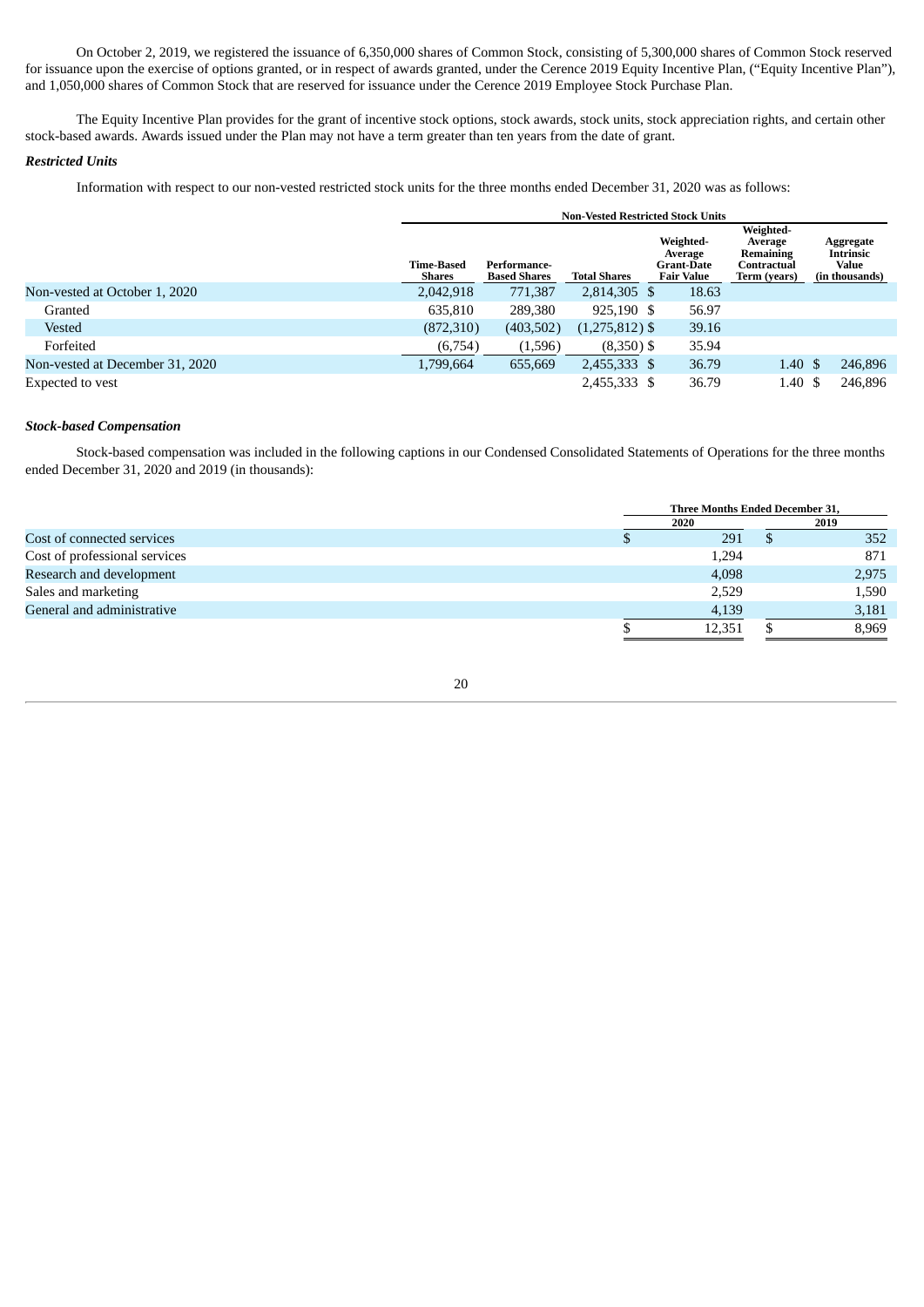#### **Note 13. Commitments and Contingencies**

#### *Litigation and Other Claims*

Similar to many companies in the software industry, we are involved in a variety of claims, demands, suits, investigations and proceedings that arise from time to time relating to matters incidental to the ordinary course of our business, including at times actions with respect to contracts, intellectual property, employment, benefits and securities matters. At each balance sheet date, we evaluate contingent liabilities associated with these matters in accordance with ASC 450 "*Contingencies*." If the potential loss from any claim or legal proceeding is considered probable and the amount can be reasonably estimated, we accrue a liability for the estimated loss. Significant judgments are required for the determination of probability and the range of the outcomes, and estimates are based only on the best information available at the time. Due to the inherent uncertainties involved in claims and legal proceedings and in estimating losses that may arise, actual outcomes may differ from our estimates. Contingencies deemed not probable or for which losses were not estimable in one period may become probable, or losses may become estimable in later periods, which may have a material impact on our results of operations and financial position. As of December 31, 2020, accrued losses were not material to our condensed consolidated financial statements, and we do not expect any pending matter to have a material impact on our condensed consolidated financial statements.

#### *Guarantees and Other*

We include indemnification provisions in the contracts we enter with customers and business partners. Generally, these provisions require us to defend claims arising out of our products' infringement of third-party intellectual property rights, breach of contractual obligations and/or unlawful or otherwise culpable conduct. The indemnity obligations generally cover damages, costs and attorneys' fees arising out of such claims. In most, but not all cases, our total liability under such provisions is limited to either the value of the contract or a specified, agreed-upon amount. In some cases, our total liability under such provisions is unlimited. In many, but not all cases, the term of the indemnity provision is perpetual. While the maximum potential amount of future payments we could be required to make under all the indemnification provisions is unlimited, we believe the estimated fair value of these provisions is minimal due to the low frequency with which these provisions have been triggered.

We indemnify our directors and officers to the fullest extent permitted by Delaware law, which provides among other things, indemnification to directors and officers for expenses, judgments, fines, penalties and settlement amounts incurred by such persons in their capacity as a director or officer of the Company, regardless of whether the individual is serving in any such capacity at the time the liability or expense is incurred. Additionally, in connection with certain acquisitions, we agreed to indemnify the former officers and members of the boards of directors of those companies, on similar terms as described above, for a period of six years from the acquisition date. In certain cases, we purchase director and officer insurance policies related to these obligations, which fully cover the six-year period. To the extent that we do not purchase a director and officer insurance policy for the full period of any contractual indemnification, and such directors and officers do not have coverage under separate insurance policies, we would be required to pay for costs incurred, if any, as described above.

As of December 31, 2020, we have a \$1.7 million letter of credit that is used as a security deposit in connection with our leased Bellevue, Washington office space. In the event of default on the underlying lease, the landlord would be eligible to draw against the letter of credit. The letter of credit is subject to aggregate reductions, provided that we are not in default under the underlying lease. We also have letters of credit in connection with security deposits for other facility leases totaling \$0.7 million in the aggregate. These letters of credit have various terms and expire during fiscal year 2021 and beyond, while some of the letters of credit may automatically renew based on the terms of the underlying agreements.

## **Note 14. Income Taxes**

The components of income (loss) before income taxes are as follows (dollars in thousands):

|                                   | <b>Three Months Ended December 31.</b> |  |         |  |
|-----------------------------------|----------------------------------------|--|---------|--|
|                                   | 2020                                   |  | 2019    |  |
| Domestic                          | 5,245                                  |  | ,128)   |  |
| Foreign                           | 9,009                                  |  | 1,632   |  |
| Income (loss) before income taxes | 14,254                                 |  | (8,760) |  |

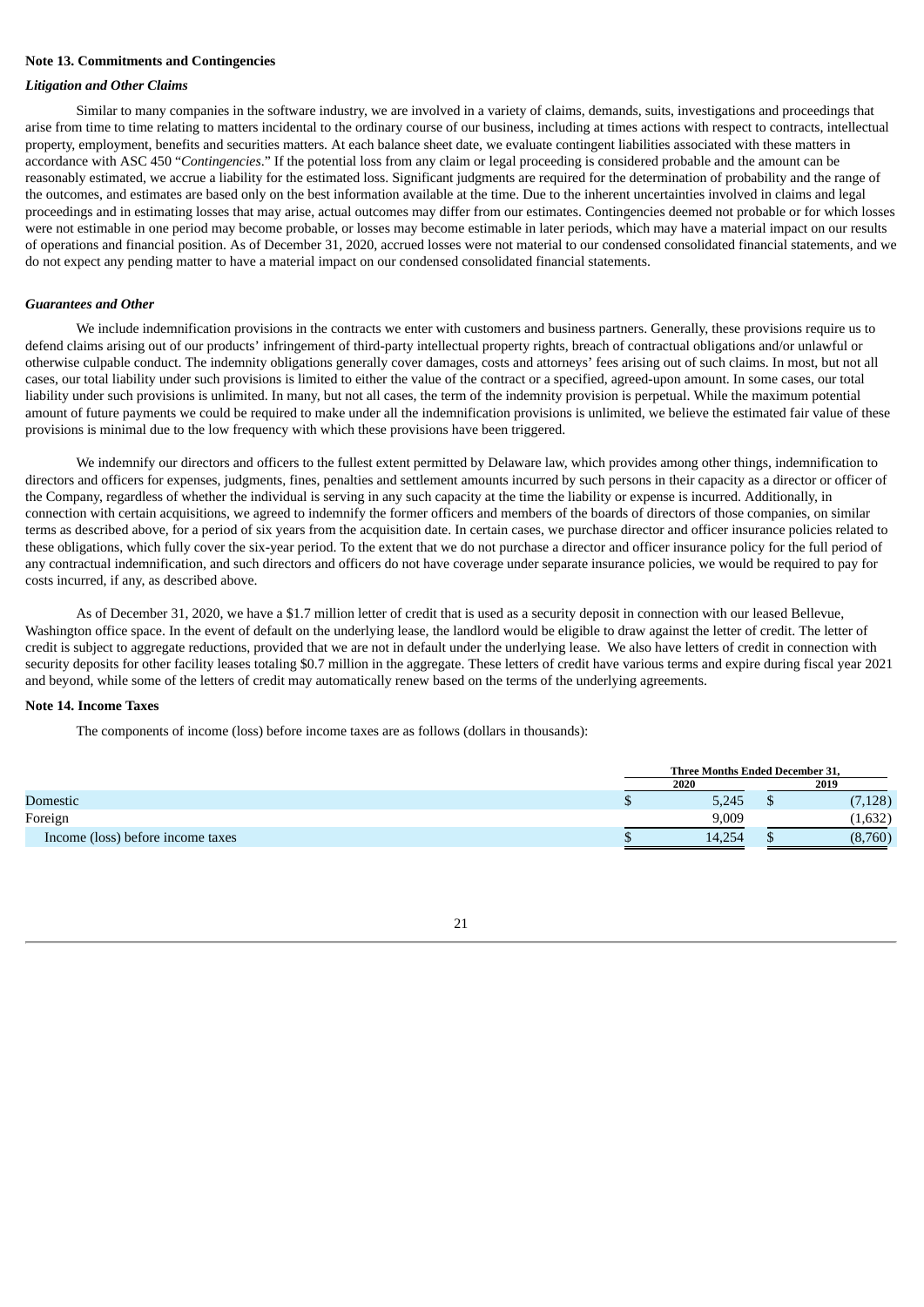The components of (benefit from) provision for income taxes are as follows (dollars in thousands):

|                                           | <b>Three Months Ended December 31.</b> |  |         |  |  |  |
|-------------------------------------------|----------------------------------------|--|---------|--|--|--|
|                                           | 2020                                   |  | 2019    |  |  |  |
| Domestic                                  | 1,020                                  |  | (3,218) |  |  |  |
| Foreign                                   | (8, 404)                               |  | 6.220   |  |  |  |
| (Benefit from) provision for income taxes | (7, 384)                               |  | 3,002   |  |  |  |
| Effective income tax rate                 | $(51.8)\%$                             |  | (34.3)% |  |  |  |

The effective tax rates for the periods presented are based on the statutory tax rates enacted in the jurisdictions in which we operate. For both periods presented, the effective tax rate differs from the 21.0% statutory U.S. tax rate due to the impact of the nondeductible stock-based compensation, U.S. inclusions of global intangible low-taxed income (GILTI), and our mix of jurisdictional earnings and related differences in foreign statutory tax rates.

Our effective tax rate for the three months ended December 31, 2020 was negative 51.8% compared to negative 34.3% for the three months ended December 31, 2019. Consequently, our benefit from income taxes for the three months ended December 31, 2020 was \$7.4 million, a net change of \$10.4 million for a provision for income taxes of \$3.0 million for the three months ended December 31, 2019. This difference was attributable to a \$15.8 million tax benefit recorded as a result of an increase to the enacted Netherlands tax rate in the first quarter of fiscal 2021 and the realization of a \$2.6 million tax benefit related to stock-based compensation in the period. This compares to a \$5.0 million tax benefit realized during the three months ended December 31, 2019, which was the result of a previous change to the Netherlands enacted tax rate.

Deferred tax assets and liabilities are measured using the statutory tax rates and laws expected to apply to taxable income in the years in which the temporary differences are expected to reverse. Valuation allowances are provided against net deferred tax assets if, based upon the available evidence, it is more likely than not that some or all of the deferred tax assets will not be realized. The ultimate realization of deferred tax assets is dependent upon the generation of future taxable income and the timing of the temporary differences becoming deductible. Management considers, among other available information, scheduled reversals of deferred tax liabilities, projected future taxable income, limitations of availability of net operating loss carryforwards, and other matters in making this assessment.

#### **Note 15. Long-Term Debt**

Long-term debt consisted of the following (in thousands):

|                                                                                                                                                                                 | <b>December 31, 2020</b> |         | September 30, 2020 |
|---------------------------------------------------------------------------------------------------------------------------------------------------------------------------------|--------------------------|---------|--------------------|
| 3.00% Convertible Senior Notes due 2025, net of unamortized discount of \$17,678 and deferred<br>issuance costs of \$4,445 at December 31, 2020. Effective interest rate 6.29%. |                          | 152,877 | 151,791            |
| Senior Credit Facilities, net of unamortized discount of \$2,216 and deferred issuance costs of \$268 at                                                                        |                          |         |                    |
| December 31, 2020. Effective interest rate 3.39%.                                                                                                                               |                          | 119,392 | 121,331            |
| Total debt                                                                                                                                                                      |                          | 272.269 | 273,122            |
| Less: current portion                                                                                                                                                           |                          | (6,250) | (6,250)            |
| Total long-term debt                                                                                                                                                            |                          | 266,019 | 266,872            |

The following table summarizes the maturities of our borrowing obligations as of December 31, 2020 (in thousands):

| <b>Fiscal Year</b>                                                       | Convertible<br><b>Senior Notes</b> | <b>Senior Facilities</b> |    | Total     |
|--------------------------------------------------------------------------|------------------------------------|--------------------------|----|-----------|
| 2021                                                                     | D                                  | 4,688                    | -S | 4,688     |
| 2022                                                                     |                                    | 6,250                    |    | 6,250     |
| 2023                                                                     |                                    | 10,938                   |    | 10,938    |
| 2024                                                                     |                                    | 12,500                   |    | 12,500    |
| 2025                                                                     | 175,000                            | 87,500                   |    | 262,500   |
| Thereafter                                                               |                                    |                          |    |           |
| Total before unamortized discount and issuance costs and current portion | 175,000                            | 121,876<br>S.            | -S | 296,876   |
| Less: unamortized discount and issuance costs                            | (22, 123)                          | (2,484)                  |    | (24, 607) |
| Less: current portion of long-term debt                                  |                                    | (6,250)                  |    | (6,250)   |
| Total long-term debt                                                     | 152,877                            | 113,142                  |    | 266,019   |

*3.00% Senior Convertible Notes due 2025*

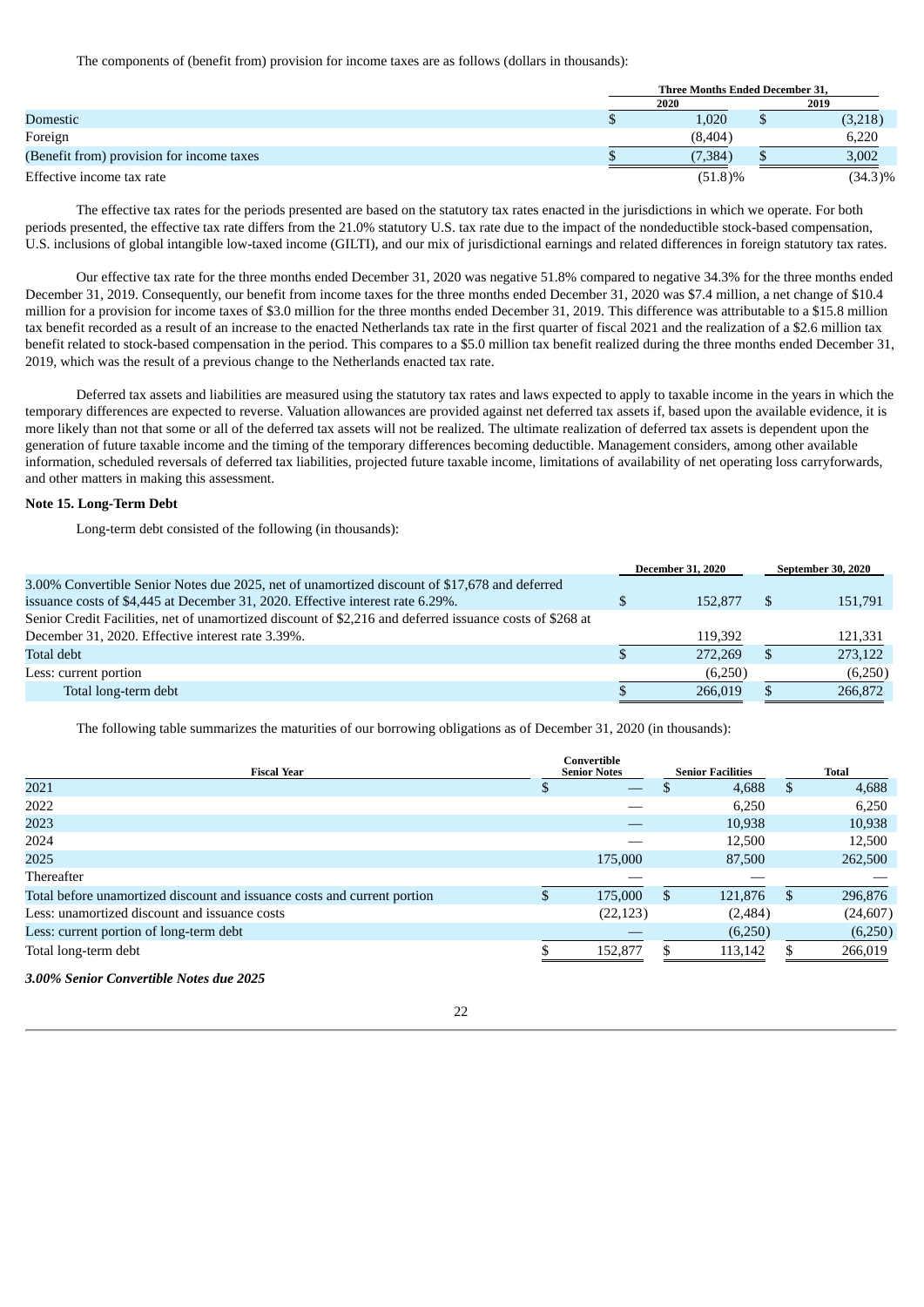On June 2, 2020, in an effort to refinance our debt structure, we issued \$175.0 million in aggregate principal amount of 3.00% Convertible Senior Notes due 2025 (the "Notes"), including the initial purchasers' exercise in full of their option to purchase an additional \$25.0 million principal amount of the Notes, between the Company and U.S. Bank National Association, as trustee (the "Trustee"), in a private offering to qualified institutional buyers pursuant to Rule 144A under the Securities Act of 1933, as amended. The net proceeds from the issuance of the Notes were \$169.8 million after deducting transaction costs. We used net proceeds from the issuance of the Notes to repay a portion of our indebtedness under the Credit Agreement, dated October 1, 2019, by and among the Company, the lenders and issuing banks party thereto and Barclays Bank PLC, as administrative agent (the "Existing Facility").

The Notes are senior, unsecured obligations and will accrue interest payable semiannually in arrears on June 1 and December 1 of each year, beginning on December 1, 2020, at a rate of 3.00% per year. The Notes will mature on June 1, 2025, unless earlier converted, redeemed, or repurchased. The Notes are convertible into cash, shares of the Company's Common Stock or a combination of cash and shares of the Company's Common Stock, at the Company's election.

The conversion rate will initially be 26.7271 shares of our Common Stock per \$1,000 principal amount of Notes (equivalent to an initial conversion price of approximately \$37.42 per share of our Common Stock).

As of December 31, 2020, the carrying amount of the equity component, net of taxes and transaction costs was \$14.4 million.

The interest expense recognized related to the Notes for the three months ended December 31, 2020 was as follows (dollars in thousands):

**Three Months Ended**

|                                             | тигес монар еписа<br><b>December 31, 2020</b> |
|---------------------------------------------|-----------------------------------------------|
| Contractual interest expense                |                                               |
| Amortization of debt discount               | 868                                           |
| Amortization of issuance costs              | 218                                           |
| Total interest expense related to the Notes | 2.408                                         |

The conditional conversion feature of the Notes was triggered in the three months ended December 31, 2020, and the Notes are therefore convertible during the fiscal quarter ending on March 31, 2021. Whether any of the Notes will be convertible in future quarters will depend on the satisfaction of one or more of the conversion conditions in the future. If one or more holders elect to convert their Notes at a time when any such Notes are convertible, unless we elect to satisfy our conversion obligation by delivering solely shares of our common stock (other than paying cash in lieu of delivering any fractional share), we would be required to settle a portion or all of our conversion obligation through the payment of cash, which could adversely affect our liquidity.

#### *Senior Credit Facilities*

On June 12, 2020 (the "Financing Closing Date"), in connection with our effort to refinance our existing indebtedness, we entered into a Credit Agreement, by and among the Borrower, the lenders and issuing banks party thereto and Wells Fargo Bank, N.A., as administrative agent (the "Credit Agreement"), consisting of a four-year senior secured term loan facility in the aggregate principal amount of \$125.0 million (the "Term Loan Facility"). The net proceeds from the issuance of the Term Loan Facility were \$123.0 million, which together with proceeds from the Convertible Senior Notes was intended to pay in full all indebtedness under the Existing Facility, and paid fees and expenses in connection with the Senior Credit Facilities. We also entered into a senior secured first-lien revolving credit facility in an aggregate principal amount of \$50.0 million (the "Revolving Facility" and, together with the Term Loan Facility, the "Senior Credit Facilities"), which shall be drawn on in the event that our working capital and other cash needs are not supported by our operating cash flow. As of December 31, 2020, there were no amounts outstanding under the Revolving Facility.

On December 17, 2020 (the "Amendment No. 1 Effective Date"), we entered into Amendment No. 1 to the Credit Agreement (the "Amendment"). The Amendment extended the scheduled maturity date of the revolving credit and term facilities from June 12, 2024 to April 1, 2025. The Amendment was accounted for as a debt modification, and therefore, \$0.5 million of the refinancing fees paid directly to lender were recorded as deferred debt issuance costs, and \$0.1 million of the refinancing fees paid to third parties were expensed in the period.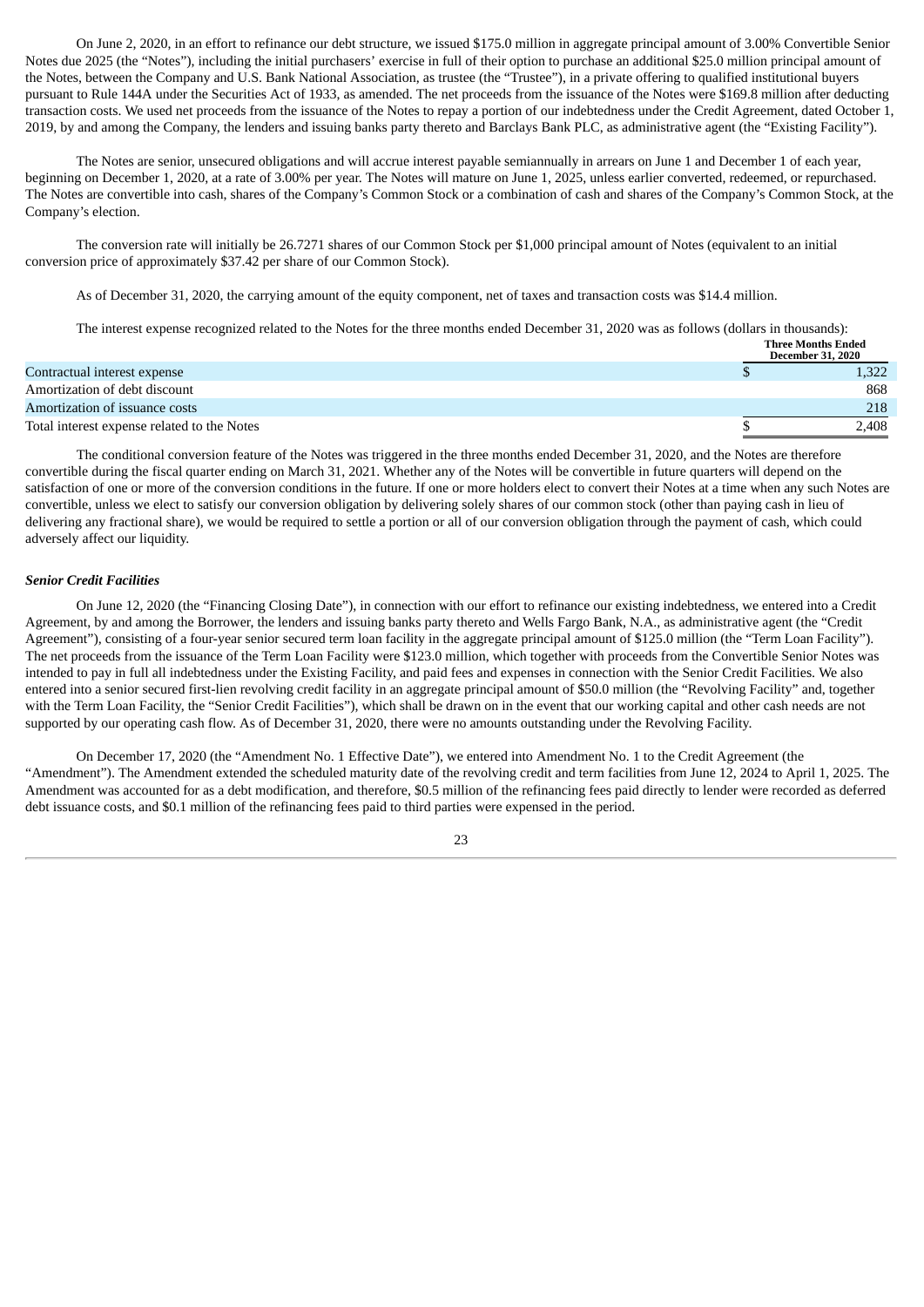The Amendment, among other things, revised certain interest rates in the Credit Agreement. Following delivery of a compliance certificate for the first full fiscal quarter after the Amendment No. 1 Effective Date, the applicable margins for the revolving credit and term facilities is subject to a pricing grid based upon the net total leverage ratio as follows (i) if the net total leverage ratio is greater than 3.00 to 1.00, the applicable margin is LIBOR plus 3.00% or ABR plus 2.00%; (ii) if the net total leverage ratio is less than or equal to 3.00 to 1.00 but greater than 2.50 to 1.00, the applicable margin is LIBOR plus 2.75% or ABR plus 1.75%; (iii) if the net total leverage ratio is less than or equal to 2.50 to 1.00 but greater than 2.00 to 1.00, the applicable margin is LIBOR plus 2.50% or ABR plus 1.50%; (iv) if the net total leverage ratio is less than or equal to 2.00 to 1.00 but greater than 1.50 to 1.00, the applicable margin is LIBOR plus 2.25% or ABR plus 1.25%; and (v) if the net total leverage ratio is less than or equal to 1.50 to 1.00, the applicable margin is LIBOR plus 2.20% or ABR plus 1.00%. As a result of the Amendment, the applicable LIBOR floor was reduced from 0.50% to 0.00%. From the Amendment No. 1 Effective Date until the date on which the financial statements are delivered for the fiscal quarter ended December 31, 2020, the interest rate will be LIBOR plus 2.50% or ABR plus 1.50%. Total interest expense relating to the Senior Credit Facilities for the fiscal quarter ended December 31, 2020 was \$1.4 million, reflecting the coupon and accretion of the discount.

In addition, the quarterly commitment fee required to be paid based on the unused portion of the revolving facility is subject to a pricing grid based upon the net total leverage ratio as follows (i) if the net total leverage ratio is greater than 3.00 to 1.00, the unused line fee is 0.500%; (ii) if the net total leverage ratio is less than or equal to 3.00 to 1.00 but greater than 2.50 to 1.00, the unused line fee is 0.450%; (iii) if the net total leverage ratio is less than or equal to 2.50 to 1.00 but greater than 2.00 to 1.00, the unused line fee is 0.400%; (iv) if the net total leverage ratio is less than or equal to 2.00 to 1.00 but greater than 1.50 to 1.00, the unused line fee is 0.350%; and (v) if the net total leverage ratio is less than or equal to 1.50 to 1.00, the unused line fee is 0.300%.

The Amendment also revised the amount by which we are obligated to make quarterly principal payments. Through the fiscal quarter ending December 31, 2022, we are obligated to make quarterly principal payments in an aggregate amount equal to 1.25% of the original principal amount of the Term Loan Facility. From the fiscal quarter ending March 31, 2023 and for each fiscal quarter thereafter, we are obligated to make quarterly principal payments in an aggregate amount equal to 2.50% of the original principal amount of the Term Loan Facility, with the balance payable at the maturity date thereof.

The Credit Agreement contains certain affirmative and negative covenants customary for financings of this type that, among other things, limit our and our subsidiaries' ability to incur additional indebtedness or liens, to dispose of assets, to make certain fundamental changes, to designate subsidiaries as unrestricted, to make certain investments, to prepay certain indebtedness and to pay dividends, or to make other distributions or redemptions/repurchases, in respect of our and our subsidiaries' equity interests. In addition, the Credit Agreement contains financial covenants, each tested quarterly, (1) a net secured leveraged ratio of not greater than 3.25 to 1.00; (2) a net total leverage ratio of not greater than 4.25 to 1.00; and (3) minimum liquidity of at least \$75 million. The Credit Agreement also contains events of default customary for financings of this type, including certain customary change of control events. As of December 31, 2020, we were in compliance with all Credit Agreement covenants.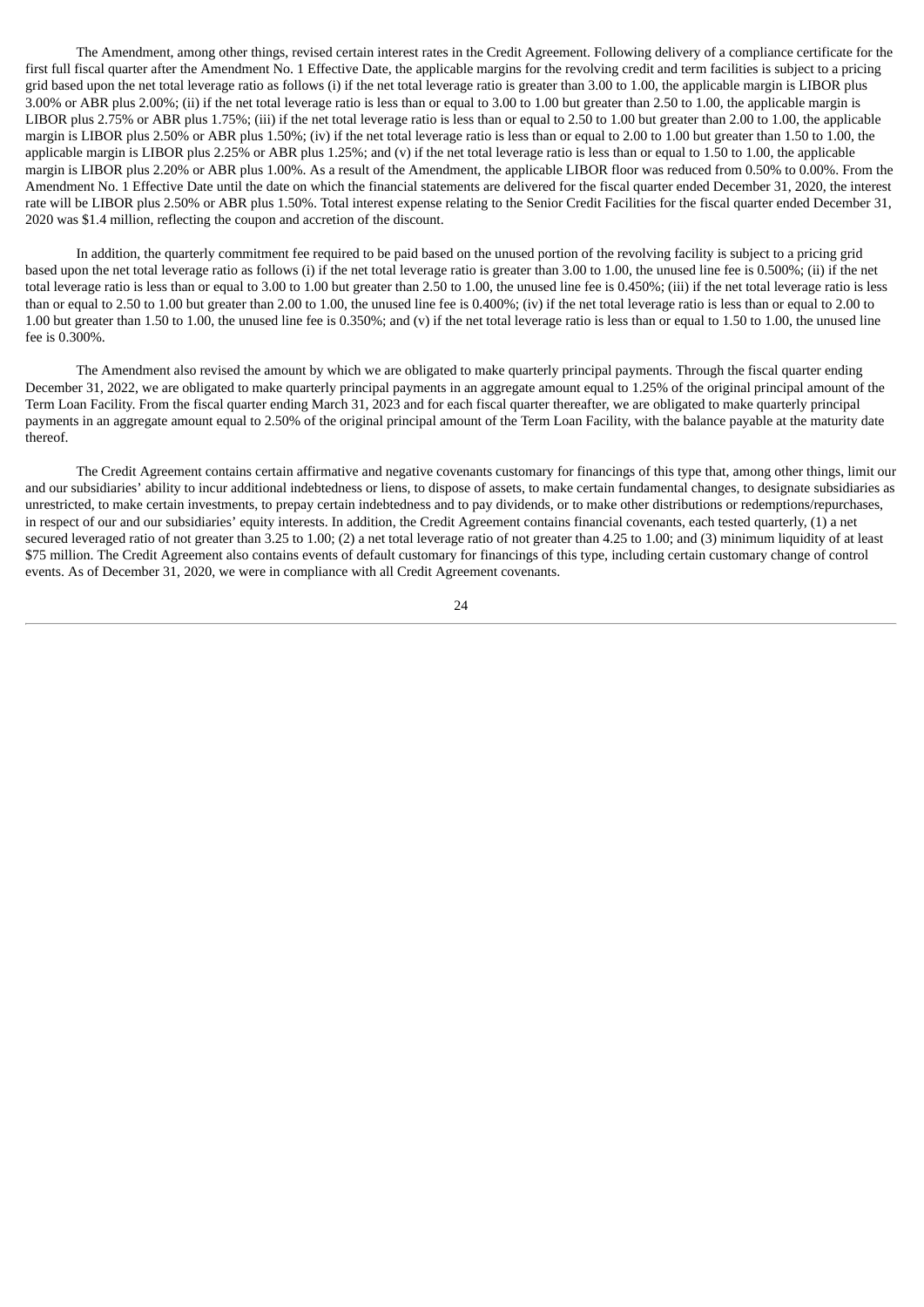#### <span id="page-26-0"></span>**Item 2. Management's Discussion and Analysis of Financial Condition and Results of Operations.**

You should read the following discussion and analysis of our financial condition and results of operations together with our Unaudited Condensed Consolidated Financial Statements, and the related notes thereto, appearing elsewhere in this Quarterly Report on Form 10-Q ("Form 10-Q"), and our consolidated and combined financial statements and the related notes and other financial information included in our Annual Report on Form 10-K for the year ended September 30, 2020, filed with the Securities and Exchange Commission ("SEC") on November 19, 2020. Some of the information contained in this discussion and analysis or elsewhere in this Quarterly Report, including information with respect to our plans and strategy for our business, our performance and future success, and the impact of the COVID-19 pandemic on our business, results of operations and financial condition, includes forward-looking statements that involve risks and uncertainties. See "Cautionary Statement Concerning Forward-Looking Statements." You should review the "Risk Factors" section in Part I, Item 1A of our Annual Report on Form 10-K for the year ended September 30, 2020, as updated by Part II, Item 1A of this Quarterly Report for a discussion of important factors that could cause actual results to differ materially from the results described in or implied by the forward-looking statements contained in the following discussion and analysis. Note that the results of operations for the three months ended December 31, 2020 are not necessarily indicative of what our operating results for the full fiscal year will be. In this Item, "we," "us," "our," "Cerence" and the *"Company" refer to Cerence Inc. and its consolidated subsidiaries, collectively.*

#### **Overview**

We build automotive cognitive assistance solutions to power natural and intuitive interactions between automobiles, drivers and passengers, and the broader digital world. We possess one of the world's most popular software platforms for building automotive virtual assistants. Our customers include all major OEMs or their tier 1 suppliers worldwide. We deliver our solutions on a white-label basis, enabling our customers to deliver customized virtual assistants with unique, branded personalities and ultimately strengthening the bond between automobile brands and end users. Our vision is to enable a more enjoyable, safer journey for everyone.

Our principal offering is our software platform, which our customers use to build virtual assistants that can communicate, find information and take action across an expanding variety of categories. Our software platform has a hybrid architecture combining edge software components with cloudconnected components. Edge software components are installed on a vehicle's head unit and can operate without access to external networks and information. Cloud-connected components are comprised of certain speech and natural language understanding related technologies, AI-enabled personalization and context-based response frameworks, and content integration platform.

#### **Impact of COVID-19 on our Business**

As the full impact of the COVID-19 pandemic on our business continues to develop, we are closely monitoring the global situation. We are unable at this time to predict the full impact of COVID-19 on our operations, liquidity, and financial results, and, depending on the magnitude and duration of the COVID-19 pandemic, such impact may be material. Accordingly, current results and financial condition discussed herein may not be indicative of future operating results and trends. While we are unable to accurately predict the full impact that COVID-19 will have on our results from operations, financial condition, liquidity and cash flows due to numerous uncertainties, including the duration and severity of the pandemic and containment measures, these measures have impacted, and may continue to impact, our business, as well as our customers and consumers. For further discussion of the business risks associated with COVID-19, see Item 1A, Risk Factors, within our Fiscal 2020 Form 10-K.

#### *Basis of Presentation*

The financial information presented in the accompanying unaudited condensed consolidated financial statements has been prepared in accordance with U.S. generally accepted accounting principles ("U.S. GAAP") and in accordance with rules and regulations of the U.S. Securities and Exchange Commission ("SEC") regarding interim financial reporting. Accordingly, the financial statements do not include all of the information and footnotes required by U.S. GAAP for complete financial statements.

The condensed consolidated balance sheet data as of September 30, 2020 was derived from audited financial statements, but does not include all disclosures required by U.S. GAAP. In the opinion of management, the accompanying unaudited condensed consolidated financial statements reflect all adjustments, consisting primarily of normal recurring accruals, necessary for a fair presentation of our financial position and results of operations. The operating results for the three months ended December 31, 2020 are not necessarily indicative of the results expected for the full year ending September 30, 2021.

The accompanying unaudited condensed consolidated financial statements include the accounts of the Company, as well as those of its wholly owned subsidiaries. All significant intercompany transactions and balances are eliminated in consolidation.

*Key Metrics*

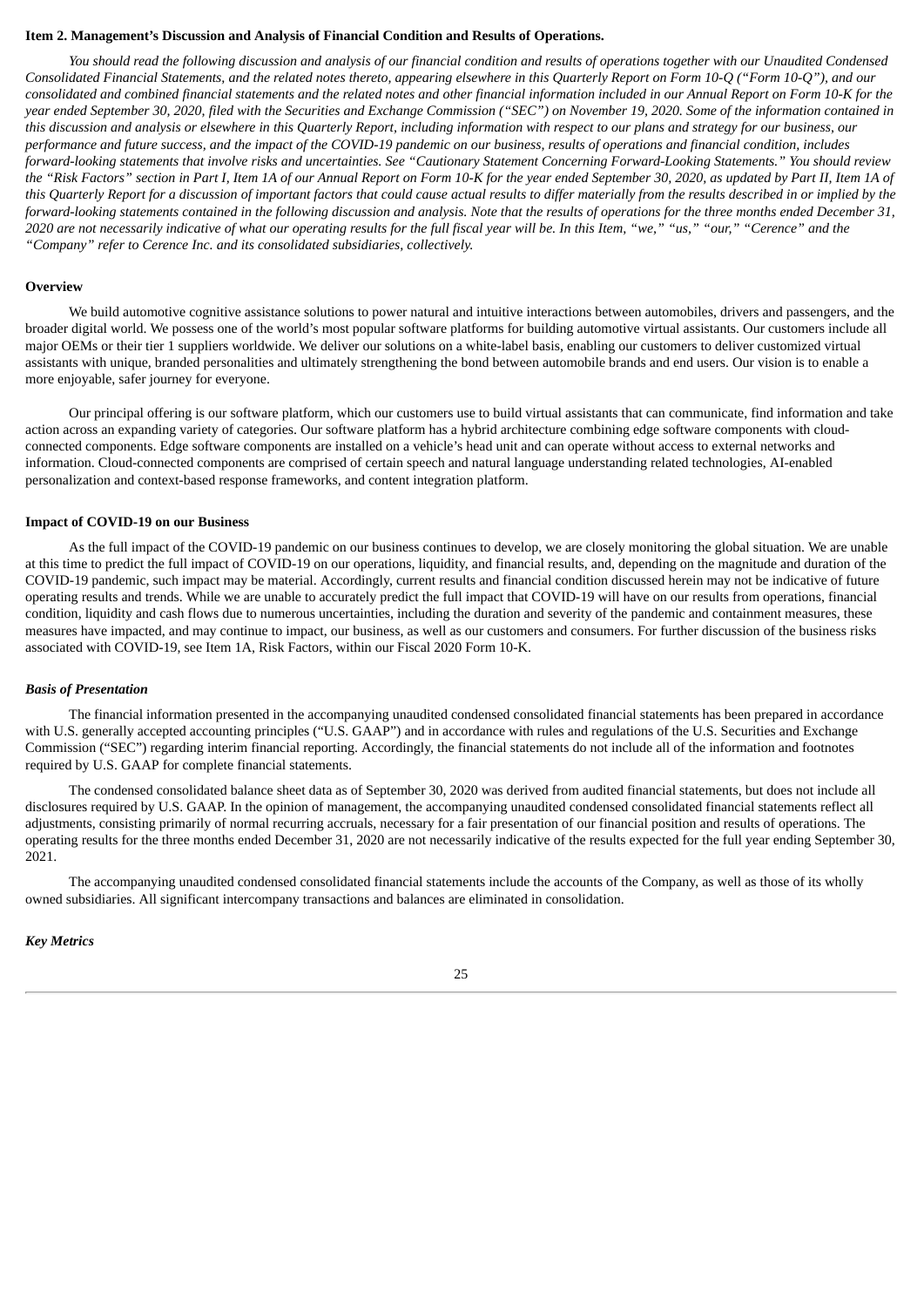In evaluating our financial condition and operating performance, we focus on revenue, operating margins, and cash flow from operations.

For the three months ended December 31, 2020 as compared to the three months ended December 31, 2019:

- Total revenue increased by \$17.5 million, or 22.6%, to \$95.0 million from \$77.5 million.
- Operating margin increased 24.0 percentage points to 21.3% from negative 2.7%.

• Cash provided by operating activities was \$10.8 million, an increase of \$1.3 million from cash provided by operating activities of \$9.5 million.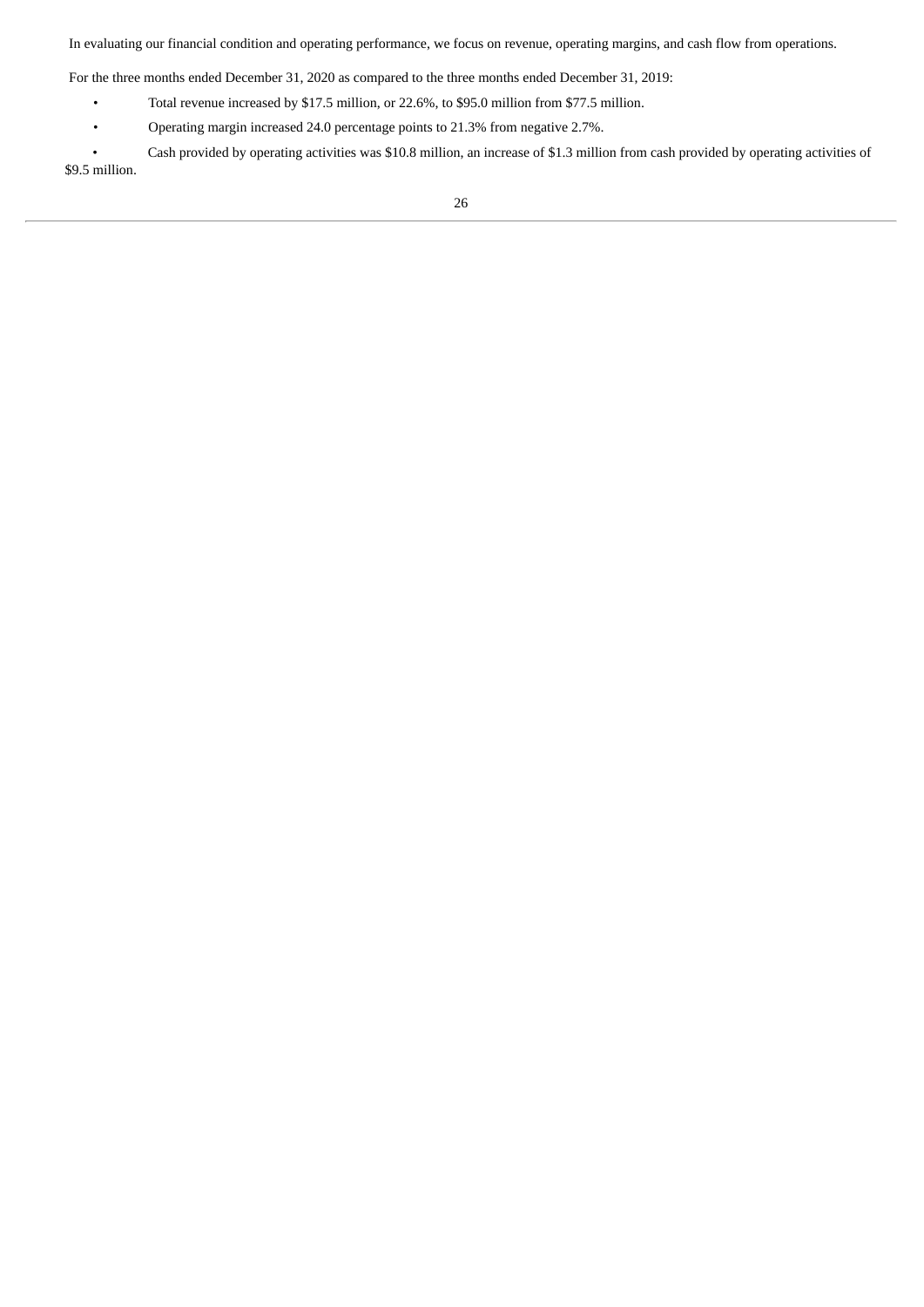# **Operating Results**

The following table shows the condensed consolidated statement of operations for the three months ended December 31, 2020 and 2019 (dollars in thousands):

|                                           |              | Three Months Ended December 31, |
|-------------------------------------------|--------------|---------------------------------|
|                                           | 2020         | 2019                            |
| Revenue:                                  |              |                                 |
| License                                   | \$<br>46,414 | \$<br>40,767                    |
| <b>Connected services</b>                 | 27,251       | 23,021                          |
| Professional services                     | 21,299       | 13,671                          |
| <b>Total revenues</b>                     | 94,964       | 77,459                          |
| Cost of revenue:                          |              |                                 |
| License                                   | 674          | 681                             |
| Connected services                        | 7,013        | 8,675                           |
| Professional services                     | 17,315       | 14,491                          |
| Amortization of intangibles               | 1,879        | 2,087                           |
| Total cost of revenues                    | 26,881       | 25,934                          |
| Gross profit                              | 68,083       | 51,525                          |
| Operating expenses:                       |              |                                 |
| Research and development                  | 24,091       | 23,511                          |
| Sales and marketing                       | 8,898        | 7,943                           |
| General and administrative                | 11,617       | 11,483                          |
| Amortization of intangible assets         | 3,158        | 3,131                           |
| Restructuring and other costs, net        | 47           | 7,554                           |
| Total operating expenses                  | 47,811       | 53,622                          |
| Income (loss) from operations             | 20,272       | (2,097)                         |
| Interest income                           | 18           | 281                             |
| Interest expense                          | (3,799)      | (6,798)                         |
| Other income (expense), net               | (2,237)      | (146)                           |
| Income (loss) before income taxes         | 14,254       | (8,760)                         |
| (Benefit from) provision for income taxes | (7, 384)     | 3,002                           |
| Net income (loss)                         | \$<br>21,638 | \$<br>(11,762)                  |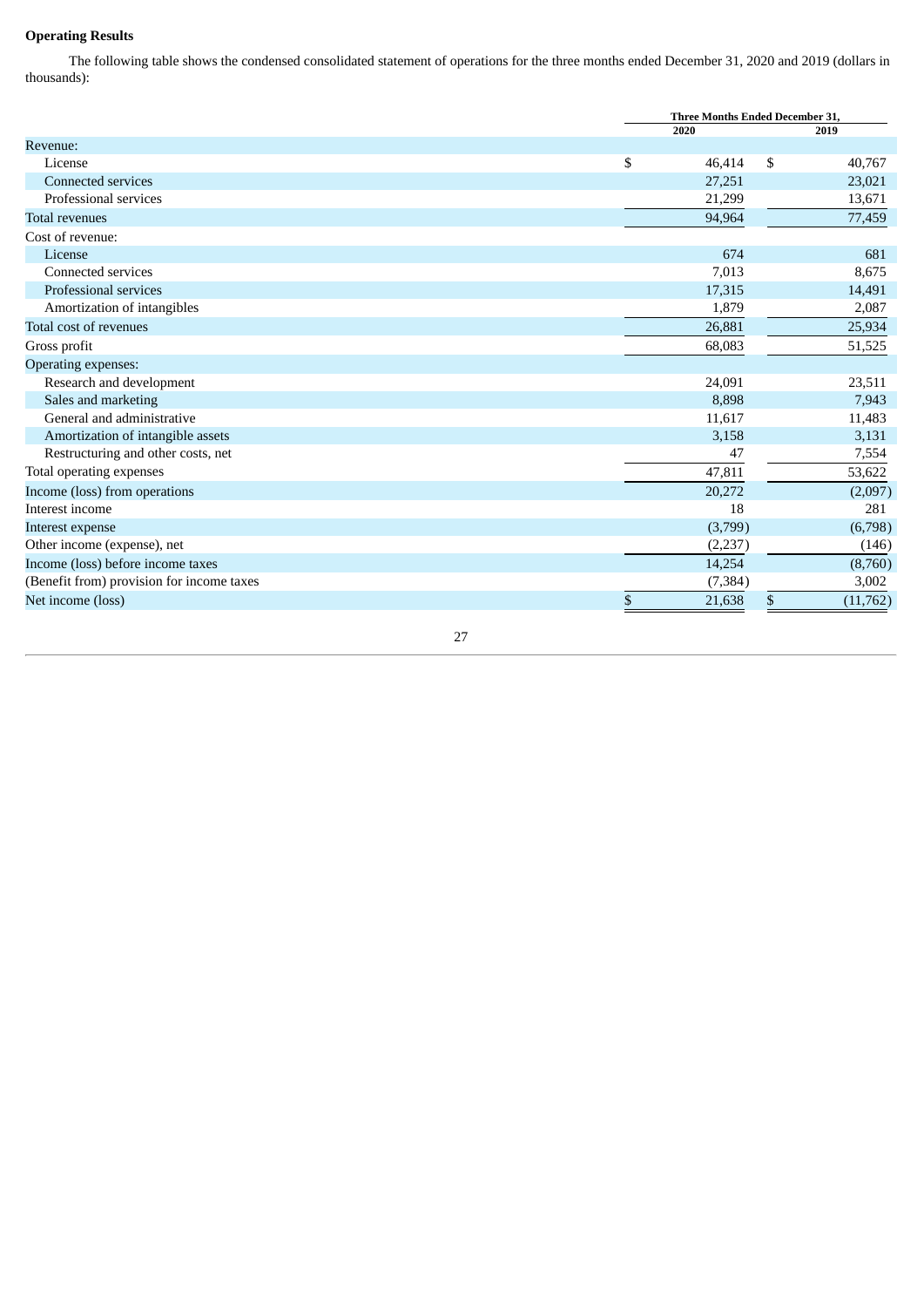Our revenue consists primarily of license revenue, connected services revenue and revenue from professional services. License revenue primarily consists of license royalties associated with our edge software components, with costs of license revenue primarily consisting of third-party royalty expenses for certain external technologies we leverage. Connected services revenue represents the subscription fee that provides access to our connected services components, including the customization and construction of our connected services solutions. Cost of connected service revenue primarily consists of labor costs of software delivery services, infrastructure, and communications fees that support our connected services solutions. Professional services revenue is primarily comprised of porting, integrating, and customizing our embedded solutions, with costs primarily consisting of compensation for services personnel, contractors and overhead.

Our operating expenses include R&D, sales and marketing and general and administrative expenses. R&D expenses primarily consist of salaries, benefits, and overhead relating to research and engineering staff. Sales and marketing expenses includes salaries, benefits, and commissions related to our sales, product marketing, product management, and business unit management teams. General and administrative expenses primarily consist of personnel costs for administration, finance, human resources, general management, fees for external professional advisers including accountants and attorneys, and provisions for credit losses.

Amortization of acquired patents and core technology are included within cost of revenues whereas the amortization of other intangible assets, such as acquired customer relationships, trade names and trademarks, are included within operating expenses. Customer relationships are amortized over their estimated economic lives based on the pattern of economic benefits expected to be generated from the use of the asset. Other identifiable intangible assets are amortized on a straight-line basis over their estimated useful lives.

Restructuring and other costs, net include restructuring expenses as well as other charges that are unusual in nature, are the result of unplanned events, and arise outside the ordinary course of our business.

Total other expense, net consists primarily of foreign exchange gains (losses), losses on the extinguishment of debt and interest expense related to the Existing Facilities, Notes, and Senior Credit Facilities.

#### *Three Months Ended December 31, 2020 Compared with Three Months Ended December 31, 2019*

#### *Total Revenues*

The following table shows total revenues by product type, including the corresponding percentage change, for the three months ended December 31, 2020 and 2019 (dollars in thousands):

|                       |        | % Change   |        |            |               |
|-----------------------|--------|------------|--------|------------|---------------|
|                       | 2020   | % of Total | 2019   | % of Total | 2020 vs. 2019 |
| License               | 46.414 | 48.9%      | 40,767 | 52.6%      | 13.9%         |
| Connected services    | 27,251 | 28.7%      | 23.021 | 29.7%      | 18.4%         |
| Professional services | 21,299 | 22.4%      | 13.671 | 17.6%      | 55.8%         |
| Total revenues        | 94,964 |            | 77.459 |            | 22.6%         |

Total revenues for the three months ended December 31, 2020 were \$95.0 million, an increase of \$17.5 million, or 22.6%, from \$77.5 million for the three months ended December 31, 2019. The increase in revenues occurred across all product types.

#### *License Revenue*

License revenue for the three months ended December 31, 2020 was \$46.4 million, an increase of \$5.6 million, or 13.9%, from \$40.8 million for the three months ended December 31, 2019. The increase in license revenue was primarily due to higher volume of licensing royalties as the global auto industry recovered from the COVID-19 pandemic and OEMs increased production. As a percentage of total revenues, license revenue decreased by 3.7 percentage points from 52.6% for the three months ended December 31, 2019 to 48.9% for the three months ended December 31, 2020.

#### *Connected Services Revenue*

Connected services revenue for the three months ended December 31, 2020 was \$27.3 million, an increase of \$4.3 million, or 18.4%, from \$23.0 million for the three months ended December 31, 2019. This increase was primarily driven by greater demand for our connected services solutions as our customers increasingly deploy hybrid solutions. As a percentage of total revenues, connected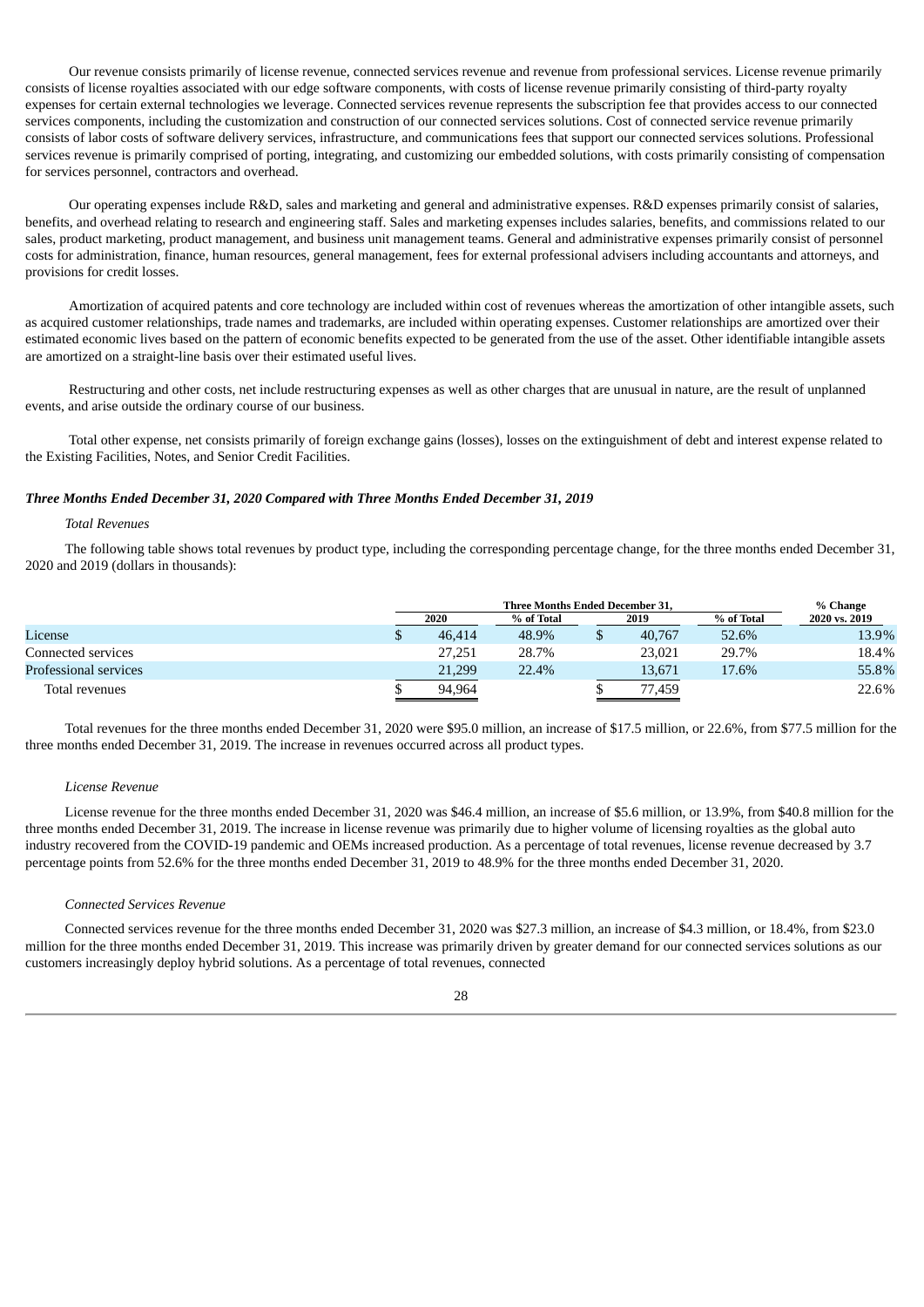services revenue decreased by 1.0 percentage point from 29.7% for the three months ended December 31, 2019 to 28.7% for the three months ended December 31, 2020.

#### *Professional Services Revenue*

Professional service revenue for the three months ended December 31, 2020 was \$21.3 million, an increase of \$7.6 million, or 55.8%, from \$13.7 million for the three months ended December 31, 2019. This increase was primarily driven by our continued focus on integration and customization services related to our edge software and timing of services rendered. As a percentage of total revenues, professional services revenue increased by 4.8 percentage points from 17.6% for the three months ended December 31, 2019 to 22.4% for the three months ended December 31, 2020.

#### *Total Cost of Revenues and Gross Profits*

The following table shows total cost of revenues by product type and the corresponding percentage change (dollars in thousands):

|                             |  | <b>Three Months Ended December 31,</b> |        | % Change      |
|-----------------------------|--|----------------------------------------|--------|---------------|
|                             |  | 2020                                   | 2019   | 2020 vs. 2019 |
| License                     |  | 674                                    | 681    | $(1.0)\%$     |
| Connected services          |  | 7,013                                  | 8,675  | $(19.2)\%$    |
| Professional services       |  | 17,315                                 | 14,491 | 19.5%         |
| Amortization of intangibles |  | 1,879                                  | 2,087  | $(10.0)\%$    |
| Total cost of revenues      |  | 26,881                                 | 25,934 | 3.7%          |

The following table shows total gross profit by product type and the corresponding percentage change (dollars in thousands):

|                             |      | <b>Three Months Ended December 31.</b> |      | % Change |               |  |
|-----------------------------|------|----------------------------------------|------|----------|---------------|--|
|                             | 2020 |                                        | 2019 |          | 2020 vs. 2019 |  |
| License                     | Φ    | 45,740                                 |      | 40,086   | 14.1%         |  |
| Connected services          |      | 20,238                                 |      | 14,346   | 41.1%         |  |
| Professional services       |      | 3,984                                  |      | (820)    | 585.9%        |  |
| Amortization of intangibles |      | (1, 879)                               |      | (2,087)  | 10.0%         |  |
| Total gross profit          |      | 68,083                                 |      | 51,525   | 32.1%         |  |

Total cost of revenues for the three months ended December 31, 2020 were \$26.9 million, an increase of \$1.0 million, or 3.7%, from \$25.9 million for the three months ended December 31, 2019. The increase in cost of revenues resulted primarily from our investments in professional services staff to meet customer program demands.

We experienced an increase in total gross profit of \$16.6 million, or 32.1%, from \$51.5 million for the three months ended December 31, 2019 to \$68.1 million for the three months ended December 31, 2020. The increase occurred across all product types, which was primarily driven by increased demand for our connected services solutions and professional services.

#### *Cost of License Revenue*

Cost of license revenue was relatively flat at \$0.7 million for each of the three months ended December 31, 2020 and 2019. As a percentage of total cost of revenues, cost of license revenue decreased by 0.1 percentage points from 2.6% for the three months ended December 31, 2019 to 2.5% for the three months ended December 31, 2020.

License gross profit increased by \$5.7 million, or 14.1%, for the three months ended December 31, 2020 when compared to the three months ended December 31, 2019, primarily due to increases in license revenue on relatively flat costs.

#### *Cost of Connected Services Revenue*

Cost of connected services revenue for the three months ended December 31, 2020 was \$7.0 million, a decrease of \$1.7 million, or 19.2%, from \$8.7 million for the three months ended December 31, 2019. Cost of connected services revenue decreased primarily due to a \$0.5 million decrease in our cloud infrastructure costs, \$0.4 million decrease in outside contractor costs, and \$0.3 million decrease in depreciation costs. As a percentage of total cost of revenues, cost of connected service revenue decreased by 7.4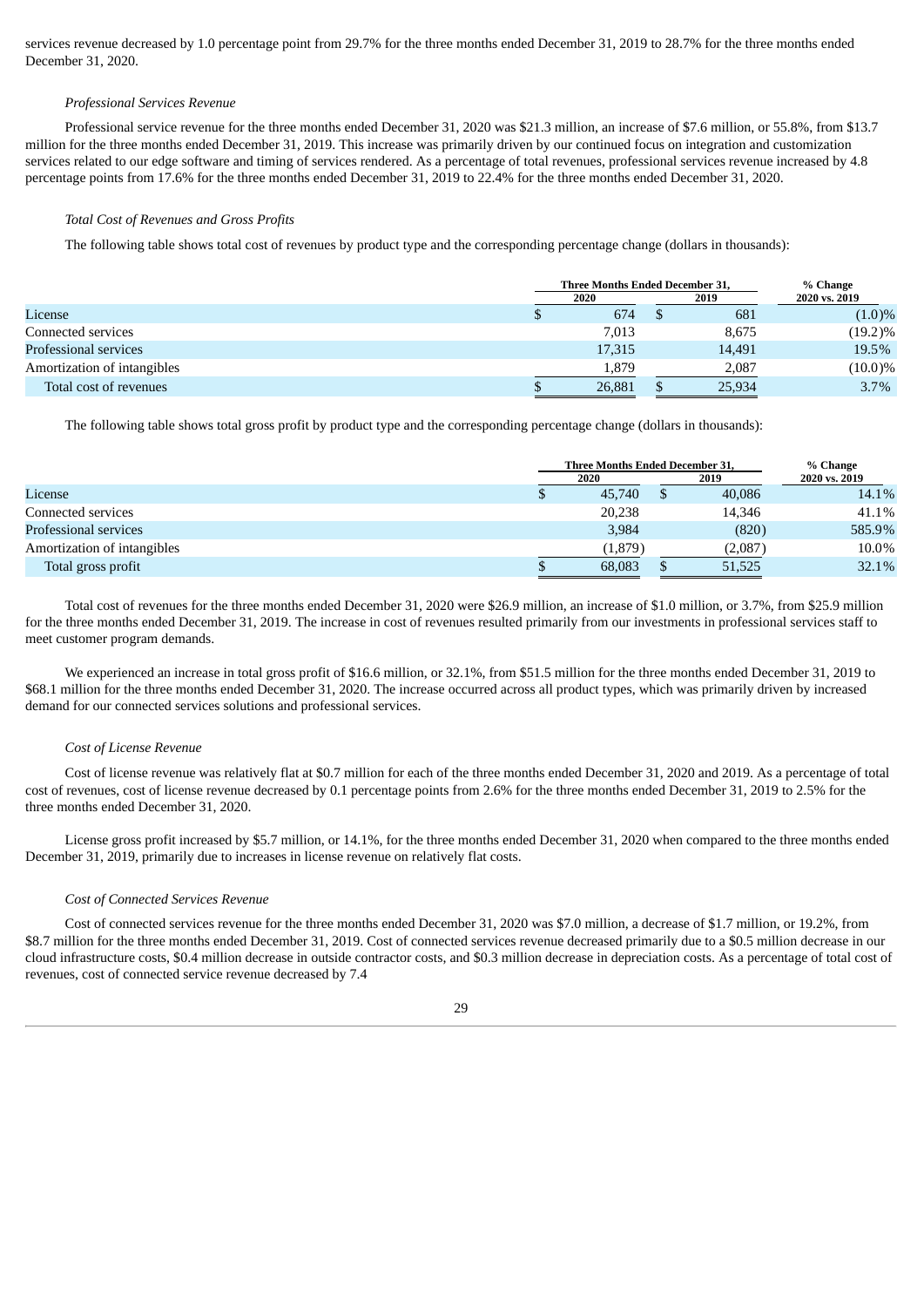### percentage points from 33.5% for the three months ended December 31, 2019 to 26.1% for the three months ended December 31, 2020.

Connected services gross profit increased \$5.9 million, or 41.1%, from \$14.3 million for the three months ended December 31, 2019 to \$20.2 million for the three months ended December 31, 2020, driven by continued revenue growth and cost savings initiatives.

#### *Cost of Professional Services Revenue*

Cost of professional services revenue for the three months ended December 31, 2020 was \$17.3 million, an increase of \$2.8 million, or 19.5%, from \$14.5 million for the three months ended December 31, 2019. Cost of professional services revenue increased primarily due to a \$2.0 million increase in project labor costs, \$0.4 million increase in contractor costs, and \$0.4 million increase in stock-based compensation. As a percentage of total cost of revenues, cost of professional services revenue increased by 8.5 percentage points from 55.9% for the three months ended December 31, 2019 to 64.4% for the three months ended December 31, 2020.

Professional services gross profit increased \$4.8 million, or 585.9%, from negative \$0.8 million for the three months ended December 31, 2019 to \$4.0 million for the three months ended December 31, 2020, which was due to the growth in professional services revenues in relation to increasing costs.

#### *Operating Expenses*

The tables below show each component of operating expense. Total other income (expense), net and provision for income taxes are non-operating expenses and presented in a similar format (dollars in thousands).

#### *R&D Expenses*

|  |  | Three Months Ended December 31. |      |  | % Change      |  |
|--|--|---------------------------------|------|--|---------------|--|
|  |  | 2020                            | 2019 |  | 2020 vs. 2019 |  |
|  |  | 24.091                          |      |  | 2.5%          |  |

Historically, R&D expenses are our largest operating expense as we continue to build on our existing software platforms and develop new technologies. R&D expenses for the three months ended December 31, 2020 were \$24.1 million, an increase of \$0.6 million, or 2.5%, from \$23.5 million for the three months ended December 31, 2019. The increase in R&D expenses was primarily attributable to a \$1.2 million increase in contractor costs and a \$1.1 million increase in stock-based compensation. The increase was partly offset by a reduction in expenditures, including \$1.0 million of labor allocated to support customer projects and a \$0.3 million reduction related to travel-related expenditures as a result of COVID-19. As a percentage of total operating expenses, R&D expenses increased by 6.6 percentage points from 43.8% for the three months ended December 31, 2019 to 50.4% for the three months ended December 31, 2020.

#### *Sales & Marketing Expenses*

|                     |  | <b>Three Months Ended December 31.</b> |  |       | % Change      |  |
|---------------------|--|----------------------------------------|--|-------|---------------|--|
|                     |  | 2020                                   |  | 2019  | 2020 vs. 2019 |  |
| Sales and marketing |  | 8.898                                  |  | 7,943 | 12.0%         |  |

Sales and marketing expenses for the three months ended December 31, 2020 were \$8.9 million, an increase of \$1.0 million, or 12.0%, from \$7.9 million for the three months ended December 31, 2019. The increase in sales and marketing expenses was primarily attributable to higher compensation related expenses of \$1.0 million and stock-based compensation of \$0.9 million. The increase was partly offset by a reduction of \$0.9 million in travel-related expenditures as a result of COVID-19. As a percentage of total operating expenses, sales and marketing expenses increased by 3.8 percentage points from 14.8% for the three months ended December 31, 2019 to 18.6% for the three months ended December 31, 2020.

#### *General & Administrative Expenses*

|                            |               | Three Months Ended December 31, |  | % Change |               |
|----------------------------|---------------|---------------------------------|--|----------|---------------|
|                            |               | 2020                            |  | 2019     | 2020 vs. 2019 |
| General and administrative |               | 11.617                          |  | 11,483   | 1.2%          |
|                            | $\sim$ $\sim$ |                                 |  |          |               |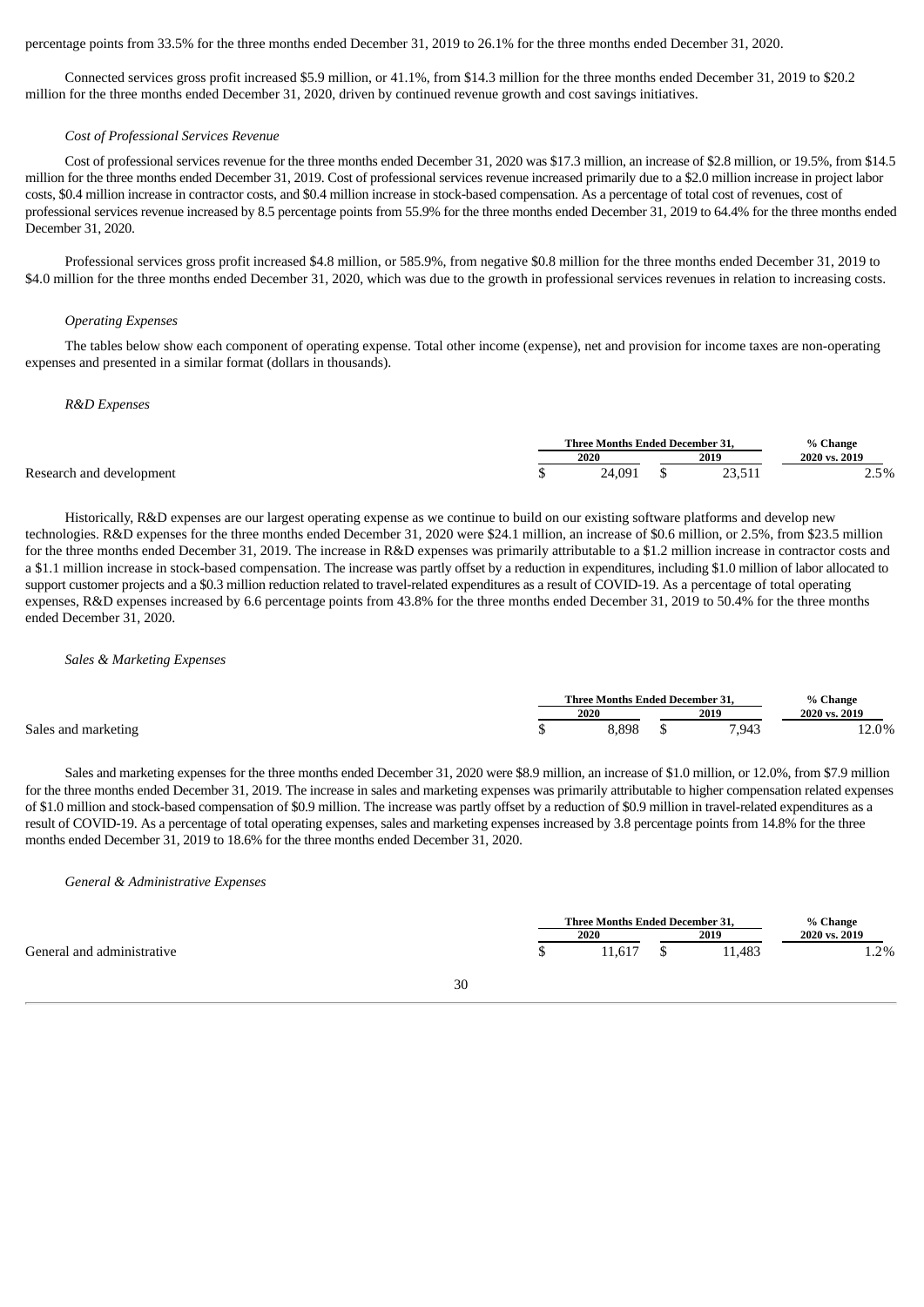General and administrative expenses for the three months ended December 31, 2020 were \$11.6 million, an increase of \$0.1 million, or 1.2%, from \$11.5 million for the three months ended December 31, 2019. The increase in general and administrative expenses was primarily attributable to higher compensation-related expenses of \$0.4 million and stock-based compensation of \$0.9 million. The increase was partly offset by a \$0.9 million decrease in contractor costs. As a percentage of total operating expenses, general and administrative expenses increased by 2.9 percentage points from 21.4% for the three months ended December 31, 2019 to 24.3% for the three months ended December 31, 2020.

### *Amortization of Intangible Assets*

|                    | <b>Three Months Ended December 31.</b> |  | % Change |               |
|--------------------|----------------------------------------|--|----------|---------------|
|                    | 2020                                   |  | 2019     | 2020 vs. 2019 |
| Cost of revenues   | 1,879                                  |  | 2,087    | $(10.0)\%$    |
| Operating expense  | 3,158                                  |  | 3,131    | $0.9\%$       |
| Total amortization | 5,037                                  |  | 5,218    | $(3.5)\%$     |

Intangible asset amortization for the three months ended December 31, 2020 was \$5.0 million, a decrease of \$0.2 million, or 3.5%, from \$5.2 million for the three months ended December 31, 2019. Amortization expense for acquired technology and patents is included in the cost of revenues in the accompanying condensed consolidated statements of operations. Amortization expense for customer relationships is included in operating expenses in the accompanying condensed consolidated statements of operations. The decrease primarily relates to certain intangible assets having been fully amortized during fiscal year 2020.

As a percentage of total cost of revenues, intangible asset amortization within cost of revenues decreased by 1.0 percentage point from 8.0% for the three months ended December 31, 2019 to 7.0% for the three months ended December 31, 2020. As a percentage of total operating expenses, intangible asset amortization expenses within operating expenses increased by 0.8 percentage points from 5.8% for the three months ended December 31, 2019 as compared to 6.6% for the three months ended December 31, 2020.

#### *Restructuring and Other Costs, Net*

|                                    | <b>Three Months Ended December 31.</b> |      | % Change      |
|------------------------------------|----------------------------------------|------|---------------|
|                                    | 2020                                   | 2019 | 2020 vs. 2019 |
| Restructuring and other costs, net |                                        |      | $(99.4)\%$    |

Restructuring and other costs, net for the three months ended December 31, 2020 were \$0.0 million, a decrease of \$7.5 million, or 99.4%, from \$7.6 million for the three months ended December 31, 2019. The decrease in restructuring and other costs, net was primarily attributed to the winding down of costs to establish the Cerence business as a standalone public company during the three months ended December 31, 2020. As a percentage of total operating expenses, restructuring and other costs, net decreased by 14.0 percentage points from 14.1% for the three months ended December 31, 2019 to 0.1% for the three months ended December 31, 2020.

#### *Total Other Expense, Net*

|                             | <b>Three Months Ended December 31.</b> | % Change |               |  |
|-----------------------------|----------------------------------------|----------|---------------|--|
|                             | 2020                                   | 2019     | 2020 vs. 2019 |  |
| Interest income             | 18                                     | 281      | $(93.6)\%$    |  |
| Interest expense            | (3,799)                                | (6,798)  | $(44.1)\%$    |  |
| Other income (expense), net | (2, 237)                               | (146)    | 1432.2%       |  |
| Total other expense, net    | (6,018)                                | (6,663)  | (9.7)%        |  |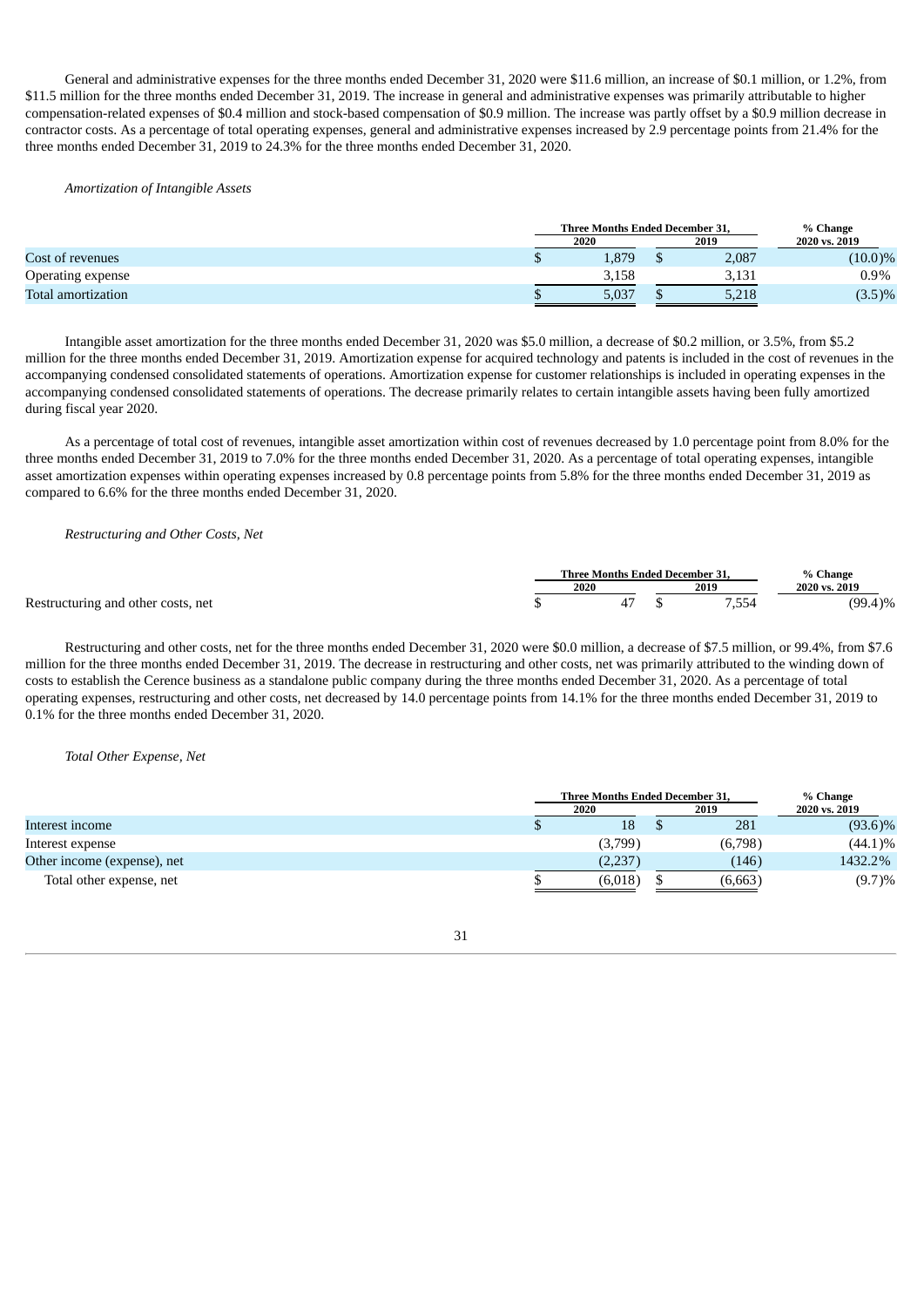Total other expense, net for the three months ended December 31, 2020 was expense of \$6.0 million, a decrease of \$0.7 million from \$6.7 million of income for the three months ended December 31, 2019. The decrease in interest expense from the prior year was primarily attributable to lower applicable interest rates related to our outstanding borrowing obligations during the three months ended December 31, 2020. For further information, see "Liquidity and Capital Resources" below. The increase in other income (expense), net was primarily attributable to foreign exchange losses from the strengthening of the Euro against the U.S. dollar.

## *(Benefit from) provision for Income Taxes*

|                                           |  | <b>Three Months Ended December 31.</b> |  | % Change   |               |
|-------------------------------------------|--|----------------------------------------|--|------------|---------------|
|                                           |  | 2020                                   |  | 2019       | 2020 vs. 2019 |
| (Benefit from) provision for income taxes |  | (7.384)                                |  | 3,002      | $(346.0)\%$   |
| Effective income tax rate%                |  | $(51.8)\%$                             |  | $(34.3)\%$ |               |

Our effective income tax rate for the three months ended December 31, 2020 was negative 51.8%, compared to negative 34.3% for the three months ended December 31, 2019. Consequently, our benefit from income taxes for the three months ended December 31, 2020 was \$7.4 million, a net change of \$10.4 million from a provision for income taxes of \$3.0 million for the three months ended December 31, 2019. This difference was attributable to a \$15.8 million tax benefit recorded as a result of an increase to the enacted Netherlands tax rate in the first quarter of fiscal 2021 and the realization of a \$2.6 million tax benefit related to stock-based compensation in the period. This compares to a \$5.0 million tax benefit realized during the three months ended December 31, 2019, which was the result of a previous change to the Netherlands enacted tax rate.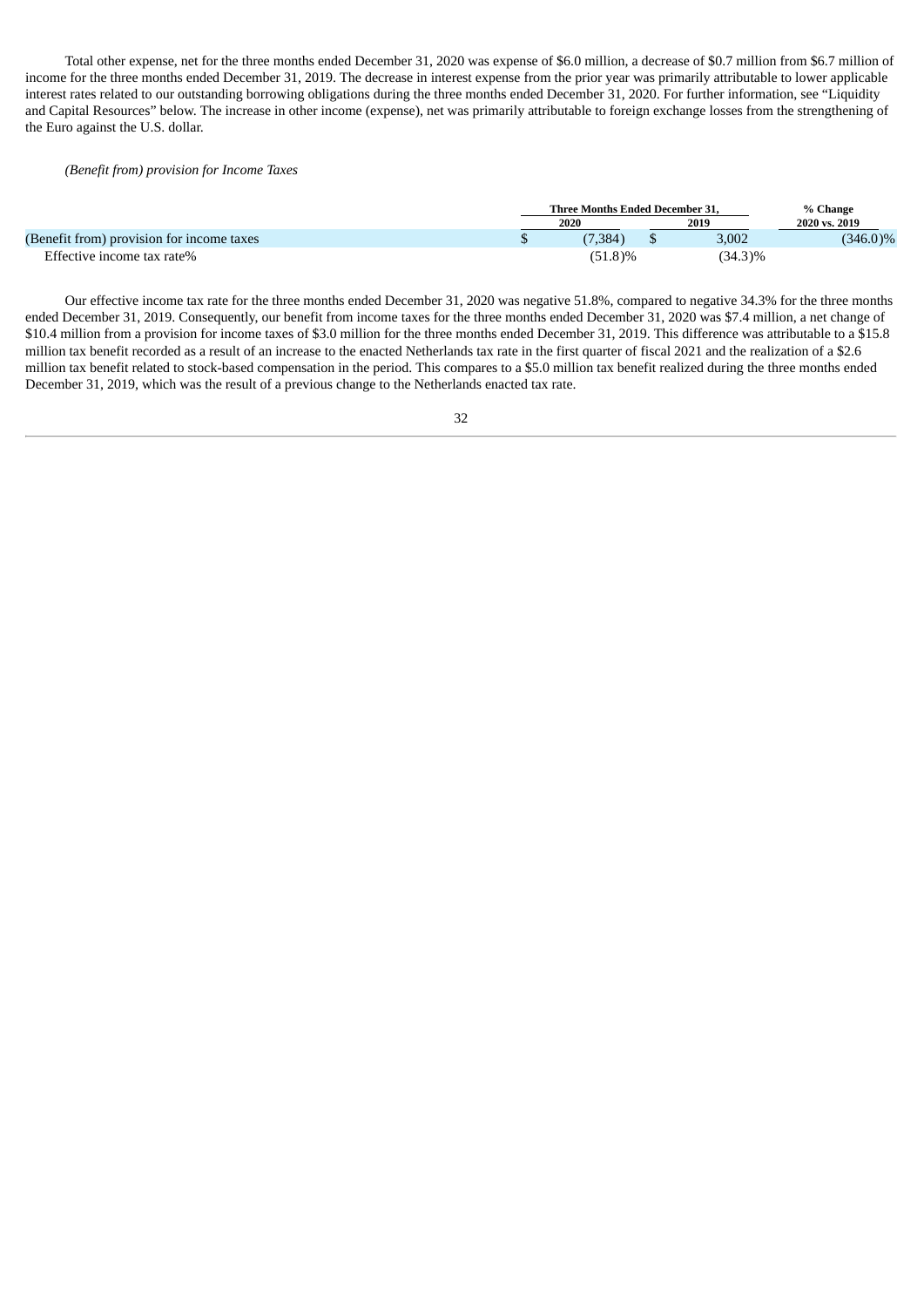#### **Liquidity and Capital Resources**

Our ability to fund future operating needs will depend on our ability to generate positive cash flows from operations and finance additional funding in the capital markets as needed. As of December 31, 2020, net working capital of our business, excluding current deferred revenue and deferred cost, was \$162.1 million. This balance is representative of the short-term net cash inflows based on the working capital at that date. Based on the history of the Cerence business generating positive cash flows and the \$110.4 million of cash and cash equivalents as of December 31, 2020, we believe that we will be able to meet our liquidity needs over the next 12 months. We believe that we will meet longer-term expected future cash requirements and obligations, through a combination of cash flows from operating activities, available cash balances, and available credit via our Revolving Credit Facility. Specifically, we anticipate our cost of revenues, funding our R&D activities, and debt obligations to be our primary uses of cash during the year ending September 30, 2021.

However, as the impact of the COVID-19 pandemic on the economy and our operations evolves, we will continue to assess our liquidity needs. Given the economic uncertainty as a result of the pandemic, we have taken actions to improve our current liquidity position, including reducing working capital, reducing operating costs by delaying research and development programs, initiating a workforce reduction, and substantially reducing discretionary spending. Should we need to secure additional sources of liquidity, we believe that we could finance our needs through the issuance of equity securities or debt offerings. However, we cannot guarantee that we will be able to obtain financing through the issuance of equity securities or debt offerings on reasonable terms in the future. The COVID-19 pandemic has negatively impacted the global economy and created significant volatility and disruption of financial markets. An extended period of economic disruption could materially affect our business, results of operations, ability to meet debt covenants, access to sources of liquidity and financial condition.

#### *3.00% Senior Convertible Notes due 2025*

On June 2, 2020, in an effort to refinance our debt structure, we issued \$175.0 million in aggregate principal amount of Notes, including the initial purchasers' exercise in full of their option to purchase an additional \$25.0 million principal amount of the Notes, between the Company and the Trustee, in a private offering to qualified institutional buyers pursuant to Rule 144A under the Securities Act of 1933, as amended. The net proceeds from the issuance of the Notes were \$169.8 million after deducting transaction costs. We used net proceeds from the issuance of the Notes to repay a portion of our indebtedness related to the Existing Facility.

The Notes are senior, unsecured obligations and will accrue interest payable semiannually in arrears on June 1 and December 1 of each year, beginning on December 1, 2020, at a rate of 3.00% per year. The Notes will mature on June 1, 2025, unless earlier converted, redeemed, or repurchased. The Notes are convertible into cash, shares of the Company's Common Stock or a combination of cash and shares of the Company's Common Stock, at the Company's election.

The conversion rate will initially be 26.7271 shares of our Common Stock per \$1,000 principal amount of Notes (equivalent to an initial conversion price of approximately \$37.42 per share of our Common Stock).

The interest expense recognized related to the Notes for the three months ended December 31, 2020 was as follows (dollars in thousands):

|                                             | <b>Three Months Ended</b><br><b>December 31, 2020</b> |
|---------------------------------------------|-------------------------------------------------------|
| Contractual interest expense                | 1,322                                                 |
| Amortization of debt discount               | 868                                                   |
| Amortization of issuance costs              | 218                                                   |
| Total interest expense related to the Notes | 2,408                                                 |

The conditional conversion feature of the Notes was triggered in the three months ended December 31, 2020, and the Notes are therefore convertible during the fiscal quarter ending on March 31, 2021. Whether any of the Notes will be convertible in future quarters will depend on the satisfaction of one or more of the conversion conditions in the future. If one or more holders elect to convert their Notes at a time when any such Notes are convertible, unless we elect to satisfy our conversion obligation by delivering solely shares of our common stock (other than paying cash in lieu of delivering any fractional share), we would be required to settle a portion or all of our conversion obligation through the payment of cash, which could adversely affect our liquidity

### *Senior Credit Facilities*

On June 12, 2020, in connection with our effort to refinance our existing indebtedness, we entered into a Term Loan Facility. The net proceeds from the issuance of the Term Loan Facility were \$123.0 million, which together with proceeds from the Notes was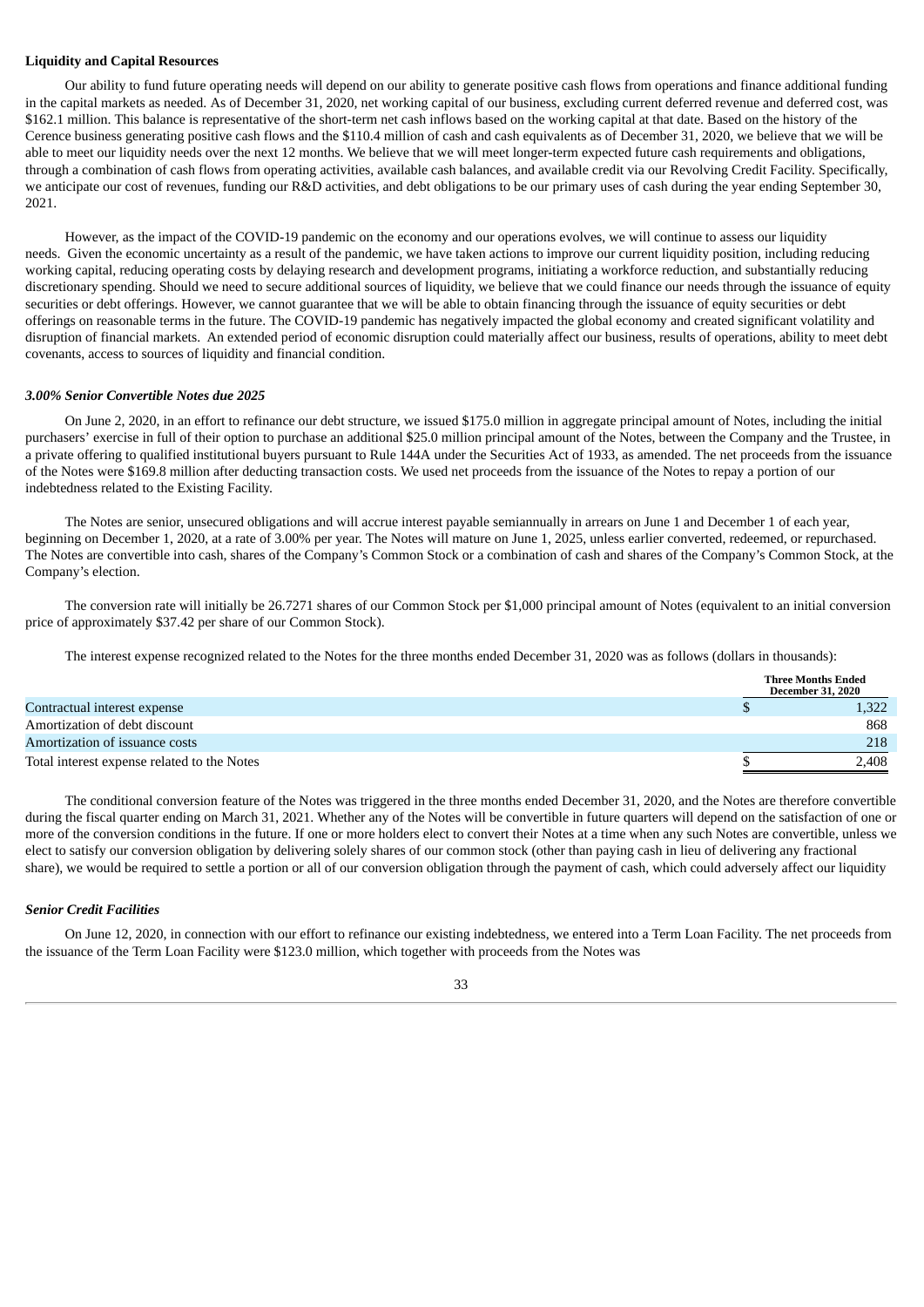intended to pay in full all indebtedness under the Existing Facility, and paid fees and expenses in connection with the Senior Credit Facilities. We also entered Revolving Facility, which shall be drawn on in the event that our working capital and other cash needs are not supported by our operating cash flow. As of December 31, 2020, there were no amounts outstanding under the Revolving Facility.

On December 17, 2020 (the "Amendment No. 1 Effective Date"), we entered into Amendment No. 1 to the Credit Agreement (the "Amendment"). The Amendment extended the scheduled maturity date of the revolving credit and term facilities from June 12, 2024 to April 1, 2025.

The Amendment revised certain interest rates in the Credit Agreement. Following delivery of a compliance certificate for the first full fiscal quarter after the Amendment No. 1 Effective Date, the applicable margins for the revolving credit and term facilities is subject to a pricing grid based upon the net total leverage ratio as follows (i) if the net total leverage ratio is greater than 3.00 to 1.00, the applicable margin is LIBOR plus 3.00% or ABR plus 2.00%; (ii) if the net total leverage ratio is less than or equal to 3.00 to 1.00 but greater than 2.50 to 1.00, the applicable margin is LIBOR plus 2.75% or ABR plus 1.75%; (iii) if the net total leverage ratio is less than or equal to 2.50 to 1.00 but greater than 2.00 to 1.00, the applicable margin is LIBOR plus 2.50% or ABR plus 1.50%; (iv) if the net total leverage ratio is less than or equal to 2.00 to 1.00 but greater than 1.50 to 1.00, the applicable margin is LIBOR plus 2.25% or ABR plus 1.25%; and (v) if the net total leverage ratio is less than or equal to 1.50 to 1.00, the applicable margin is LIBOR plus 2.20% or ABR plus 1.00%. As a result of the Amendment, the applicable LIBOR floor was reduced from 0.50% to 0.00%. From the Amendment No. 1 Effective Date until the date on which the financial statements are delivered for the fiscal quarter ended December 31, 2020, the interest rate will be LIBOR plus 2.50% or ABR plus 1.50%. Total interest expense relating to the Senior Credit Facilities for the fiscal quarter ended December 31, 2020 was \$1.4 million, reflecting the coupon and accretion of the discount.

In addition, the quarterly commitment fee required to be paid based on the unused portion of the revolving facility is subject to a pricing grid based upon the net total leverage ratio as follows (i) if the net total leverage ratio is greater than 3.00 to 1.00, the unused line fee is 0.500%; (ii) if the net total leverage ratio is less than or equal to 3.00 to 1.00 but greater than 2.50 to 1.00, the unused line fee is 0.450%; (iii) if the net total leverage ratio is less than or equal to 2.50 to 1.00 but greater than 2.00 to 1.00, the unused line fee is 0.400%; (iv) if the net total leverage ratio is less than or equal to 2.00 to 1.00 but greater than 1.50 to 1.00, the unused line fee is 0.350%; and (v) if the net total leverage ratio is less than or equal to 1.50 to 1.00, the unused line fee is 0.300%.

The Amendment revised the amount by which we are obligated to make quarterly principal payments. Through the fiscal quarter ending December 31, 2022, we are obligated to make quarterly principal payments in an aggregate amount equal to 1.25% of the original principal amount of the Term Loan Facility. From the fiscal quarter ending March 31, 2023 and for each fiscal quarter thereafter, we are obligated to make quarterly principal payments in an aggregate amount equal to 2.50% of the original principal amount of the Term Loan Facility, with the balance payable at the maturity date thereof.

The Credit Agreement contains certain affirmative and negative covenants customary for financings of this type that, among other things, limit our and our subsidiaries' ability to incur additional indebtedness or liens, to dispose of assets, to make certain fundamental changes, to designate subsidiaries as unrestricted, to make certain investments, to prepay certain indebtedness and to pay dividends, or to make other distributions or redemptions/repurchases, in respect of our and our subsidiaries' equity interests. In addition, the Credit Agreement contains financial covenants, each tested quarterly, (1) a net secured leveraged ratio of not greater than 3.25 to 1.00; (2) a net total leverage ratio of not greater than 4.25 to 1.00; and (3) minimum liquidity of at least \$75 million. The Credit Agreement also contains events of default customary for financings of this type, including certain customary change of control events. As of December 31, 2020, we were in compliance with all Credit Agreement covenants.

#### *Cash Flows*

Cash flows from operating, investing and financing activities for the three months ended December 31, 2020 and 2019, as reflected in the unaudited condensed consolidated statements of cash flows included in Item 1 of this Form 10-Q, are summarized in the following table (dollars in thousands):

|                                                                        | Three Months Ended December 31, |      | % Change |               |
|------------------------------------------------------------------------|---------------------------------|------|----------|---------------|
|                                                                        | 2020                            | 2019 |          | 2020 vs. 2019 |
| Net cash provided by operating activities                              | 10.809                          |      | 9.456    | 14.3%         |
| Net cash used in investing activities                                  | (8,727)                         |      | (3,612)  | 141.6%        |
| Net cash (used in) provided by financing activities                    | (28,779)                        |      | 107,400  | $(126.8)\%$   |
| Effect of foreign currency exchange rates on cash and cash equivalents | 990                             |      | 152      | 551.3%        |
| Net changes in cash and cash equivalents                               | (25,707)                        |      | 113.396  | $(122.7)\%$   |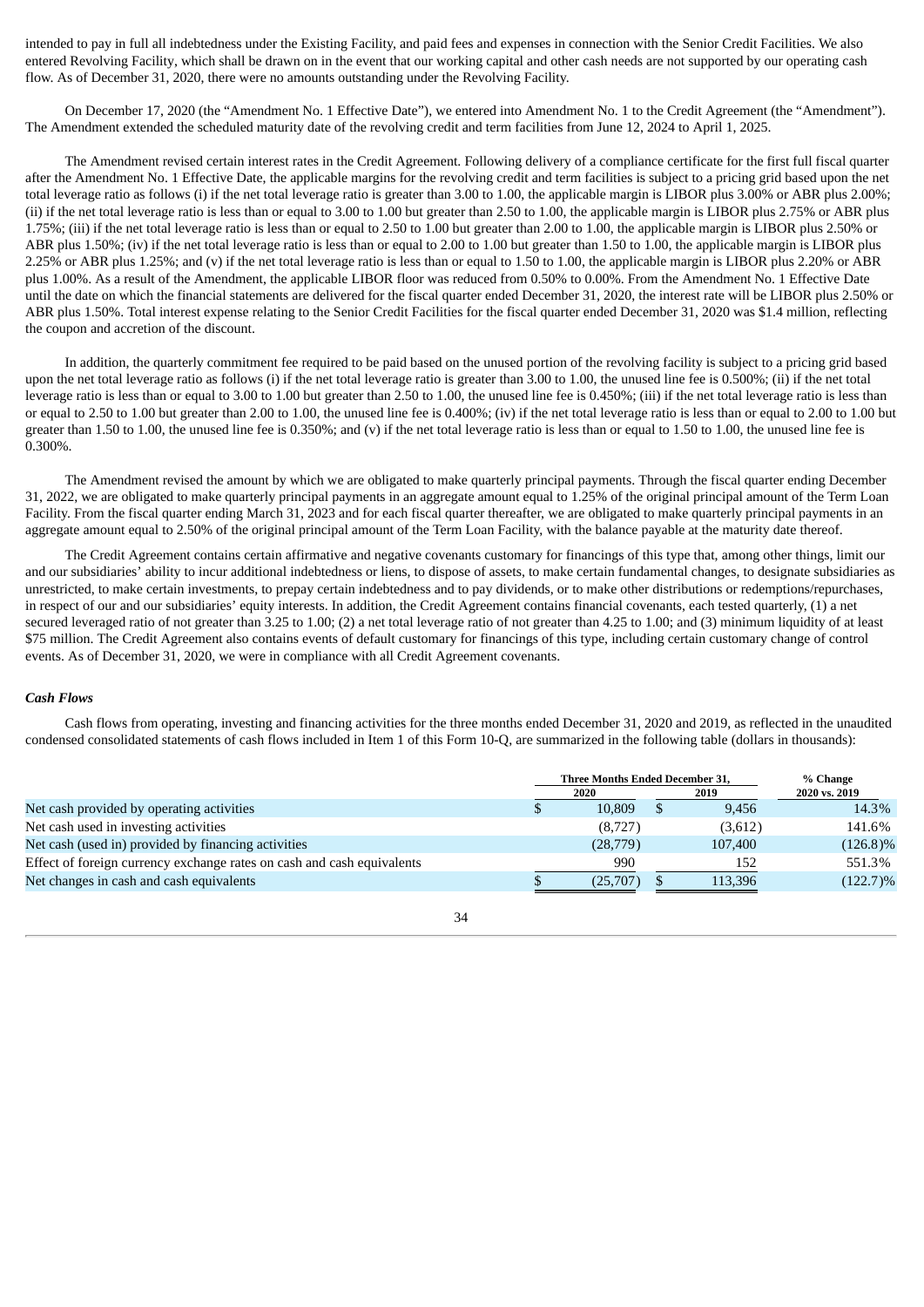### *Net Cash Provided by Operating Activities*

Net cash provided by operating activities for the three months ended December 31, 2020 was \$10.8 million, a net increase of \$1.3 million, or 14.3%, from net cash provided by operating activities of \$9.5 million for the three months ended December 31, 2019. The net increase in cash provided by operating activities was primarily due to:

- An increase of \$27.4 million from income before non-cash charges; and
- A decrease of \$17.1 million due to unfavorable changes in working capital primarily related to cash outflows from accrued expenses and other liabilities offset by cash inflows from prepaids and other assets; and
- An increase of \$8.9 million from changes in deferred revenue.

Deferred revenue represents a significant portion of our net cash provided by operating activities and, depending on the nature of our contracts with customers, this balance can fluctuate significantly from period to period. Fluctuations in deferred revenue are not a reliable indicator of future performance and the related revenue associated with these contractual commitments. We expect our deferred revenue balances to decrease in the future, including due to a wind-down of a legacy connected service relationship with a major OEM, since the majority of cash from the contract has been collected. We do not expect any changes in deferred revenue to affect our ability to meet our obligations.

#### *Net Cash Used in Investing Activities*

Net cash used in investing activities for the three months ended December 31, 2020 was \$8.7 million, an increase in cash used of \$5.1 million, or 141.6%, from \$3.6 million for the three months ended December 31, 2019. The increase in cash outflows were driven by the purchase of marketable securities during the quarter.

#### *Net Cash (Used in) Provided by Financing Activities*

Net cash used in financing activities for the three months ended December 31, 2020 was \$28.8 million, a net change of \$136.2 million, from cash provided by financing activities of \$107.4 million for the three months ended December 31, 2019. The change in cashflows were primarily due to:

- \$249.7 million proceeds from the issuance of long-term debt during the first quarter of fiscal year 2020;
- \$153.0 million distribution paid to Nuance related to our Spin-Off during the first quarter of fiscal year 2020; and
- \$30.3 million payment of tax related withholdings due to the net settlement of equity awards during the first quarter of fiscal year 2021.

#### **Off-Balance Sheet Arrangements, Contractual Obligations**

#### *Contractual Obligations*

The following table outlines our contractual payment obligations as of December 31, 2020 (dollars in thousands):

|                                                  | <b>Contractual Payments Due by Period</b> |        |  |                          |  |               |                   |       |  |              |
|--------------------------------------------------|-------------------------------------------|--------|--|--------------------------|--|---------------|-------------------|-------|--|--------------|
| <b>Contractual Obligations</b>                   |                                           | 2021   |  | $2022 - 2023$            |  | $2024 - 2025$ | <b>Thereafter</b> |       |  | <b>Total</b> |
| <b>Notes</b>                                     |                                           | ٠      |  | $\overline{\phantom{a}}$ |  | 175,000       |                   | н.    |  | 175,000      |
| Interest payable on the Notes (1)                |                                           | 3,924  |  | 10,493                   |  | 8.768         |                   | -     |  | 23,185       |
| <b>Senior Credit Facilities</b>                  |                                           | 4,688  |  | 17,188                   |  | 100,000       |                   |       |  | 121,876      |
| Interest payable on Senior Credit Facilities (1) |                                           | 2,544  |  | 6.271                    |  | 3,901         |                   |       |  | 12,716       |
| <b>Operating leases</b>                          |                                           | 5,850  |  | 11,557                   |  | 6.537         |                   | 2.999 |  | 26,943       |
| Financing leases                                 |                                           | 339    |  | 832                      |  | 675           |                   | 15    |  | 1,861        |
| Total contractual cash obligations               |                                           | 17.345 |  | 46.341                   |  | 294.881       |                   | 3.014 |  | 361,581      |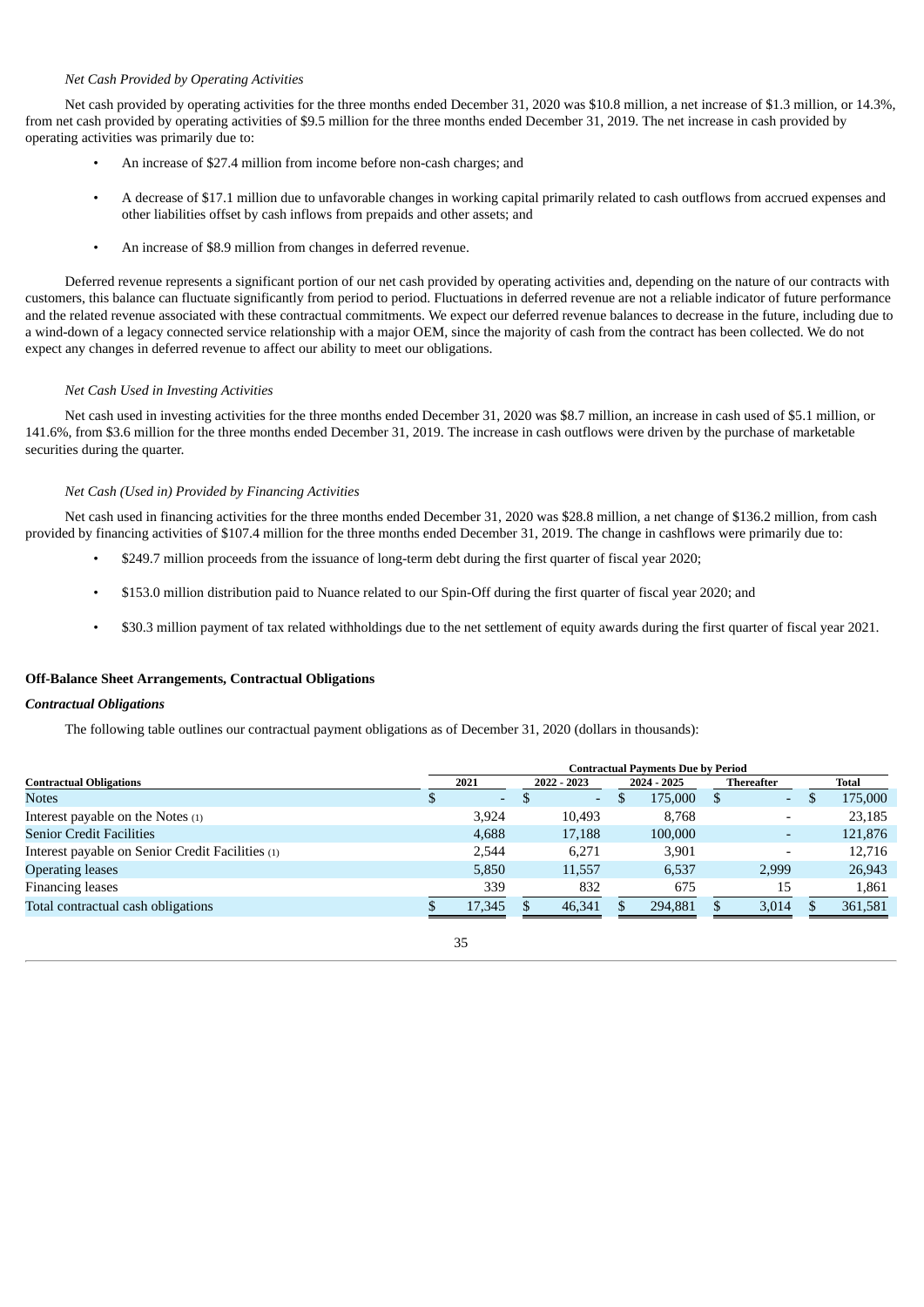- (1) Interest per annum is due and payable semiannually and is determined based on the outstanding principal as of December 31, 2020.
- (2) Interest per annum is due and payable monthly and is determined based on the outstanding principal as of December 31, 2020.

#### *Off-Balance Sheet Arrangements*

As of December 31, 2020, there were no off-balance sheet arrangements that may have a material impact on the condensed consolidated financial statements.

#### **Critical Accounting Policies, Judgments and Estimates**

Our condensed consolidated financial statements have been prepared in accordance with accounting principles generally accepted in the United States of America. The preparation of these financial statements requires us to make estimates and assumptions that affect the reported amounts of assets and liabilities and the disclosures of contingent assets and liabilities as of the date of the financial statements, and the reported amounts of revenues and expenses during the reporting period. We base our estimates and judgments on historical experience and various other factors we believe to be reasonable under the circumstances, the results of which form the basis for judgments about the carrying values of assets and liabilities and the amounts of revenues and expenses. Actual results may differ from these estimates.

We believe that our critical accounting policies and estimates are those related to revenue recognition; allowance for credit losses; accounting for deferred costs; accounting for internally developed software; the valuation of goodwill and intangible assets; accounting for business combinations; accounting for stock-based compensation; accounting for income taxes; accounting for leases; accounting for convertible debt; and loss contingencies. We believe these policies and estimates are critical because they most significantly affect the portrayal of our financial condition and results of operations and involve our most complex and subjective estimates and judgments. A discussion of our critical accounting policies and estimates may be found in our Annual Report on Form 10-K for the year ended September 30, 2020 in Item 7, "Management's Discussion and Analysis of Financial Condition and Results of Operations," under the heading "Critical Accounting Policies" and below.

#### *Revenue Recognition*

We primarily derive revenue from the following sources: (1) royalty-based software license arrangements, (2) connected services, and (3) professional services. Revenue is reported net of applicable sales and use tax, value-added tax and other transaction taxes imposed on the related transaction including mandatory government charges that are passed through to our customers. We account for a contract when both parties have approved and committed to the contract, the rights of the parties are identified, payment terms are identified, the contract has commercial substance and collectability of consideration is probable.

Our arrangements with customers may contain multiple products and services. We account for individual products and services separately if they are distinct—that is, if a product or service is separately identifiable from other items in the contract and if a customer can benefit from it on its own or with other resources that are readily available to the customer.

See Note 3 to the accompanying unaudited condensed consolidated financial statements for further discussion of our revenue, deferred revenue performance obligations and the timing of revenue recognition.

#### *Goodwill*

Goodwill represents the excess of the purchase price in a business combination over the fair value of net assets acquired. Goodwill has been allocated to Cerence based upon its relative fair value as of March 31, 2018, when Cerence became a reporting unit of Nuance. Goodwill is reported at the reporting unit level. Upon consideration of the discrete financial information reviewed by our CODM, we have concluded that our goodwill is associated with one reporting unit.

Goodwill is not amortized but tested annually for impairment or when interim indicators of impairment are present. Upon our adoption of ASU 2017-04, "*Simplifying the Test for Goodwill Impairment*", the test for goodwill impairment involves an assessment of impairment indicators. If indicators are present, a quantitative test of impairment is performed. During the quantitative test, the fair value of the reporting unit is compared to its carrying value. If the fair value of the reporting unit is less than the carrying value, the difference represents an impairment. If the fair value of the reporting unit is greater than the carrying value, no impairment is recognized.

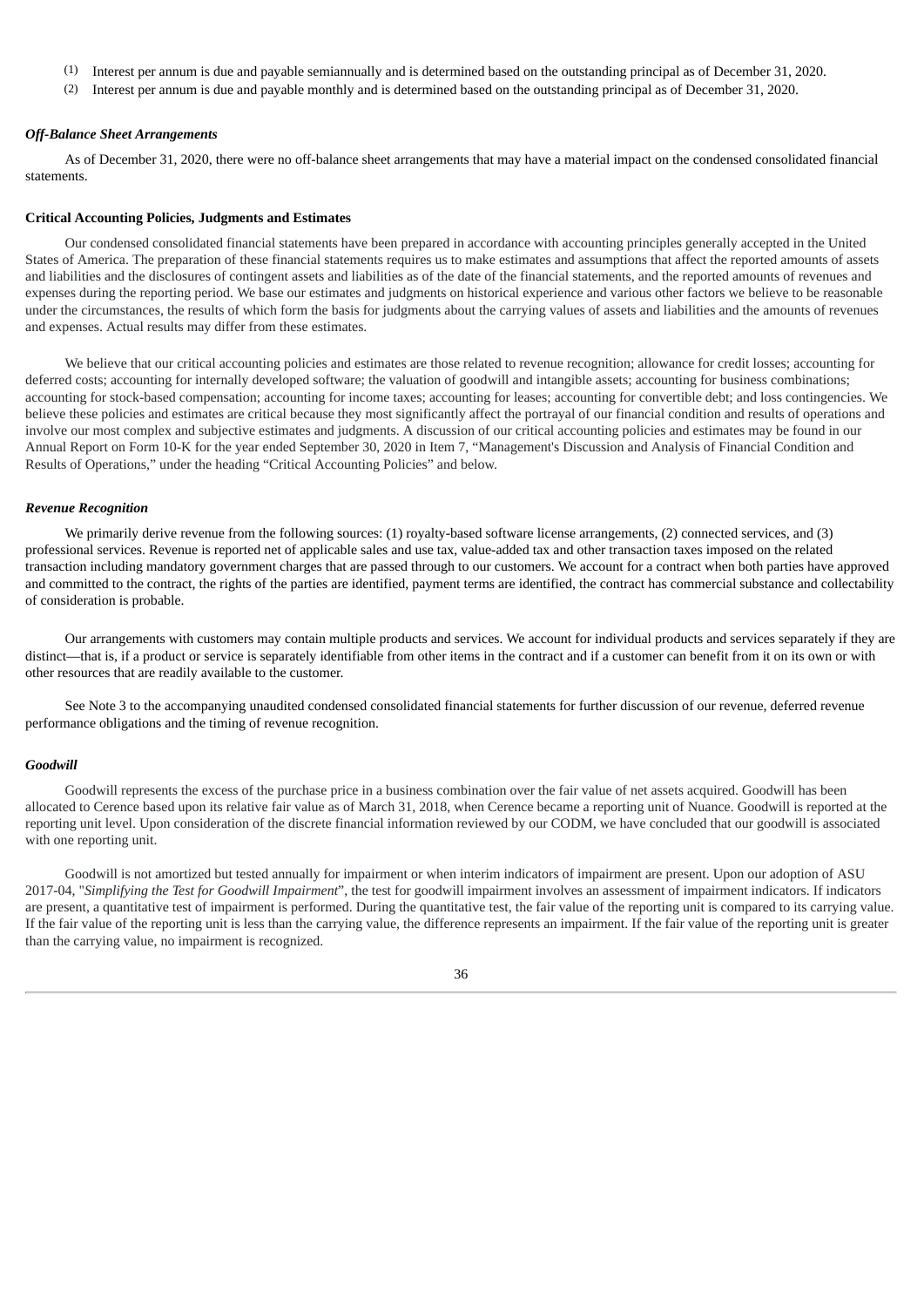On December 31, 2020, we concluded that no goodwill impairment indicators were present.

See Note 8 to the accompanying unaudited condensed consolidated financial statements for further discussion of our goodwill.

#### **Recently Adopted Accounting Pronouncements and Recent Accounting Pronouncements To Be Adopted**

Refer to Note 2 to the accompanying unaudited condensed consolidated financial statements for a description of certain issued accounting standards that have been recently adopted and are expected to be adopted by us and may impact our results of operations in future reporting periods.

#### <span id="page-38-0"></span>**Item 3. Quantitative and Qualitative Disclosures About Market Risk.**

We are exposed to market risk from changes in foreign currency exchange rates and interest rates which could affect operating results, financial position and cash flows. We manage our exposure to these market risks through our regular operating and financing activities, and through the use of derivative financial instruments.

#### *Exchange Rate Sensitivity*

We are exposed to changes in foreign currency exchange rates. Any foreign currency transaction, defined as a transaction denominated in a currency other than the local functional currency, will be reported in the functional currency at the applicable exchange rate in effect at the time of the transaction. A change in the value of the functional currency compared to the foreign currency of the transaction will have either a positive or negative impact on our financial position and results of operations.

Assets and liabilities of our foreign entities are translated into U.S. dollars at exchange rates in effect at the balance sheet date and income and expense items are translated at average rates for the applicable period. Therefore, the change in the value of the U.S. dollar compared to foreign currencies will have either a positive or negative effect on our financial position and results of operations. Historically, our primary exposure has been related to transactions denominated in the Canadian dollar, Chinese yuan, Euro, and Japanese yen.

We use foreign currency forward contracts to hedge the foreign currency exchange risk associated with forecasted foreign denominated payments related to our ongoing business. The aggregate notional amount of our outstanding foreign currency forward contracts was \$55.3 million at December 31, 2020. Foreign currency forward contracts are sensitive to changes in foreign currency exchange rates. A 10% unfavorable exchange rate movement in our portfolio of foreign currency contracts would have resulted in unrealized losses of \$4.8 million at December 31, 2020. Such losses would be offset by corresponding gains in the remeasurement of the underlying transactions being hedged. We believe these foreign currency forward exchange contracts and the offsetting underlying commitments, when taken together, do not create material market risk.

#### *Interest Rate Sensitivity*

We are exposed to interest rate risk as a result of our cash and cash equivalents and indebtedness related to the Senior Credit Facilities.

At December 31, 2020, we held approximately \$110.2 million of cash and cash equivalents consisting of cash and money-market funds. Assuming a 1% increase in interest rates, our interest income on our money-market funds classified as cash and cash equivalents would increase by \$0.8 million per annum, based on December 31, 2020 reported balances.

The borrowings under our Senior Credit Facilities are subject to interest rates based on LIBOR. As of December 31, 2020, assuming a 1% increase in interest rates and our Revolving Facility being fully drawn, our interest expense on our Senior Credit Facilities would increase by approximately \$1.7 million per annum.

#### <span id="page-38-1"></span>**Item 4. Controls and Procedures.**

*Evaluation of disclosure controls and procedures.* Under the supervision and with the participation of management, including our Chief Executive Officer and Chief Financial Officer, we evaluated the effectiveness of the design and operation of our disclosure controls and procedures, as such term is defined in Rules 13a-15(e) and 15d-15(e) promulgated under the Securities Exchange Act of 1934, as amended (the "Exchange Act"), as of the end of the period covered by this quarterly report. Based on this evaluation, our management, including our Chief Executive Officer and Chief Financial Officer, concluded that our disclosure controls and procedures were effective as of December 31, 2020 to ensure that all material information required to be disclosed by us in reports that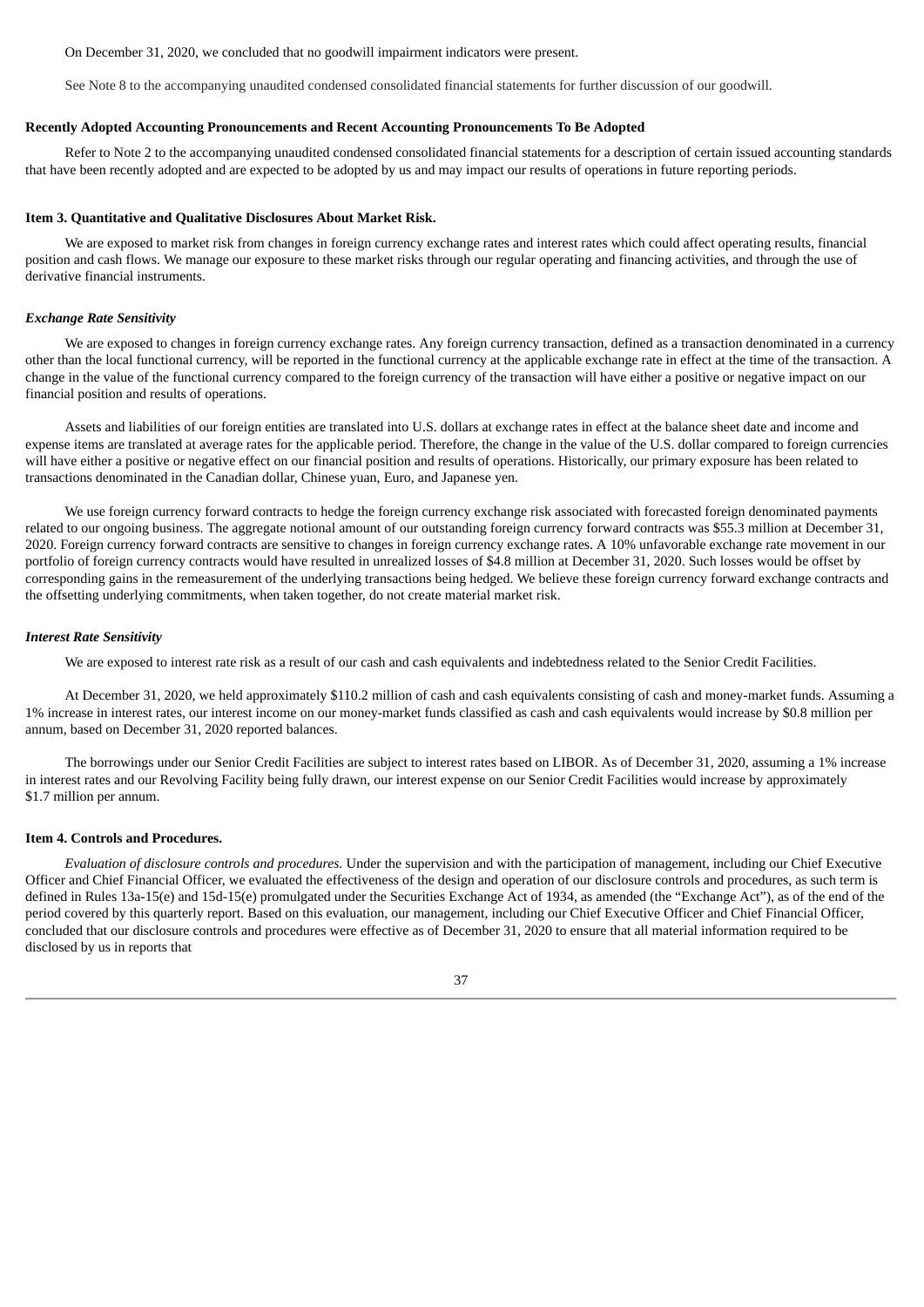we file or submit under the Exchange Act is accumulated and communicated to them as appropriate to allow timely decisions regarding required disclosure and that all such information is recorded, processed, summarized and reported within the time periods specified in the SEC's rules and forms.

*Changes in internal control over financial reporting.* There were no changes in our internal control over financial reporting that occurred during the most recent fiscal quarter that has materially affected, or are reasonably likely to materially affect, our internal control over financial reporting.

*Limitations of the effectiveness of internal control.* A control system, no matter how well conceived and operated, can provide only reasonable, not absolute, assurance that the objectives of the internal control system are met. Because of the inherent limitations of any internal control system, no evaluation of controls can provide absolute assurance that all control issues, if any, within a company have been detected.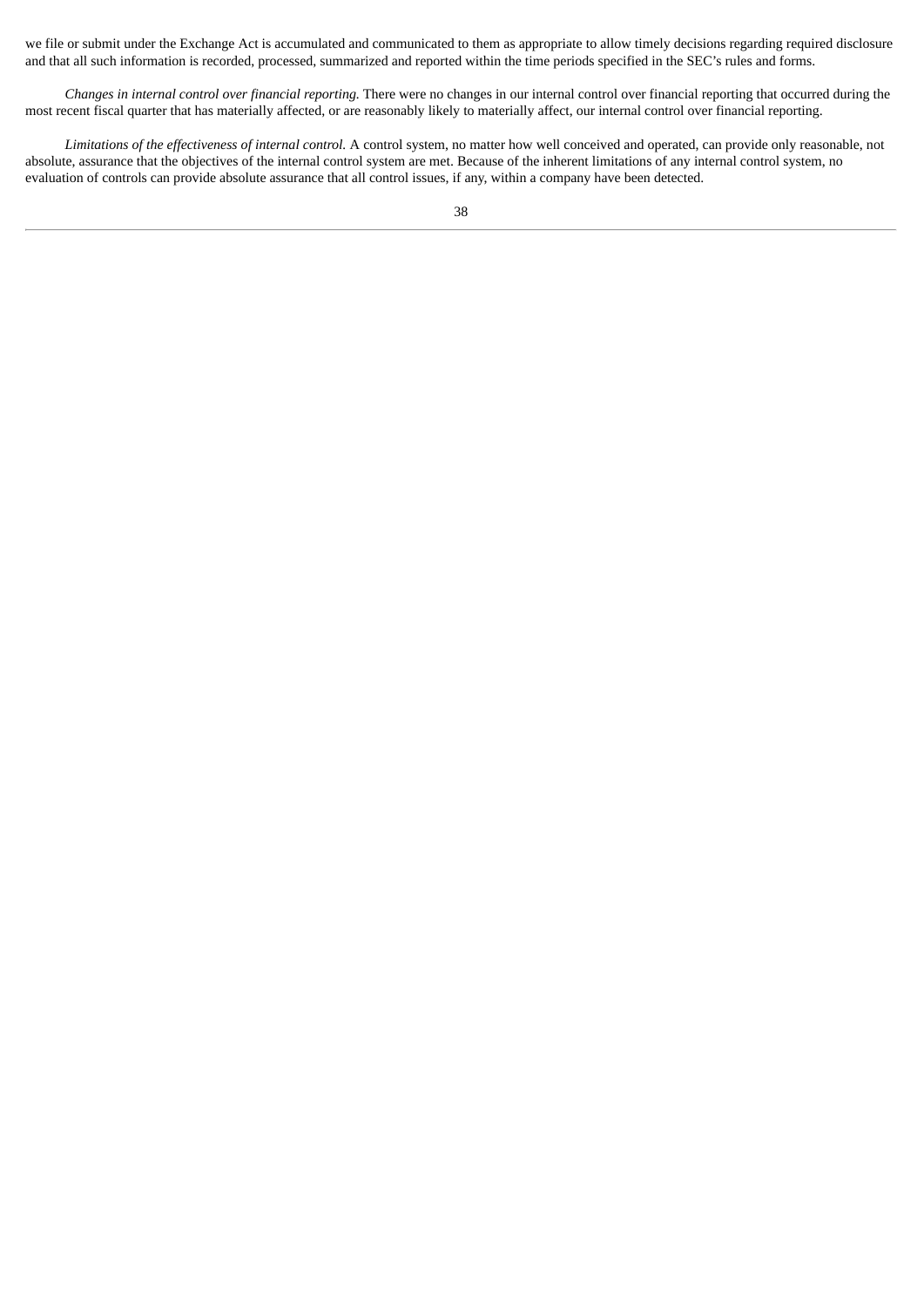## **PART II—OTHER INFORMATION**

#### <span id="page-40-1"></span><span id="page-40-0"></span>**Item 1. Legal Proceedings.**

From time to time, we may become a party to other legal proceedings, including, without limitation, product liability claims, employment matters, commercial disputes, governmental inquiries and investigations (which may in some cases involve our entering into settlement arrangements or consent decrees), and other matters arising out of the ordinary course of our business. While the results of any legal proceeding cannot be predicted with certainty, in our opinion none of our pending matters are currently anticipated to have a material adverse effect on our consolidated financial position, liquidity or results of operations.

#### <span id="page-40-2"></span>**Item 1A. Risk Factors.**

In addition to the other information set forth in this Quarterly Report, you should carefully consider the factors discussed in Part I, "Item 1A. Risk Factors" in our Annual Report on Form 10-K for the fiscal year ended September 30, 2020, which could materially affect our business, financial condition or future results. The risks described in our Annual Report on Form 10-K are not the only risks facing our Company. Additional risks and uncertainties not currently known to us or that we currently deem to be immaterial also may materially adversely affect our business, financial condition and/or operating results.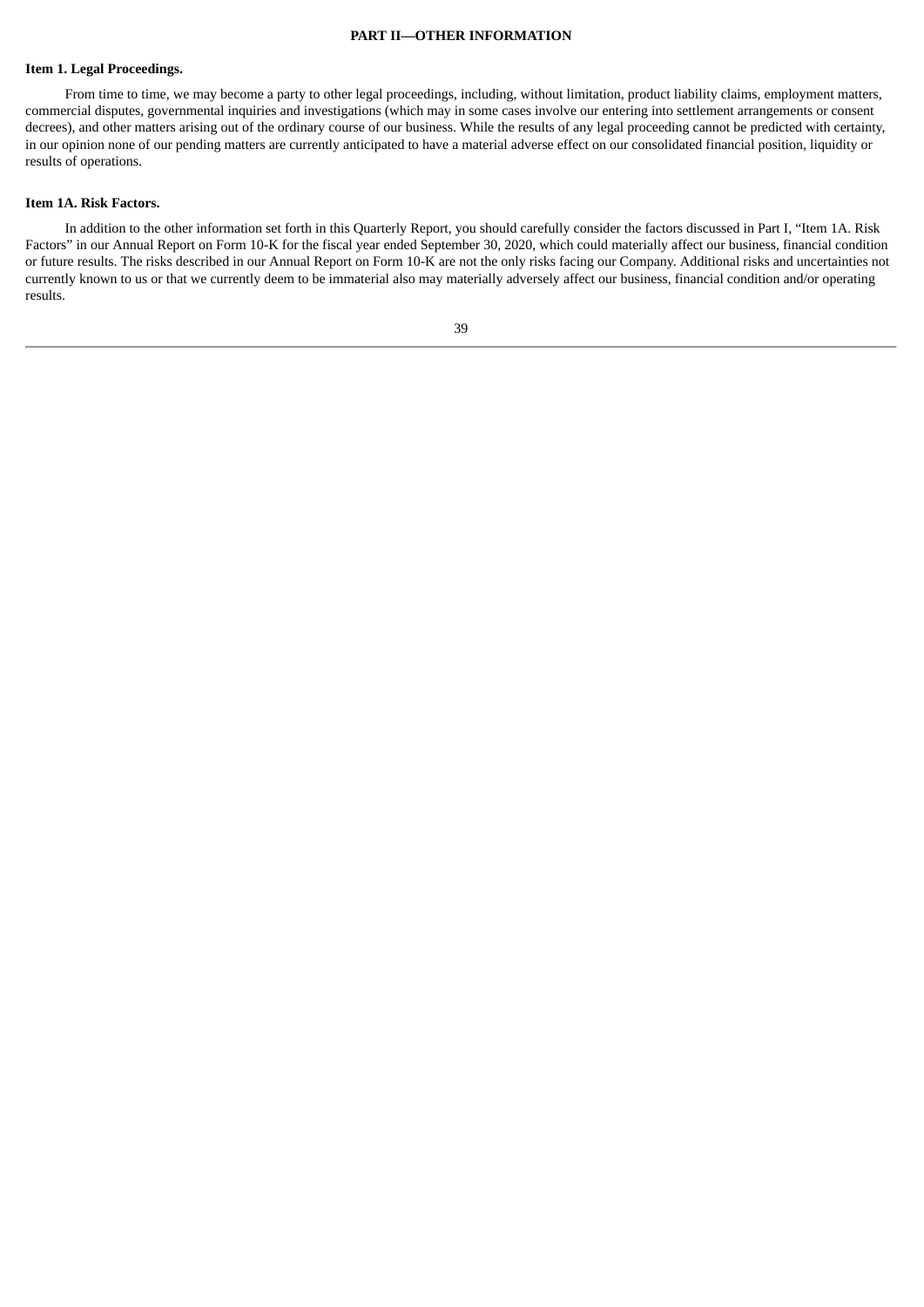# <span id="page-41-0"></span>**Item 6. Exhibits.**

The exhibits listed on the Exhibit Index are filed as part of this Quarterly Report on Form 10-Q.

# **EXHIBIT INDEX**

|                      |                                                                                     |              | <b>Incorporated by Reference</b> |           |                |                    |
|----------------------|-------------------------------------------------------------------------------------|--------------|----------------------------------|-----------|----------------|--------------------|
| <b>Exhibit Index</b> |                                                                                     | <b>Filed</b> |                                  |           |                |                    |
| $\#$                 | <b>Exhibit Description</b>                                                          | Herewith     | Form                             | File No.  | <b>Exhibit</b> | <b>Filing Date</b> |
|                      | <b>Amended and Restated Certificate of Incorporation of</b>                         |              |                                  |           |                | October 2,         |
| 3.1                  | Cerence Inc.                                                                        |              | 8-K                              | 001-39030 | 3.1            | 2019               |
|                      |                                                                                     |              |                                  |           |                | October 2,         |
| 3.2                  | Amended and Restated By-Laws of Cerence Inc.                                        |              | $8-K$                            | 001-39030 | 3.2            | 2019               |
|                      | Amendment No. 1, dated as of December 17, 2020, by                                  |              |                                  |           |                |                    |
|                      | and among Cerence Inc., the lenders and issuing banks                               |              |                                  |           |                |                    |
|                      | party thereto and Wells Fargo Bank, N.A., as                                        |              |                                  |           |                | December 21,       |
| 10.11                | administrative agent                                                                |              | $8-K$                            | 001-39030 | 10.1           | 2020               |
| 10.2                 | <b>CEO Change of Control and Severance Agreement</b>                                | X            |                                  |           |                |                    |
|                      | <b>Certification of Principal Executive Officer Pursuant to</b>                     |              |                                  |           |                |                    |
|                      | Rules 13a-14(a) and 15d-14(a) under the Securities                                  |              |                                  |           |                |                    |
|                      | Exchange Act of 1934, as Adopted Pursuant to Section                                |              |                                  |           |                |                    |
| 31.1                 | 302 of the Sarbanes-Oxley Act of 2002.                                              | $\mathbf X$  |                                  |           |                |                    |
|                      | <b>Certification of Principal Financial Officer Pursuant to</b>                     |              |                                  |           |                |                    |
|                      | Rules 13a-14(a) and 15d-14(a) under the Securities                                  |              |                                  |           |                |                    |
|                      | <b>Exchange Act of 1934, as Adopted Pursuant to Section</b>                         |              |                                  |           |                |                    |
| 31.2                 | 302 of the Sarbanes-Oxley Act of 2002.                                              | $\mathbf X$  |                                  |           |                |                    |
|                      | <b>Certification of Principal Executive Officer Pursuant to</b>                     |              |                                  |           |                |                    |
|                      | 18 U.S.C. Section 1350, as Adopted Pursuant to Section                              |              |                                  |           |                |                    |
| 32.1                 | 906 of the Sarbanes-Oxley Act of 2002.                                              | $\mathbf X$  |                                  |           |                |                    |
|                      | <b>Certification of Principal Financial Officer Pursuant to</b>                     |              |                                  |           |                |                    |
|                      | 18 U.S.C. Section 1350, as Adopted Pursuant to Section                              |              |                                  |           |                |                    |
| 32.2                 | 906 of the Sarbanes-Oxley Act of 2002.                                              | $\mathbf X$  |                                  |           |                |                    |
| 101.INS              | <b>Inline XBRL Instance Document</b>                                                | $\mathbf X$  |                                  |           |                |                    |
| 101.SCH              | Inline XBRL Taxonomy Extension Schema Document                                      | $\mathbf X$  |                                  |           |                |                    |
|                      | Inline XBRL Taxonomy Extension Calculation                                          |              |                                  |           |                |                    |
| 101.CAL              | <b>Linkbase Document</b>                                                            | $\mathbf X$  |                                  |           |                |                    |
|                      | Inline XBRL Taxonomy Extension Definition Linkbase                                  |              |                                  |           |                |                    |
| 101.DEF              | Document                                                                            | $\mathbf X$  |                                  |           |                |                    |
|                      | Inline XBRL Taxonomy Extension Label Linkbase                                       |              |                                  |           |                |                    |
| 101.LAB              | Document                                                                            | $\mathbf X$  |                                  |           |                |                    |
|                      | Inline XBRL Taxonomy Extension Presentation                                         |              |                                  |           |                |                    |
| 101.PRE              | <b>Linkbase Document</b>                                                            | $\mathbf X$  |                                  |           |                |                    |
|                      | Cover Page Interactive Data File (formatted as Inline                               |              |                                  |           |                |                    |
| 104                  | XBRL with applicable taxonomy extension information<br>contained in Exhibits 101.*) | $\mathbf X$  |                                  |           |                |                    |
|                      |                                                                                     |              |                                  |           |                |                    |
|                      |                                                                                     |              |                                  |           |                |                    |

 $1$  Certain schedules and similar attachments have been omitted. The Company agrees to furnish a supplemental copy of any omitted schedule or attachment to the Securities and Exchange Commission upon request.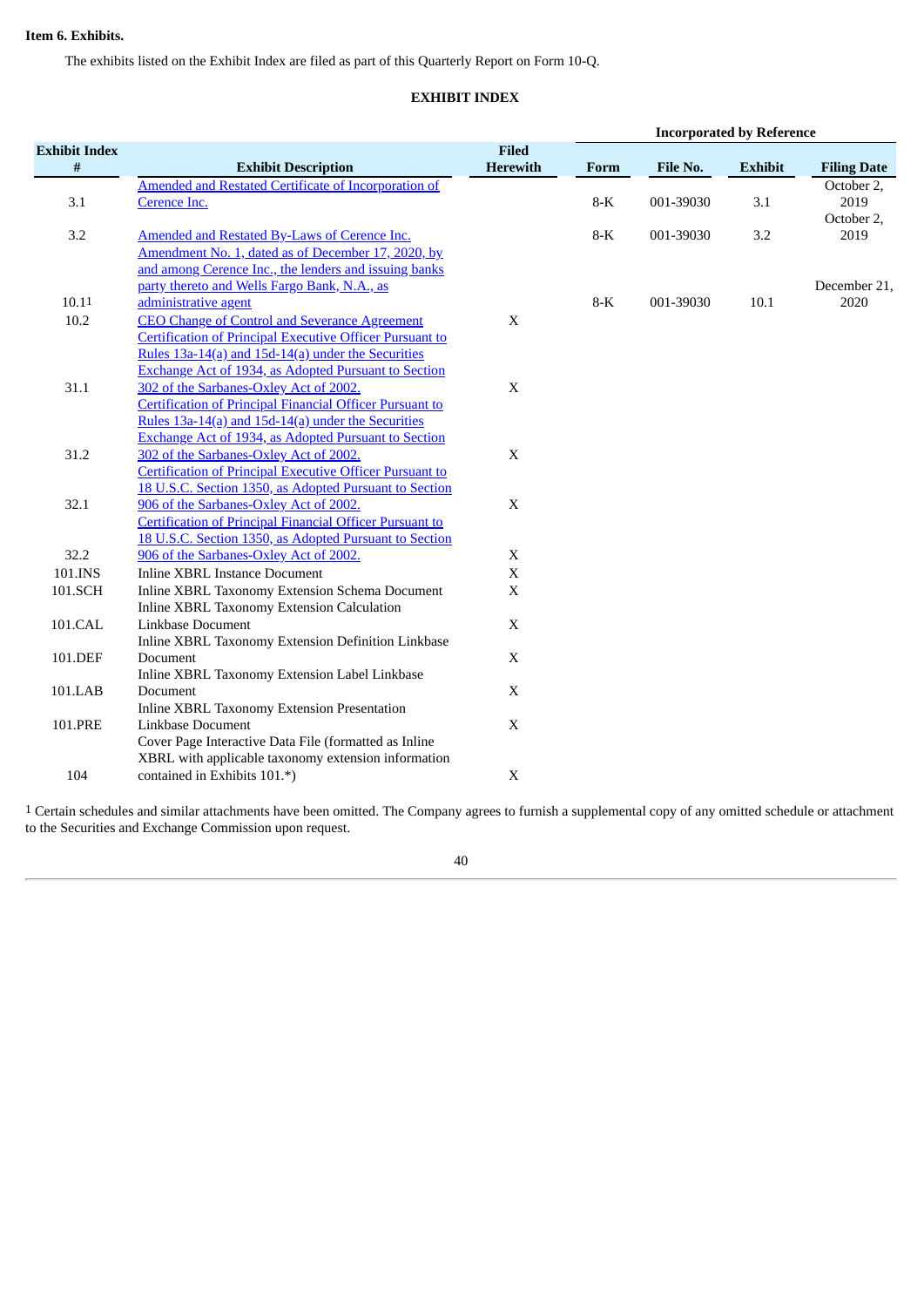# **SIGNATURES**

<span id="page-42-0"></span>Pursuant to the requirements of the Securities Exchange Act of 1934, the registrant has duly caused this report to be signed on its behalf by the undersigned thereunto duly authorized.

|                        | <b>Cerence Inc.</b> |                                              |  |  |
|------------------------|---------------------|----------------------------------------------|--|--|
| Date: February 8, 2021 | By:                 | /s/ Sanjay Dhawan                            |  |  |
|                        |                     | Sanjay Dhawan                                |  |  |
|                        |                     | <b>Chief Executive Officer</b>               |  |  |
|                        |                     | (Principal Executive Officer)                |  |  |
| Date: February 8, 2021 | By:                 | /s/ Mark Gallenberger                        |  |  |
|                        |                     | Mark Gallenberger                            |  |  |
|                        |                     | Chief Financial Officer                      |  |  |
|                        |                     | (Principal Financial and Accounting Officer) |  |  |
|                        |                     |                                              |  |  |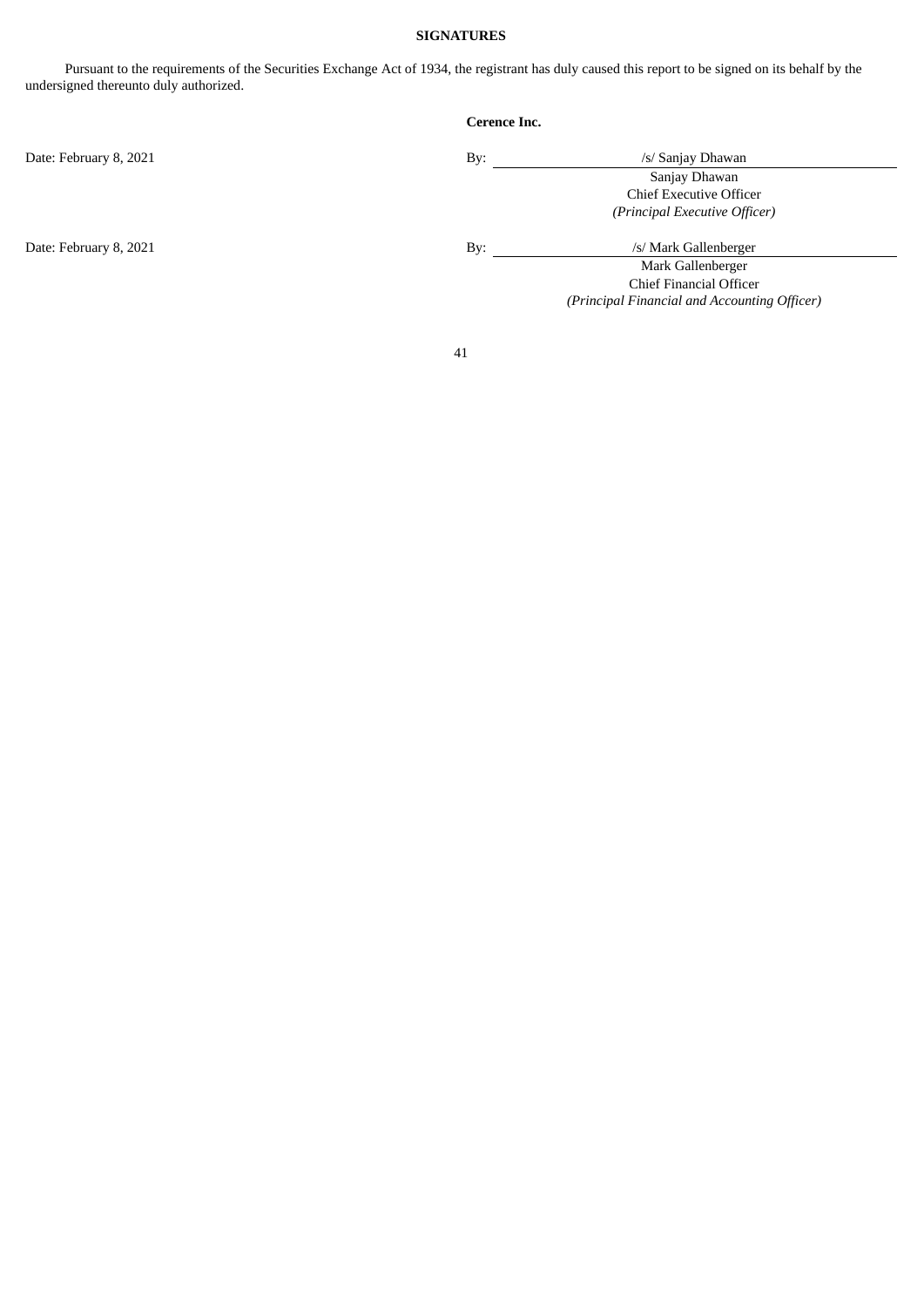# **CERENCE INC. CHANGE OF CONTROL AND SEVERANCE AGREEMENT**

<span id="page-43-0"></span>This Change of Control and Severance Agreement (the "**Agreement**") is made and entered into by and between Sanjay Dhawan ("**Executive**") and Cerence, Inc., a Delaware corporation ("Cerence" or the "Company"), effective as of February 3, 2021 (the "**Effective Date**"). The Agreement replaces and supersedes the Change of Control and Severance Agreement between Executive and the Company (together with Nuance Communications, Inc.) that became effective July 11, 2019 and remained in effect until February 3, 2021.

# **RECITALS**

1. As of the Effective Date, Executive shall continue to be employed by Cerence as Chief Executive Officer.

2. The Compensation Committee (the "**Committee**") of the Board of Directors of Cerence (the "Board") believes that it is imperative to provide Executive with severance benefits upon Executive's termination of employment under certain circumstances to provide Executive with enhanced financial security, incentive and encouragement to remain with Cerence.

3. Certain capitalized terms used in the Agreement are defined in Section 7 below.

# AGREEMENT

NOW, THEREFORE, in consideration of Executive's continued employment and the mutual covenants contained herein, the parties hereto agree as follows:

1. Term of Agreement. This Agreement will have an initial term commencing on the Effective Date and ending on the third anniversary of the Effective Date (the "**Initial Term**"). At the end of the Initial Term (and at the end of each Additional Term), this Agreement will renew automatically for an additional three (3) year term (each an "**Additional Term**"), unless either Executive or the Company provides the other party with written notice of non-renewal at least sixty (60) days prior to the date of automatic renewal. A nonrenewal by the Company shall be deemed a termination without Cause unless the Company and the Executive agree in writing otherwise. If Executive becomes entitled to benefits under Section 3 during the term of this Agreement, the Agreement will not terminate until all of the obligations of the parties hereto with respect to this Agreement have been satisfied. Executive shall be entitled to benefits under Section 3 only once and this Agreement will terminate once all of the obligations of the parties hereto with respect to this Agreement have been satisfied.

2. At-Will Employment. The Company and Executive acknowledge that Executive's employment is and will continue to be at-will, as defined under applicable law.

3. Change of Control and Severance Benefits.

(a) Termination Other than During Change of Control Period. If Executive's employment with Cerence and its subsidiaries is terminated outside of the Change of Control Period by (i) Cerence other than for Cause, or (ii) Executive for Good Reason, and in all cases other than due to Executive's death or Disability, then, subject to Section 4 and the other provisions of this Agreement, Executive will receive the following severance payment and benefits:

(i) Cash Severance. A lump sum cash severance payment equal to the sum of: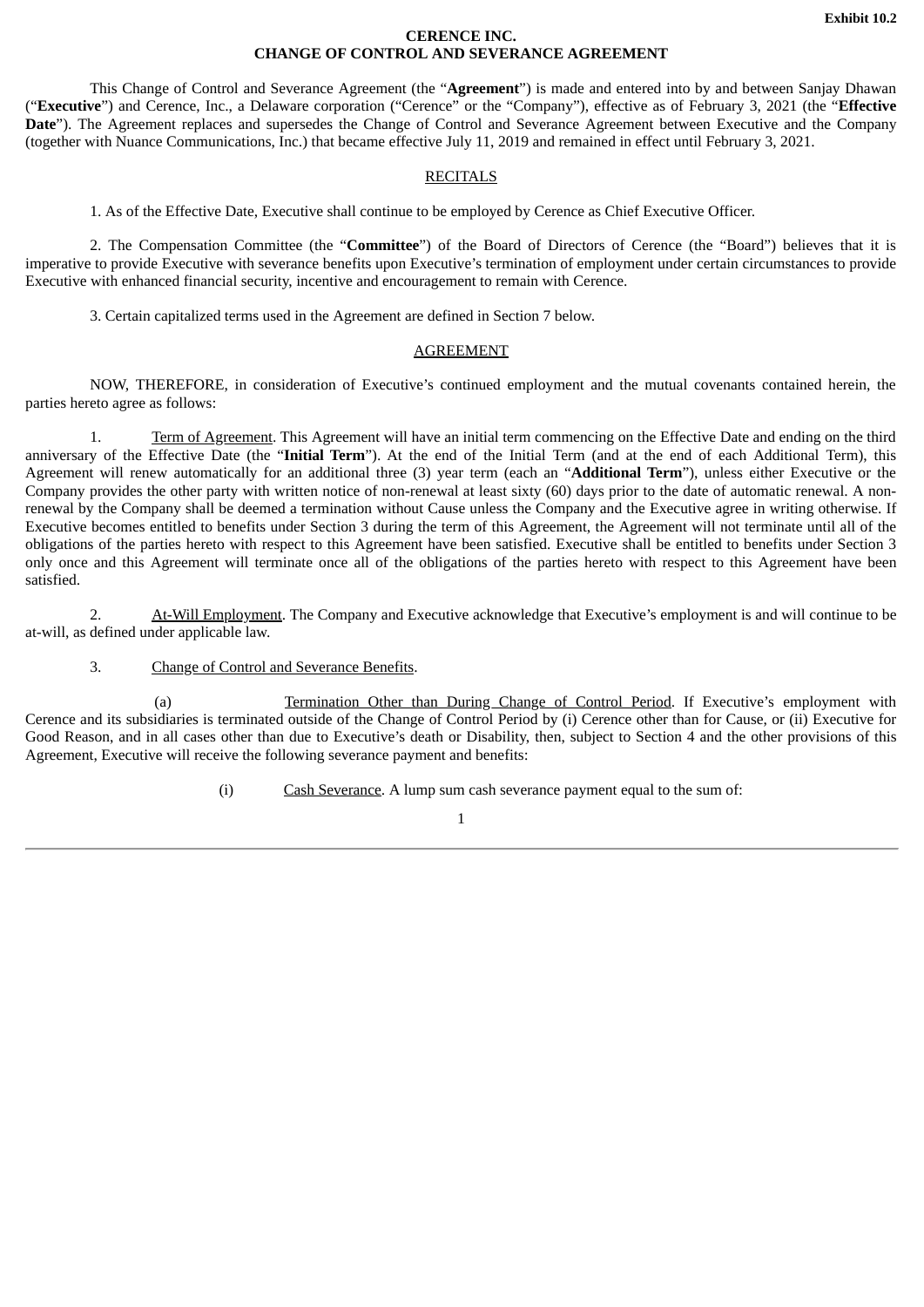termination date;

(A) twenty-four (24) months of Executive's base salary as in effect immediately prior to the

which such termination occurs; and

(B) one hundred percent (100%) of Executive's target annual bonus for the fiscal year in

(C) a prorated target annual bonus for the fiscal year in which such termination occurs, determined by multiplying Executive's target annual bonus by a fraction, the numerator of which is the number of days worked by Executive for the Company during such fiscal year and the denominator of which is three hundred and sixty-five (365).

(ii) Additional Benefits-Related Payment. A lump sum cash payment that will be made regardless of whether Executive elects continuation coverage under the terms of the Company's medical benefit plan pursuant to the Consolidated Omnibus Budget Reconciliation Act of 1985, as amended ("**COBRA**") for Executive and/or Executive's eligible dependents. The payment will equal eighteen (18) times the initial monthly COBRA premium that Executive would need to pay for COBRA continuation coverage (at the coverage levels in effect immediately prior to Executive's termination). Such payment shall be treated as taxable income to Executive. For the avoidance of doubt, the taxable payment may be used for any purpose, including, but not limited to, continuation coverage under COBRA, and will be subject to all applicable tax withholdings.

(iii) Accelerated Equity Vesting.

(A) the Initial RSUs and the Make-Whole RSUs, to the extent outstanding and unvested as of immediately prior to such termination, will vest in full;

(B) any other equity awards that have been previously granted to Executive by the Company or by Nuance and were assumed by the Company that vest solely on the basis of Executive's continued employment that are then outstanding and unvested as of immediately prior to such termination shall become vested as to that number of shares that would have become vested under the normal vesting schedule of the applicable award (without regard to any accelerated vesting conditions) had Executive remained employed by the Company for an additional twelve (12) months following the date of termination;

(C) if such termination occurs prior to the end of the performance period applicable to the Initial PSUs, the Initial PSUs shall vest as to that number of shares determined by multiplying the target number of Initial PSUs by a fraction, the numerator of which is twelve (12) and the denominator of which is the greater of (I) the number of months in the applicable performance period or (II) twelve (12); and

(D) to the extent there is any ambiguity, whether express or by omission, between this Agreement and any applicable equity incentive plan or equity grant document, this Agreement shall control (for the avoidance of doubt, this Section 3(a)(iii) shall apply to each equity award granted to Executive by the Company after the Effective Date unless such equity award specifically states that this Section 3(a)(iii) shall not apply to such award).

(b) Change of Control. Upon a Change of Control, the Initial PSUs, to the extent then outstanding and unvested, shall be deemed earned based on actual performance as measured through such Change of Control and such Initial PSUs that are deemed earned shall be subject to time-based vesting, based on Executive's continued employment, for the remainder of the performance period and shall be subject to accelerated vesting upon a termination of Executive's employment to the extent provided for in Section 3(c)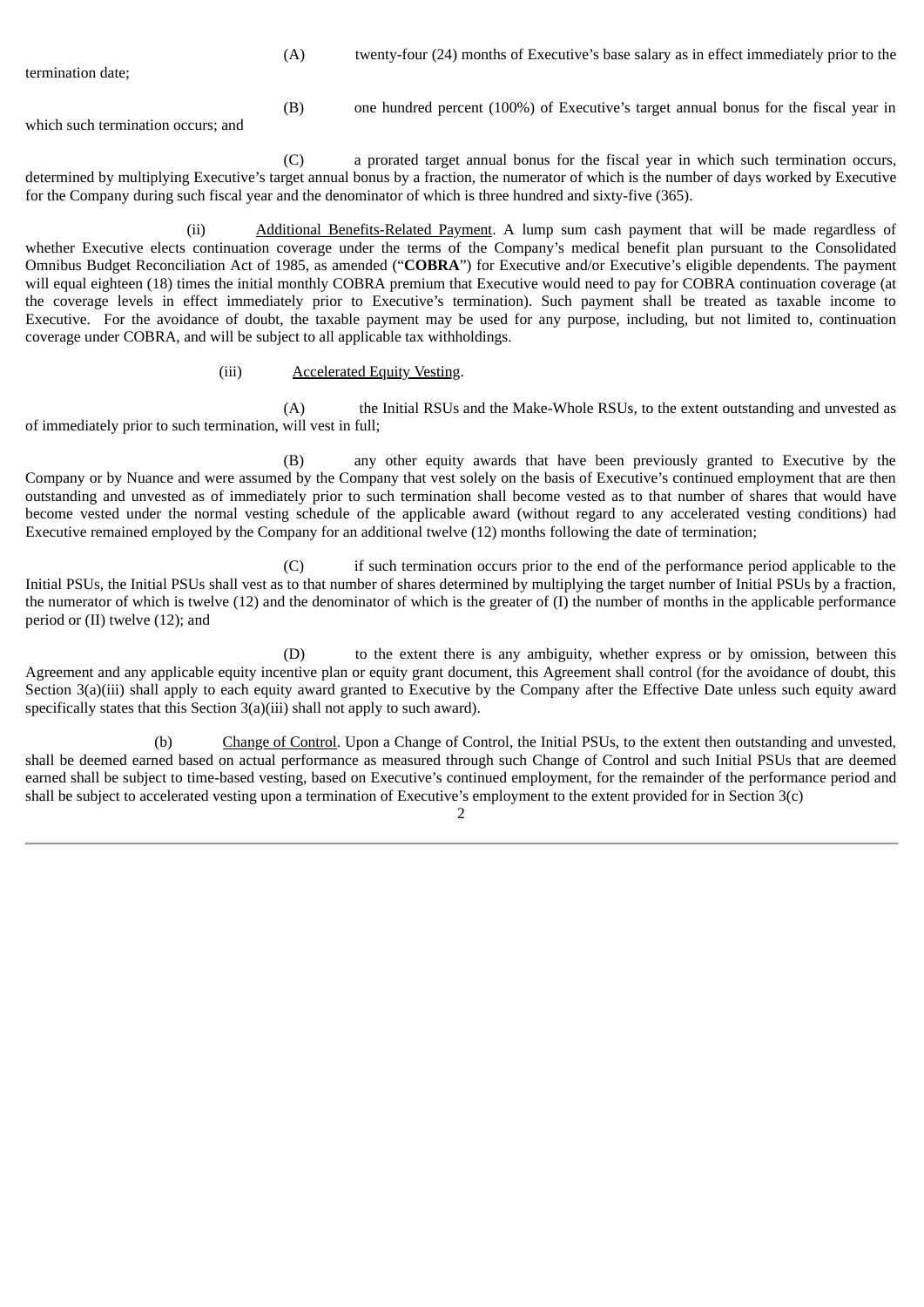below. Any Initial PSUs that are not deemed earned upon a Change of Control shall be forfeited for no consideration upon such change of control.

(c) Termination by the Company During Change of Control Period. If, during the Change of Control Period, Executive's employment with the Company and its subsidiaries is terminated by (i) the Company other than for Cause, or (ii) Executive for Good Reason, and in all cases other than due to Executive's death or Disability, then subject to Section 4 and the other provisions of this Agreement, Executive will receive the following severance payment and benefits (at the time specified in Section 4):

(i) Cash Severance. A lump sum cash severance payment equal to the sum of:

termination date;

(A) thirty (30) months of Executive's base salary as in effect immediately prior to the

(B) two hundred percent (200%) of Executive's target annual bonus for the fiscal year in

which such termination occurs; and

(C) a prorated target annual bonus for the fiscal year in which such termination occurs, determined by multiplying Executive's target annual bonus for such fiscal year by a fraction, the numerator of which is the number of days worked by Executive for the Company during such fiscal year and the denominator of which is three hundred and sixty-five (365).

(ii) Additional Benefits-Related Payment. A lump sum cash payment that will be made regardless of whether Executive elects continuation coverage under the terms of the Company's medical benefit plan pursuant to the Consolidated Omnibus Budget Reconciliation Act of 1985, as amended ("**COBRA**") for Executive and/or Executive's eligible dependents. The payment will equal eighteen (18) times the initial monthly COBRA premium that Executive would need to pay for COBRA continuation coverage (at the coverage levels in effect immediately prior to Executive's termination). Such payment shall be treated as taxable income to Executive. For the avoidance of doubt, the taxable payment may be used for any purpose, including, but not limited to, continuation coverage under COBRA, and will be subject to all applicable tax withholdings.

# (iii) Accelerated Equity Vesting.

(A) all Company equity awards that have been previously granted to Executive by Company that vest solely on the basis of Executive's continued employment, including the Initial RSUs and the Make-Whole RSUs, that are then outstanding and unvested as of immediately prior to such termination will vest in full;

(B) all Initial PSUs that, as of immediately prior to such termination, are then outstanding and eligible to vest based on Executive's continued employment as provided for under subsection (b) above shall vest in full; and

(C) to the extent there is any ambiguity, whether express or by omission, between this Agreement and any applicable equity incentive plan or equity grant document, this Agreement shall control (for the avoidance of doubt, this Section 3(c)(iii) shall apply to each equity award granted to Executive by the Company after the Effective Date unless such equity award specifically states that this Section 3(c)(iii) shall not apply to such award).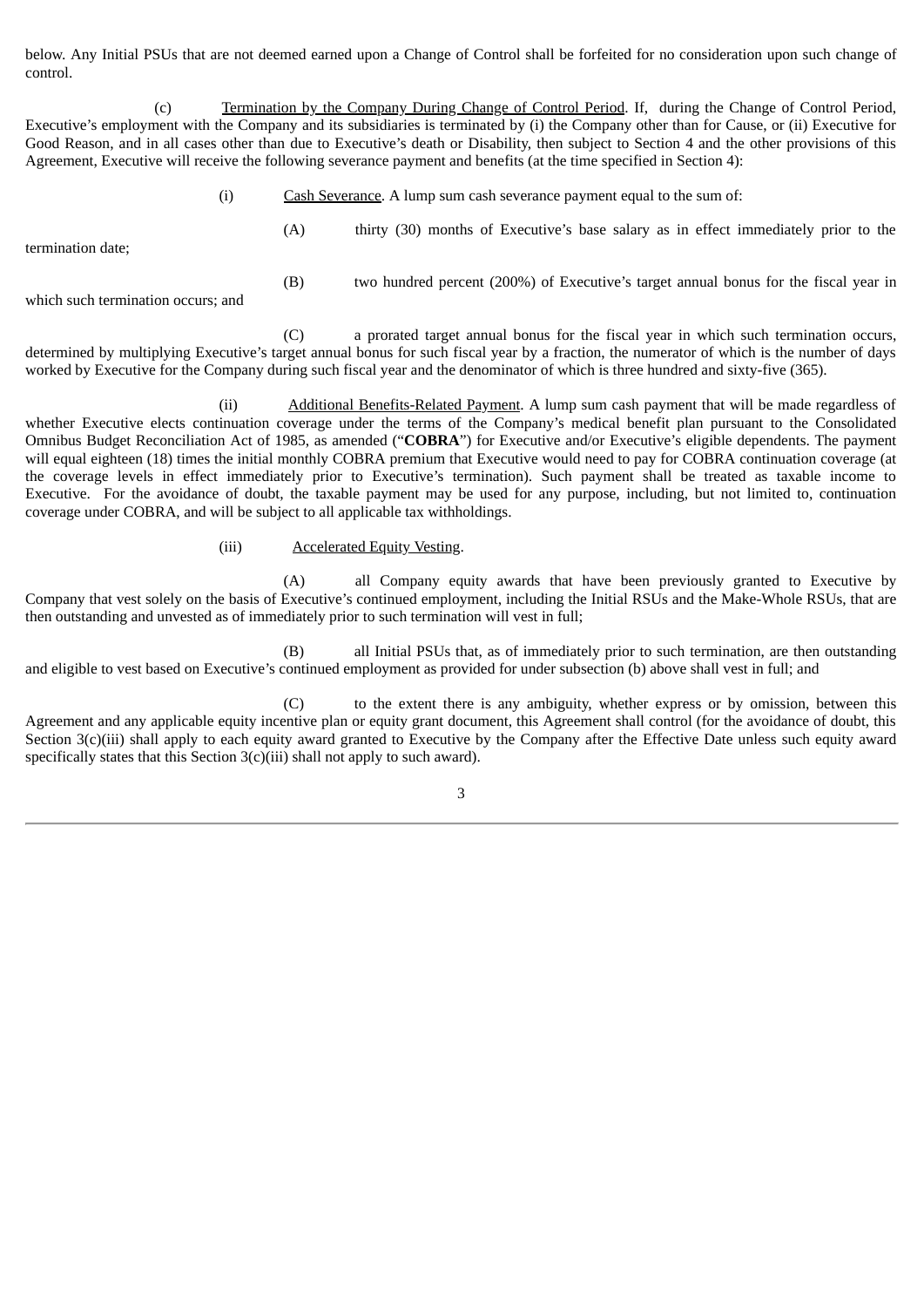(d) Voluntary Resignation; Termination for Cause. If Executive's employment with the Company and its subsidiaries terminates in a voluntary resignation (other than for Good Reason) or if Executive's employment is terminated for Cause or due to Executive's death or Disability, then Executive shall not be entitled to receive severance or other benefits except as otherwise provided by applicable law or those (if any) as may be available under the Company's severance and benefit plans and policies in effect at the time of such termination.

(e) Accrued Amounts. In the event of Executive's termination of employment for any reason, the Company shall pay Executive (or Executive's estate or authorized representative thereof): (i) any unpaid base salary due for periods prior to the date of termination, (ii) accrued and unused vacation, as required under the applicable Company policy; and (iii) all expenses incurred by Executive in connection with the business of the Company prior to the date of termination in accordance with the Company's business expense reimbursement policy. These payments shall be made promptly upon termination and within the period of time mandated by law.

(f) Exclusive Remedy. In the event of termination of Executive's employment as set forth in Section 3 of this Agreement, the provisions of Section 3 are intended to be and are exclusive and in lieu of any other rights or remedies to which Executive may otherwise be entitled, whether at law, tort or contract, in equity, or under this Agreement (other than the payment of accrued but unpaid wages, as required by law, or any unreimbursed reimbursable expenses). During the term of this Agreement, Executive will be entitled to no benefits, compensation or other payments or rights upon termination of employment, including under the Offer Letter or any other agreement with the Company, other than those benefits expressly set forth in Section 3 of this Agreement.

(g) Transfer between Company and any Subsidiary. For purposes of this Section 3, if Executive's employment relationship with the Company or any parent or subsidiary of the Company ceases, Executive will not, solely by virtue thereof, be determined to have been terminated employment for purposes of this Agreement if Executive continues to remain employed by the Company or any subsidiary of the Company immediately thereafter (e.g., upon transfer of Executive's employment from the Company to a Company subsidiary). For the avoidance of doubt, nothing in this Section 3(g) is intended to preclude Executive from claiming Good Reason under Section 7(h) to the extent that Executive otherwise has a claim of Good Reason under that Section.

# 4. Conditions to Receipt of Severance

(a) Release of Claims Agreement. The receipt of any severance payments or benefits in Section 3 pursuant to this Agreement is subject to Executive (or if applicable, Executive's estate) signing and not revoking a separation agreement and release of claims in the form attached hereto as Exhibit A (the "*Release*"), which must become effective and irrevocable no later than the sixtieth (60th) day following Executive's termination of employment (the "**Release Deadline**"). If the Release does not become effective and irrevocable by the Release Deadline, Executive will forfeit any right to severance payments or benefits under this Agreement. Any cash severance payments or benefits payable to Executive in a lump sum will be paid on or within fifteen (15) days following the Release Deadline, or, if later, such time as required by Section 5(a) and, notwithstanding anything to the contrary in the applicable equity plan or award agreement, to the extent permitted under Section 409A, any equity awards that become vested in connection with Executive's termination of employment under this Agreement shall not be settled or become exercisable, as applicable, until the Release becomes effective in accordance with its terms. In no event will severance payments or benefits be paid or provided until the Release actually becomes effective and irrevocable and, if the Release does not become effective in accordance with its terms on or prior to the Release Deadline, such severance payments and benefits shall be forfeited on the Release Deadline for no consideration payable to Executive. 4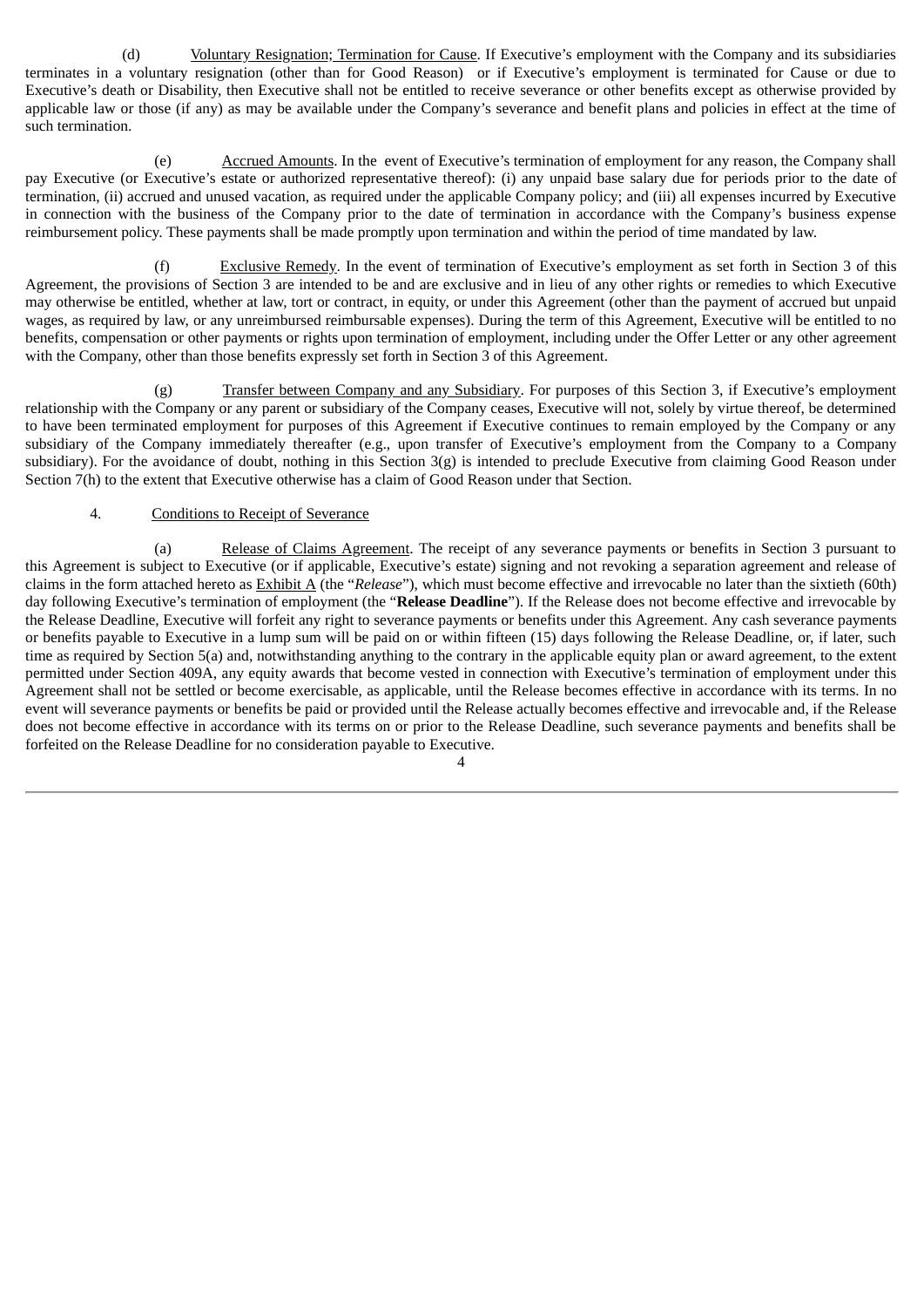(b) Proprietary Information and Non-Competition Agreement. Executive's receipt of any severance payments or benefits under Section 3 will be subject to Executive continuing to comply with the terms of any agreements between Executive and the Company concerning inventions, confidentiality, or restrictive covenants (the "**Confidentiality Agreement**").

# 5. Section 409A.

(a) Notwithstanding anything to the contrary in this Agreement, no Deferred Payments will be paid or otherwise provided until Executive has a "separation from service" within the meaning of Section 409A. Similarly, no severance payments or benefits payable to Executive, if any, pursuant to this Agreement that otherwise would be exempt from Section 409A pursuant to Treasury Regulation Section 1.409A-1(b)(9) will be payable until Executive has a "separation from service" within the meaning of Section 409A. In addition, if Executive is a "specified employee" within the meaning of Section 409A at the time of Executive's separation from service (other than due to death), then the Deferred Payments, if any, that are payable within the first six (6) months following Executive's separation from service, will become payable on the first payroll date that occurs on or after the date six (6) months and one (1) day following the date of Executive's separation from service. All subsequent Deferred Payments, if any, will be payable in accordance with the payment schedule applicable to each payment or benefit. Notwithstanding anything herein to the contrary, if Executive dies following Executive's separation from service, but before the six (6) month anniversary of the separation from service, then any payments delayed in accordance with this paragraph will be payable in a lump sum as soon as administratively practicable after the date of Executive's death and all other Deferred Payments will be payable in accordance with the payment schedule applicable to each payment or benefit. Each payment and benefit payable under this Agreement is intended to constitute a separate payment under Section 1.409A-2(b)(2) of the Treasury Regulations.

(b) Any amount paid under this Agreement that satisfies the requirements of the "short-term deferral" rule set forth in Section 1.409A-1(b)(4) of the Treasury Regulations will not constitute Deferred Payments for purposes of this Agreement.

(c) Any amount paid under this Agreement that qualifies as a payment made as a result of an involuntary separation from service pursuant to Section 1.409A-1(b)(9)(iii) of the Treasury Regulations that does not exceed the Section 409A Limit (as defined below) will not constitute Deferred Payments for purposes of this Agreement.

(d) The foregoing provisions are intended to comply with, or be exempt from, the requirements of Section 409A so that none of the severance payments and benefits to be provided hereunder will be subject to the additional tax imposed under Section 409A, and any ambiguities or ambiguous terms herein will be interpreted to so comply. Specifically, the payments hereunder are intended to be exempt from the Requirements of Section 409A under the "short-term" deferral rule set forth in Section 1.409A-1(b)(4) of the Treasury Regulations. The Company and Executive agree to work together in good faith to consider amendments to this Agreement and to take such reasonable actions which are necessary, appropriate or desirable to avoid imposition of any additional tax or income recognition before actual payment to Executive under Section 409A. In no event will the Company reimburse Executive for any taxes or other costs that may be imposed on Executive as a result of Section 409A or any other law.

6. Limitation on Payments. In the event that the severance and other benefits provided for in this Agreement or otherwise payable to Executive (i) constitute "parachute payments" within the meaning of Section 280G of the Code, and (ii) would be subject to the excise tax imposed by Section 4999 of the Code (the "Excise Tax"), then Executive's benefits under this Agreement shall be either: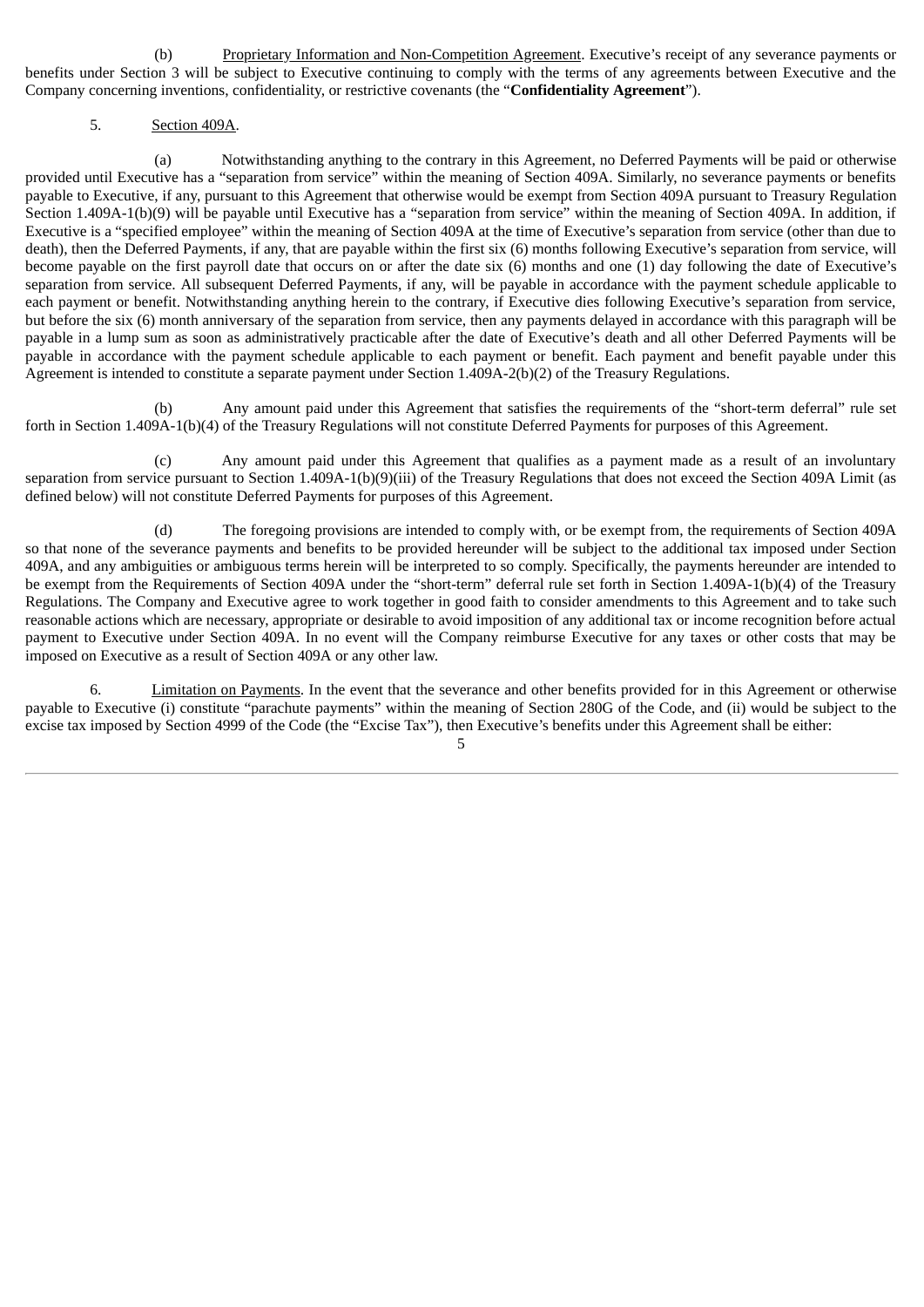(a) delivered in full, or

Excise Tax,

(b) delivered as to such lesser extent which would result in no portion of such benefits being subject to the

whichever of the foregoing amounts, taking into account the applicable federal, state and local income taxes and the Excise Tax, results in the receipt by Executive on an after-tax basis, of the greatest amount of benefits, notwithstanding that all or some portion of such benefits may be taxable under Section 4999 of the Code. If a reduction in severance and other benefits constituting "parachute payments" is necessary so that benefits are delivered to a lesser extent, reduction will occur in the following order: (1) reduction of cash payments, (2) cancellation of equity awards granted within the twelve-month period prior to a "change of control" (as determined under Code Section 280G) that are deemed to have been granted contingent upon the change of control (as determined under Code Section 280G), (3) cancellation of accelerated vesting of equity awards and (4) reduction of continued employee benefits. In the event that accelerated vesting of equity awards is to be cancelled, such vesting acceleration will be cancelled in the reverse chronological order of the award grant dates.

Unless the Company and Executive otherwise agree in writing, any determination required under this Section shall be made in writing by the Company's independent public accountants (the "Accountants"), whose determination shall be conclusive and binding upon Executive and the Company for all purposes. For purposes of making the calculations required by this Section, the Accountants may make reasonable assumptions and approximations concerning applicable taxes and may rely on reasonable, good faith interpretations concerning the application of Section 280G and 4999 of the Code. The Company and Executive shall furnish to the Accountants such information and documents as the Accountants may reasonably request in order to make a determination under this Section. The Company shall bear all costs the Accountants may reasonably incur in connection with any calculations contemplated by this Section.

7. Definition of Terms. The following terms referred to in this Agreement will have the following meanings:

(a) Cause. "*Cause*" will mean (i) any act of dishonesty or fraud taken by Executive in connection with his responsibilities as an employee other than immaterial, inadvertent acts that, if capable of cure, are promptly remedied by Executive following notice by the Company, (ii) Executive's breach of the fiduciary duty or duty of loyalty owed to the Company, or material breach of the duty to protect the Company's confidential and proprietary information, (iii) Executive's conviction or plea of nolo contendere to a felony or to a crime involving fraud, embezzlement, misappropriation of funds or any other act of moral turpitude, (iv) Executive's gross negligence or willful misconduct in the performance of his duties, (v) Executive's material breach of this Agreement or any other agreement with the Company or any material written policy of the Company; (vi) Executive's engagement in conduct or activities that result, or are reasonably likely to result, in negative publicity or public disrespect, contempt or ridicule of the Company that the Board reasonably believes will have a demonstrably injurious effect on the reputation or business of the Company or Executive's ability to perform his duties (but excluding conduct and activities undertaken in good faith by Executive in the ordinary course of performing his duties or promoting the Company); (vii) Executive's willful failure to abide by the lawful and reasonable directives of the Company (other than any failure to achieve a lawful and reasonable directive following the expenditure by Executive of commercially reasonable best efforts); (viii) Executive's willful failure to materially perform the primary duties of Executive's position.

6

(b) Change of Control. "*Change of Control*" will mean the occurrence of any of the following events: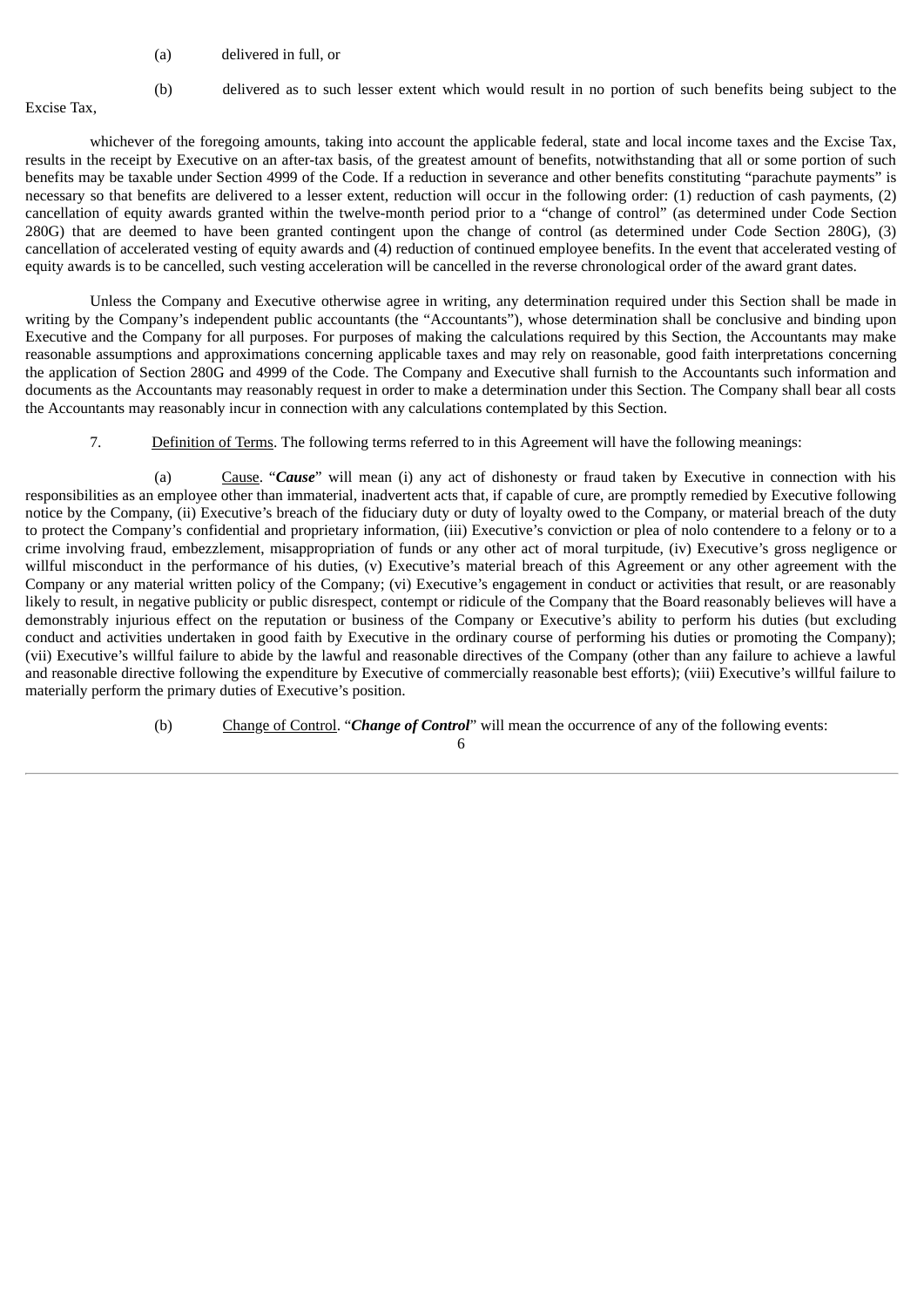(i) any "person" (as such term is used in Sections 13(d) and 14(d) of the Exchange Act) becomes the "beneficial owner" (as defined in Rule 13d-3 under the Exchange Act), directly or indirectly, of securities of the Company representing more than 50% of the total voting power represented by the Company's then outstanding voting securities;

(ii) the consummation by the Company of a merger or consolidation of the Company with any other corporation, other than a merger or consolidation which would result in the voting securities of the Company outstanding immediately prior thereto continuing to represent (either by remaining outstanding or by being converted into voting securities of the surviving entity) more than fifty percent (50%) of the total voting power represented by the voting securities of the Company or such surviving entity outstanding immediately after such merger or consolidation (in substantially the same proportions relative to each other as immediately prior to the transaction); or

(iii) the consummation of the sale or disposition by the Company of all or substantially all of the Company's assets (it being understood that the sale or spinoff of one or more (but not all material) divisions of the Company shall not constitute the sale or disposition of all or substantially all of the Company's assets). Further and for the avoidance of doubt, a transaction will not constitute a Change of Control if: (i) its sole purpose is to change the state of the Company's incorporation, or (ii) its sole purpose is to create a holding company that will be owned in substantially the same proportions by the persons who held the Company's securities immediately before such transaction.

(c) Change of Control Period. "*Change of Control Period*" means the period beginning on a Change of Control and ending on the one-year anniversary of the Change of Control, subject to the last sentence of Section 7(h).

(d) Code. "*Code*" means the Internal Revenue Code of 1986, as amended.

(e) Deferred Payments. "*Deferred Payments*" means any severance pay or benefits to be paid or provided to Executive, if any, pursuant to this Agreement that, in each case, are or when considered together with any other severance payments or separation benefits are, considered deferred compensation under Section 409A.

(f) Disability. "*Disability*" means Executive's absence from work due to a disability for one hundred and eighty (180) days in any twelve (12)-month period that qualifies for benefits under the Company's long-term disability program.

(g) Exchange Act. "*Exchange Act*" means the Securities Exchange Act of 1934, as amended.

(h) Good Reason. "*Good Reason*" means Executive's termination of employment within thirty (30) days following the expiration of any cure period (discussed below) following the occurrence of one or more of the following, without Executive's express written consent: (i) a material reduction in Executive's duties, authority or responsibilities (but subject to the remaining provisions of this section); (ii) a material reduction by the Company in the annual base compensation or target bonus opportunity (as a percentage of base salary) of Executive as in effect immediately prior to such reduction provided, however, that one or more reductions in base compensation or target bonus opportunity applicable to all executives generally that, cumulatively, total ten percent (10%) or less in base compensation and/or ten (10) percentage points or less in target bonus opportunity will not constitute a material reduction for purposes of this clause (ii); (iii) the relocation of Executive to a facility or a location more than fifty (50) miles from Executive's then present location; (iv) the failure of the Company to obtain the assumption of this agreement by any successors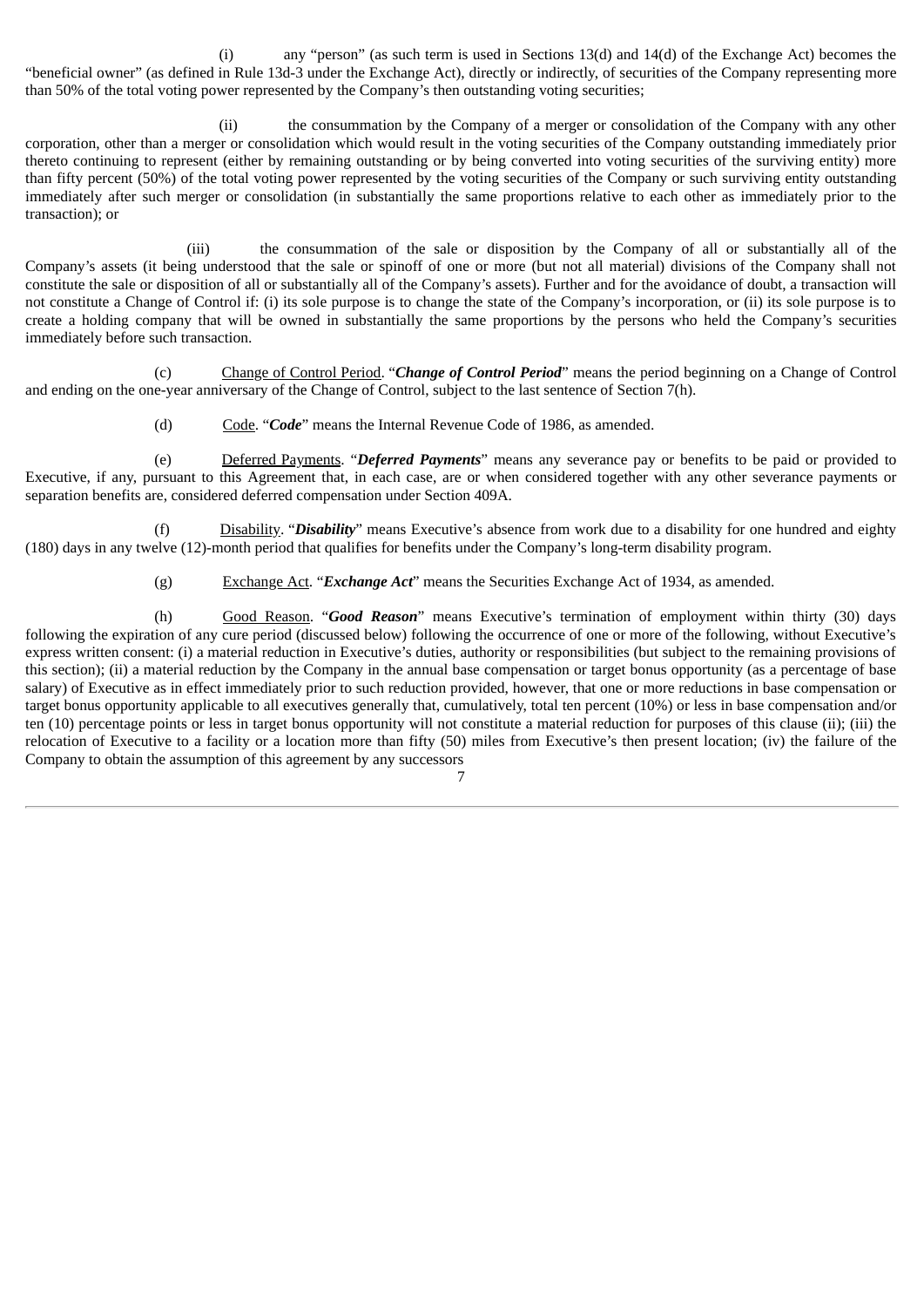contemplated in Section 8 below; or (v) a material breach by the Company of this Agreement or any equity award agreement between Company and Executive. In order for an event to qualify as Good Reason, Executive must not terminate employment with the Company without first providing the Company with written notice of the acts or omissions constituting the grounds for "Good Reason" within ninety (90) days of the initial existence of the grounds for "Good Reason" and the Company shall have failed to cure during a period of thirty (30) days following the date of such notice. Executive must give notice of election to terminate employment within thirty (30) days after the end of the cure period and such termination date, except as provided in the next sentence, must be within ninety (90) days thereafter. Notwithstanding the preceding, Executive agrees that, if Executive claims Good Reason on account of a material reduction described in clause (i) that occurs following a Change of Control and that has not been cured as described above, Executive will, upon the request of the Company or its successor and notwithstanding the existence of Good Reason, remain in employment with the Company or its successor for one (1) year after the Change of Control or such shorter period as the Company or its successor may specify (such employment period being the "Transition Period"). The nature of Executive's role during the Transition Period shall be determined by the Board or its successor but shall consist only of duties and responsibilities substantially similar to those held by Executive immediately prior to the Change of Control (excluding reductions related to the Company becoming a subsidiary or business unit of a larger organization, ceasing to be a publicly-held company or transitioning Executive's duties to others in the organization) or serving as a senior level strategic advisor (collectively, the "Permitted Services"). Executive and the Company agree to structure the Permitted Services so that Executive does not incur a separation from service within the meaning of Code Section 409A until the end of the Transition Period. Executive agrees to use Executive's good faith commercially reasonable efforts to carry out the Permitted Services. Executive agrees that Executive will not terminate employment until the end of the Transition Period (if any), at which time Executive's employment will end, Executive's claim of Good Reason will be perfected, and Executive will be entitled to such applicable severance payments and benefits, subject to the other terms of this Agreement upon such separation from service. For purposes of the preceding sentence, if, during the Transition Period, Executive's employment ends due to Executive's death, Executive becoming disabled, the Company terminating Executive without Cause or unilaterally permanently reducing Executive's hours of employment so that Executive incurs a separation from service under Code section 409A, or Executive voluntarily terminating on account of a further Good Reason (as defined in the following sentence), Executive's claim of Good Reason will be deemed perfected and Executive will be entitled to such applicable severance payments and benefits, subject to the other terms of this Agreement. During the Transition Period, Executive shall be entitled to claim further Good Reason only if Executive's duties and responsibilities differ materially from the Permitted Services or for a reason described in clauses (ii) through (v) inclusive of the above Good Reason definition. If the Transition Period applies, Executive's separation from service at the end of the Transition Period shall be deemed to have occurred within the Change of Control Period as defined in this Agreement.

(i) Initial PSUs. "*Initial PSUs*" means the performance-based restricted stock units granted under the Cerence equity plan described in the Offer Letter.

(j) Initial RSUs. "*Initial RSUs*" means the time-based restricted stock units granted under the Cerence equity plan described in the Offer Letter.

(k) Make-Whole RSUs. "*Make-Whole RSUs*" has the meaning set forth in the Offer Letter.

(l) Offer Letter. "*Offer Letter*" means the letter agreement between Nuance Communications, Inc. and Executive dated February 11, 2019.

(m) Section 409A. "*Section 409A*" means Section 409A of the Code and the final Treasury Regulations and any official Internal Revenue Service guidance promulgated thereunder.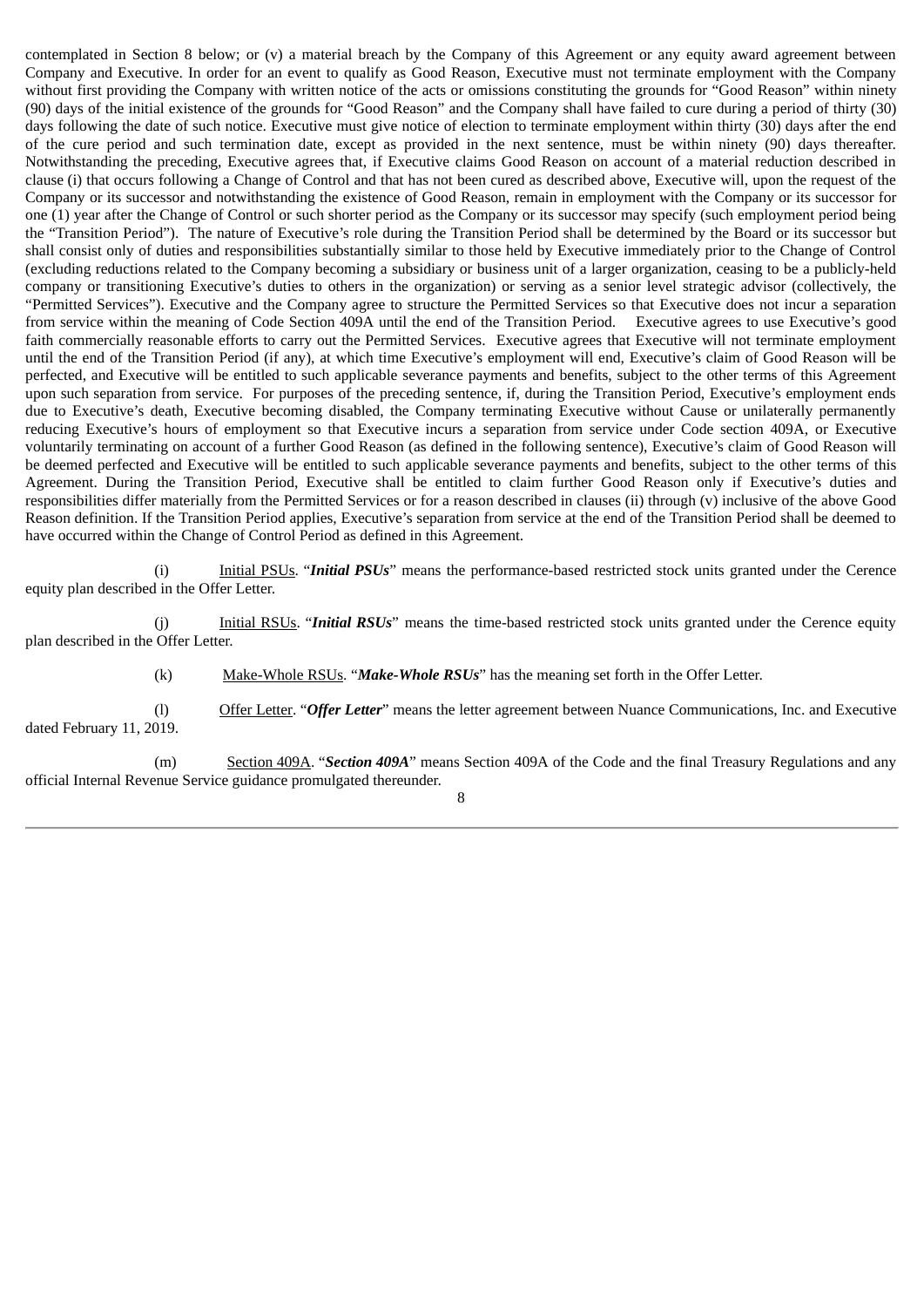(n) Section 409A Limit. "*Section 409A Limit*" means two (2) times the lesser of: (i) Executive's annualized compensation based upon the annual rate of pay paid to Executive during Executive's taxable year preceding Executive's taxable year of Executive's termination of employment as determined under, and with such adjustments as are set forth in, Treasury Regulation 1.409A-1(b)  $(9)(iii)(A)(1)$  and any Internal Revenue Service guidance issued with respect thereto; or (ii) the maximum amount that may be taken into account under a qualified plan pursuant to Section 401(a)(17) of the Code for the year in which Executive's employment is terminated.

# 8. Successors.

(a) The Company's Successors. Any successor to the Company (whether direct or indirect and whether by purchase, merger, consolidation, liquidation or otherwise) to all or substantially all of the Company's business and/or assets will assume the obligations under this Agreement and agree expressly to perform the obligations under this Agreement in the same manner and to the same extent as the Company would be required to perform such obligations in the absence of a succession. For all purposes under this Agreement, the term "Company" will include any successor to the Company's business and/or assets which executes and delivers the assumption agreement described in this Section 8(a) or which becomes bound by the terms of this Agreement by operation of law.

(b) Executive's Successors. The terms of this Agreement and all rights of Executive hereunder will inure to the benefit of, and be enforceable by, Executive's personal or legal representatives, executors, administrators, successors, heirs, distributees, devisees and legatees.

# 9. Notice.

(a) General. Notices and all other communications contemplated by this Agreement will be in writing and will be deemed to have been duly given when personally delivered, when mailed by U.S. registered or certified mail, return receipt requested and postage prepaid, when delivered by private courier service such as UPS or Federal Express that has tracking capability, or sent by electronic mail. In the case of Executive, mailed notices will be addressed to him at the home address which he or she most recently communicated to the Company in writing. In the case of the Company, mailed notices will be addressed to its corporate headquarters, and all notices will be directed to the General Counsel of the Company. In computing the period of time for the giving of any notice, the day on which the notice is given shall be excluded and the day on which the matter noticed is to occur shall be included. If notice is given by personal delivery, then it shall be deemed given on the date personally delivered to such person. If notice is given by nationally recognized overnight courier delivery service, then it shall be deemed given one business day after the date delivered to such nationally recognized overnight courier delivery service. If notice is given by electronic mail, provided the relevant computer record indicates a full and successful transmission (i.e. a delivery receipt has been received on such email), then it shall be deemed given (i) on the date of such transmission, if such transmission is completed at or prior to 5:00 p.m., local time of the recipient party, on the date of such transmission and (ii) on the next business day following the date of transmission, if such transmission is completed after 5:00 p.m., local time of the recipient party, on the date of such transmission. If notice is given in any other manner authorized herein or by law, it shall be deemed given when actually delivered, unless otherwise specified herein or by law. In the case of Executive, mailed notices will be addressed to him or her at the home address which he or she most recently communicated to the Company in writing. In the ease of the Company, mailed notices will be addressed to its corporate headquarters, and all notices will be directed to the attention of the Company's Chief Legal Officer or General Counsel.

(b) Notice of Termination. Any termination by the Company for Cause or by Executive for Good Reason will be communicated by a notice of termination to the other party hereto given in accordance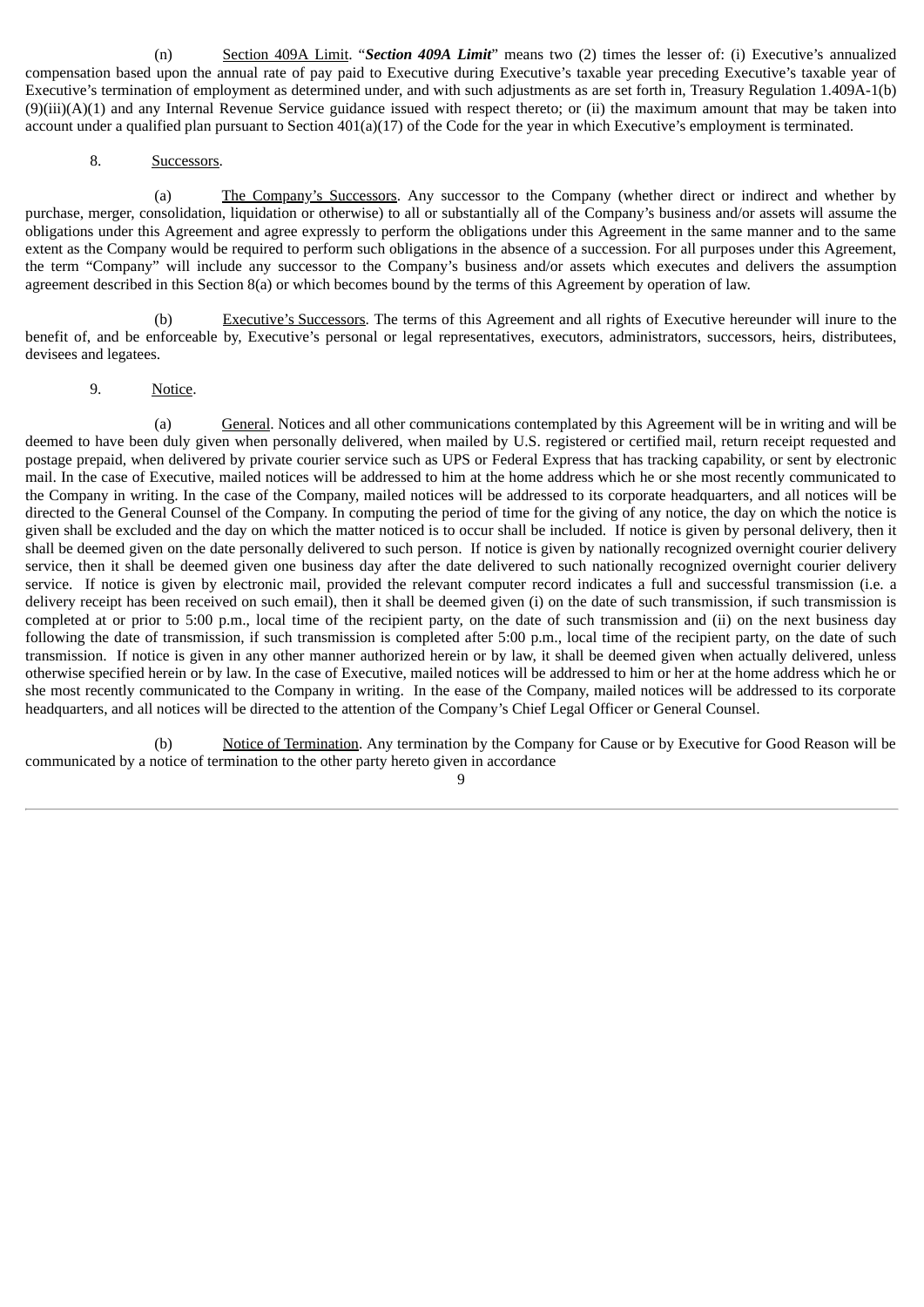with Section 9(a) of this Agreement. Such notice will indicate the specific termination provision in this Agreement relied upon, will set forth in reasonable detail the facts and circumstances claimed to provide a basis for termination under the provision so indicated, and will specify the termination date (which, except as otherwise specifically provided in this Agreement, will be not more than thirty (30) days after the giving of such notice or any shorter period required herein).

10. Resignation. Upon the termination of Executive's employment for any reason, Executive will be deemed to have resigned from all officer and/or director positions held at the Company and its affiliates voluntarily, without any further required action by Executive, as of the end of Executive's employment and Executive, at the Board's request, will execute any documents reasonably necessary to reflect Executive's resignation.

# 11. Miscellaneous Provisions.

(a) No Duty to Mitigate. Executive will not be required to mitigate the amount of any payment contemplated by this Agreement (whether by seeking new employment or in any other manner), nor shall any such payment be reduced by any earnings that Executive may receive from any other source.

(b) Waiver. No waiver by either party of any breach of, or of compliance with, any condition or provision of this Agreement by the other party will be considered a waiver of any other condition or provision or of the same condition or provision at another time.

(c) Headings. All captions and section headings used in this Agreement are for convenient reference only and do not form a part of this Agreement.

(d) Entire Agreement. This Agreement, the Separation and Release Agreement attached as Exhibit A, the Confidentiality Agreement attached as Exhibit B and the Indemnification Agreement attached as Exhibit C constitute the entire agreement of the parties hereto with respect to the subject matter hereof and thereof. This Agreement supersedes, replaces in their entirety and terminates any prior representations, understandings, undertakings or agreements between the Company and Executive, whether written or oral and whether expressed or implied, that provided any benefits to Executive upon termination of Executive's employment for any reason. No waiver, alteration, or modification of any of the provisions of this Agreement will be binding unless in writing and signed by duly authorized representatives of the parties hereto and which specifically mention this Agreement. For the avoidance of doubt, it is the intention of the parties that the provisions of this Agreement providing for acceleration or other modification of the vesting provisions of equity awards are intended to supersede the vesting provisions of any equity awards that may be outstanding during the term of this Agreement.

(e) Governing Law. This Agreement shall be governed by the internal substantive laws, but not the choice of law rules, of the state of Texas, and the Company and Executive each consent to personal and exclusive jurisdiction and venue in the Texas. Executive agrees and confirms that his principal residence currently is in Texas and he will notify the Company promptly if (and each time) he relocates his principal residence to another state or jurisdiction. Executive agrees that, each time he so relocates his principal residence, the Company may amend this Agreement (including, for the avoidance of doubt, any Exhibits) for the purposes of (i) achieving enforceability of the Agreement given Executive's new principal residence, (ii) maintaining the intended scope of the Release taking account any legal developments since the date of this Agreement (for example, but not by way of limitation, the Company may amend the Release to include a release of claims with respect to any new or changed laws relating to employment and employment termination), and (iii) legally binding Executive to the restrictive covenants under the Confidentiality Agreement to the same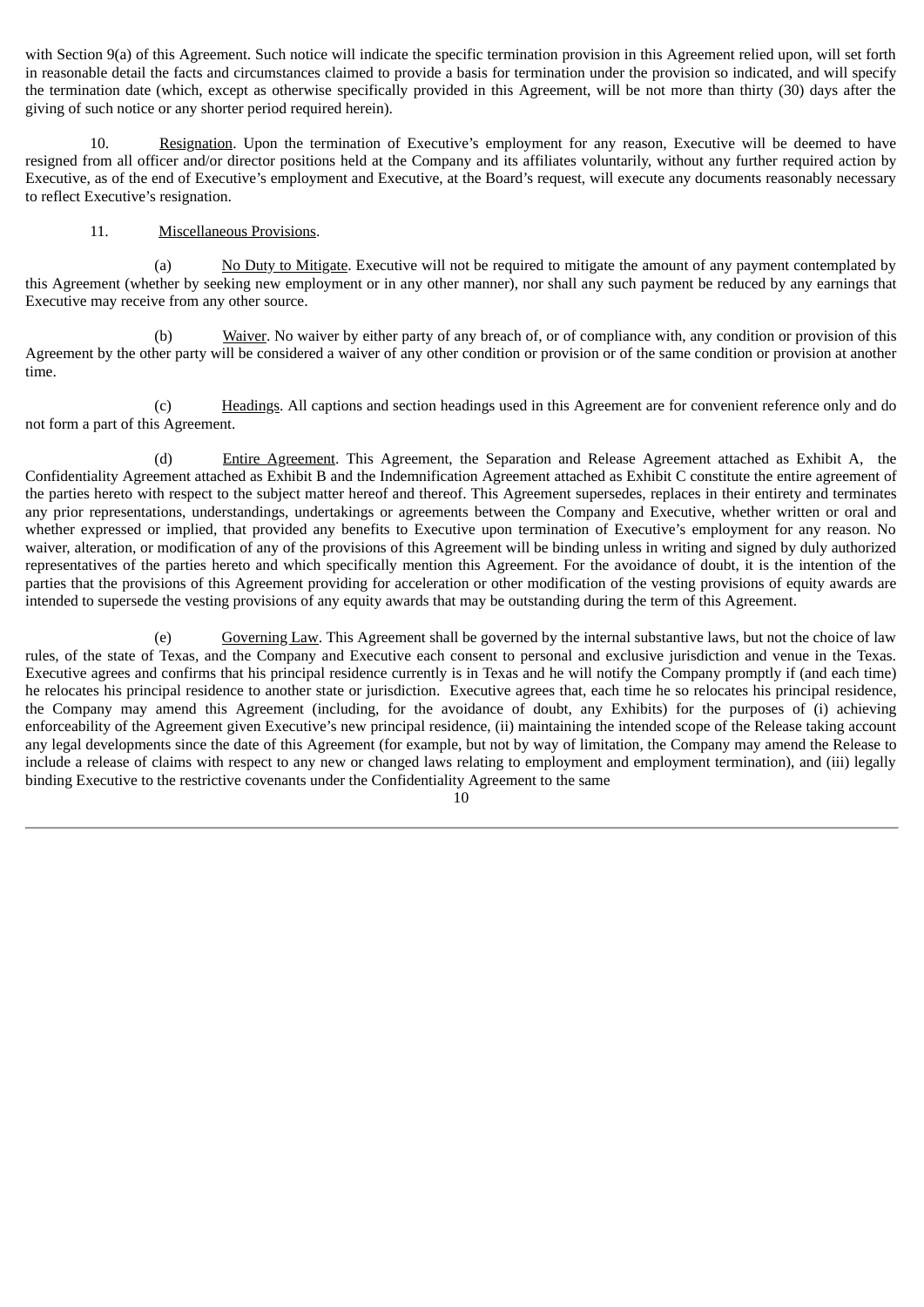extent as would apply to him as a Texas resident (or to such lesser extent as permitted based on the location of Executive's new principal residence), including providing for reasonable enforcement mechanisms.

(f) Severability. The invalidity or unenforceability of any provision or provisions of this Agreement will not affect the validity or enforceability of any other provision hereof, which will remain in full force and effect.

(g) Withholding. All payments made pursuant to this Agreement will be subject to withholding of applicable income, employment and other taxes.

(h) Counterparts. This Agreement may be executed in counterparts, each of which will be deemed an original, but all of which together will constitute one and the same instrument.

(i) Advisor Fees. The Company will pay directly or reimburse Executive's documented and reasonable advisor fees, including attorney fees, up to a maximum of \$50,000, for the negotiation and execution of this Agreement. In order to receive payment or reimbursement under the preceding sentence, Executive must submit to the Company documentation reasonably acceptable to the Company between January 1, 2021 and March 1, 2021, and payment or reimbursement will be made within 30 days after such submission.

[Signature Page to Follow]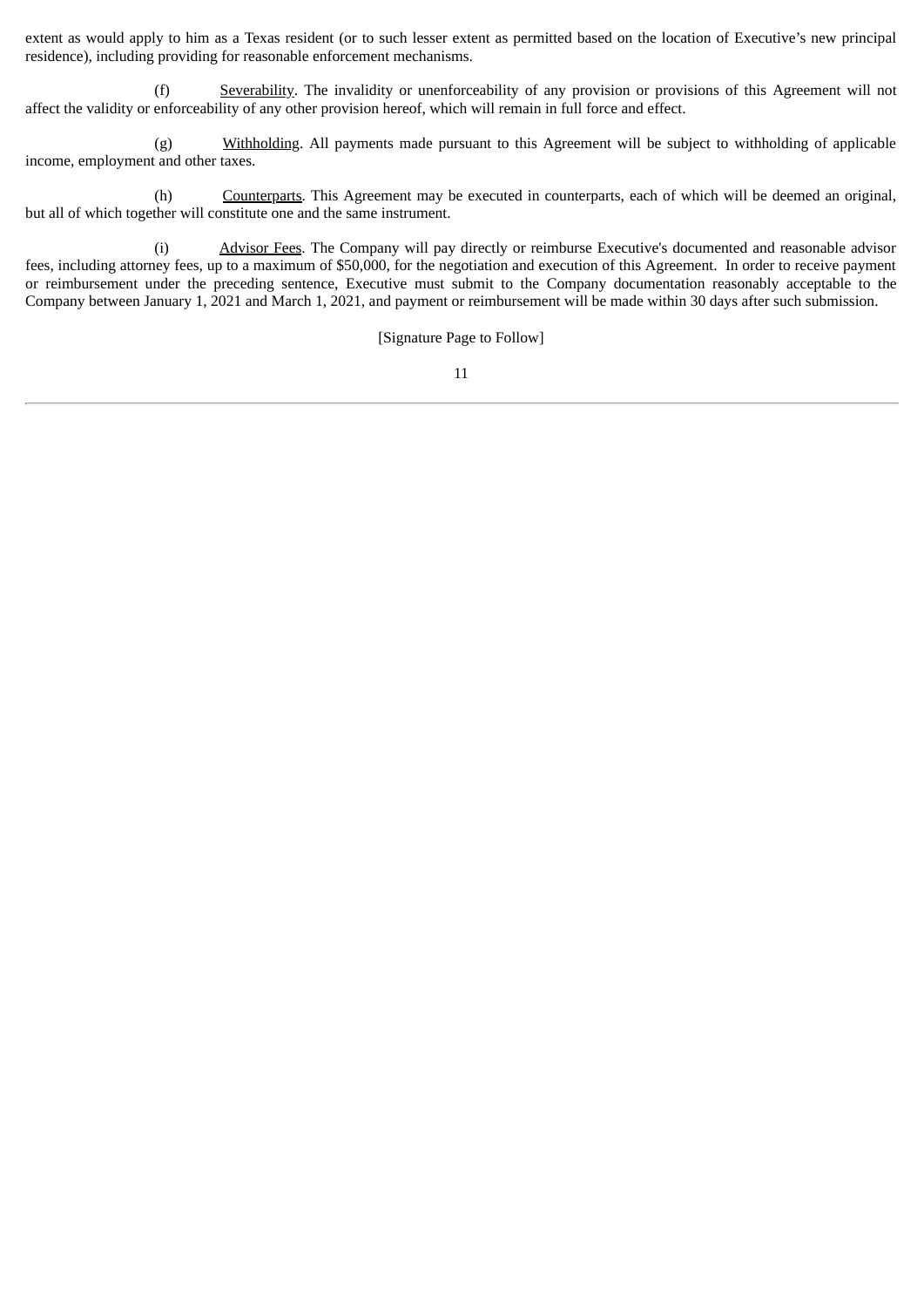IN WITNESS WHEREOF, each of the parties has executed this Change of Control and Severance Agreement, in the case of the Company by its duly authorized officer, as of the day and year set forth below.

| <b>COMPANY:</b>        | CERENCE, INC.                  |    |                                      |
|------------------------|--------------------------------|----|--------------------------------------|
| Leanne J. Fitzgerald   | By: $\qquad \qquad$            |    |                                      |
|                        |                                |    | Title: General Counsel and Secretary |
|                        |                                |    | Date: February 3, 2021               |
|                        |                                |    |                                      |
| <b>EXECUTIVE</b>       |                                |    |                                      |
| Sanjay Dhawan          | Title: Chief Executive Officer |    |                                      |
| Date: February 3, 2021 |                                |    |                                      |
|                        |                                | 12 |                                      |
|                        |                                |    |                                      |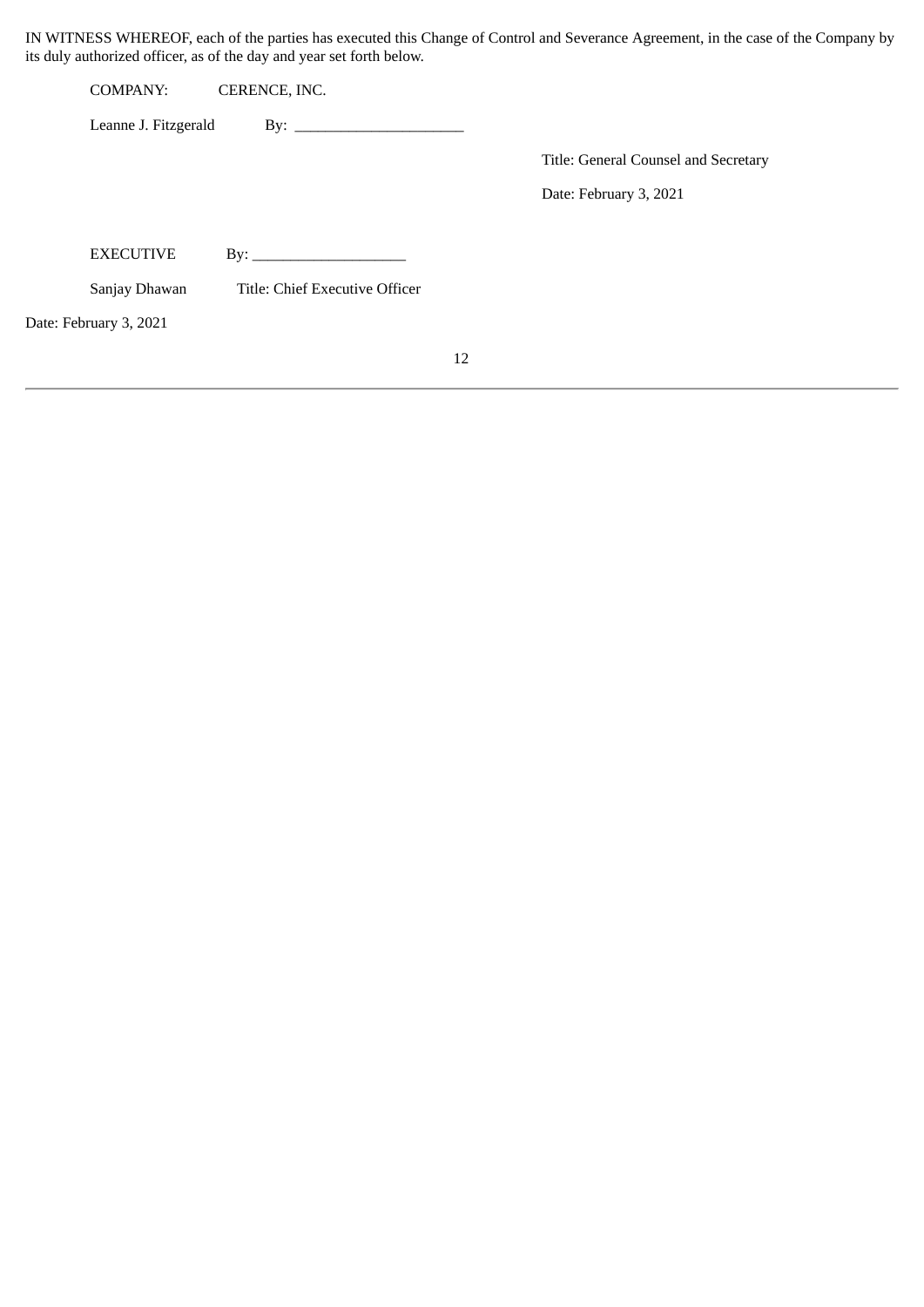# **EXHIBIT A (Separation and Release Agreement)**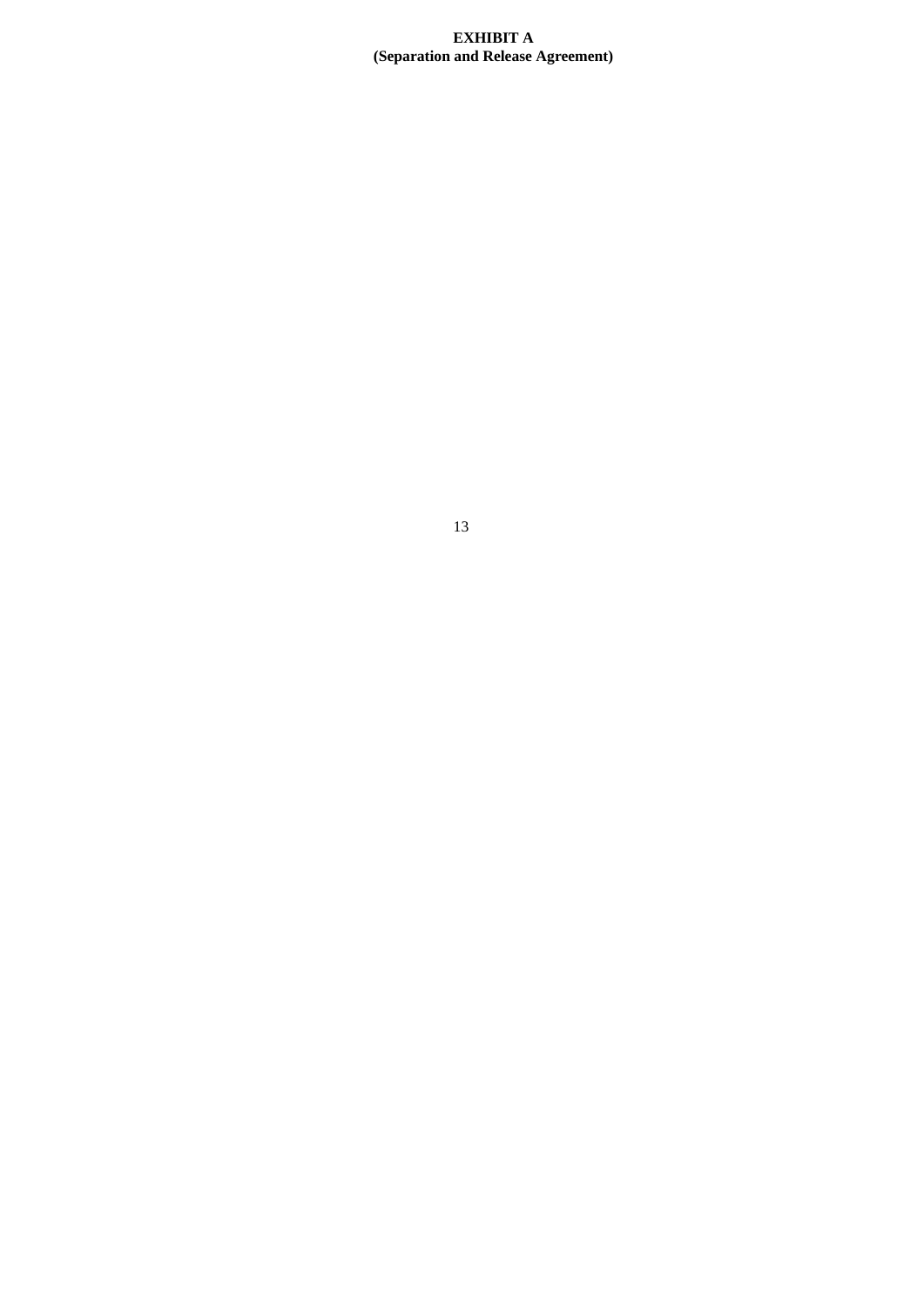# **CERTIFICATION PURSUANT TO RULES 13a-14(a) AND 15d-14(a) UNDER THE SECURITIES EXCHANGE ACT OF 1934, AS ADOPTED PURSUANT TO SECTION 302 OF THE SARBANES-OXLEY ACT OF 2002**

<span id="page-56-0"></span>I, Sanjay Dhawan, certify that:

- 1. I have reviewed this Quarterly Report on Form 10-Q of Cerence Inc.;
- 2. Based on my knowledge, this report does not contain any untrue statement of a material fact or omit to state a material fact necessary to make the statements made, in light of the circumstances under which such statements were made, not misleading with respect to the period covered by this report;
- 3. Based on my knowledge, the financial statements, and other financial information included in this report, fairly present in all material respects the financial condition, results of operations and cash flows of the registrant as of, and for, the periods presented in this report;
- 4. The registrant's other certifying officer(s) and I are responsible for establishing and maintaining disclosure controls and procedures (as defined in Exchange Act Rules 13a-15(e) and 15d-15(e)) and internal control over financial reporting (as defined in Exchange Act Rules 13a-15(f) and 15d- $15(f)$ ) for the registrant and have:
	- (a) Designed such disclosure controls and procedures, or caused such disclosure controls and procedures to be designed under our supervision, to ensure that material information relating to the registrant, including its consolidated subsidiaries, is made known to us by others within those entities, particularly during the period in which this report is being prepared;
	- (b) Designed such internal control over financial reporting, or caused such internal control over financial reporting to be designed under our supervision, to provide reasonable assurance regarding the reliability of financial reporting and the preparation of financial statements for external purposes in accordance with generally accepted accounting principles;
	- (c) Evaluated the effectiveness of the registrant's disclosure controls and procedures and presented in this report our conclusions about the effectiveness of the disclosure controls and procedures, as of the end of the period covered by this report based on such evaluation; and
	- (d) Disclosed in this report any change in the registrant's internal control over financial reporting that occurred during the registrant's most recent fiscal quarter (the registrant's fourth fiscal quarter in the case of an annual report) that has materially affected, or is reasonably likely to materially affect, the registrant's internal control over financial reporting; and
- 5. The registrant's other certifying officer(s) and I have disclosed, based on our most recent evaluation of internal control over financial reporting, to the registrant's auditors and the audit committee of the registrant's board of directors (or persons performing the equivalent functions):
	- (a) All significant deficiencies and material weaknesses in the design or operation of internal control over financial reporting which are reasonably likely to adversely affect the registrant's ability to record, process, summarize and report financial information; and
	- (b) Any fraud, whether or not material, that involves management or other employees who have a significant role in the registrant's internal control over financial reporting.

Date: February 8, 2021 **By:** *By*: *By*: *Simplement Is/ Sanjay Dhawan* 

Sanjay Dhawan Chief Executive Officer *(Principal Executive Officer)*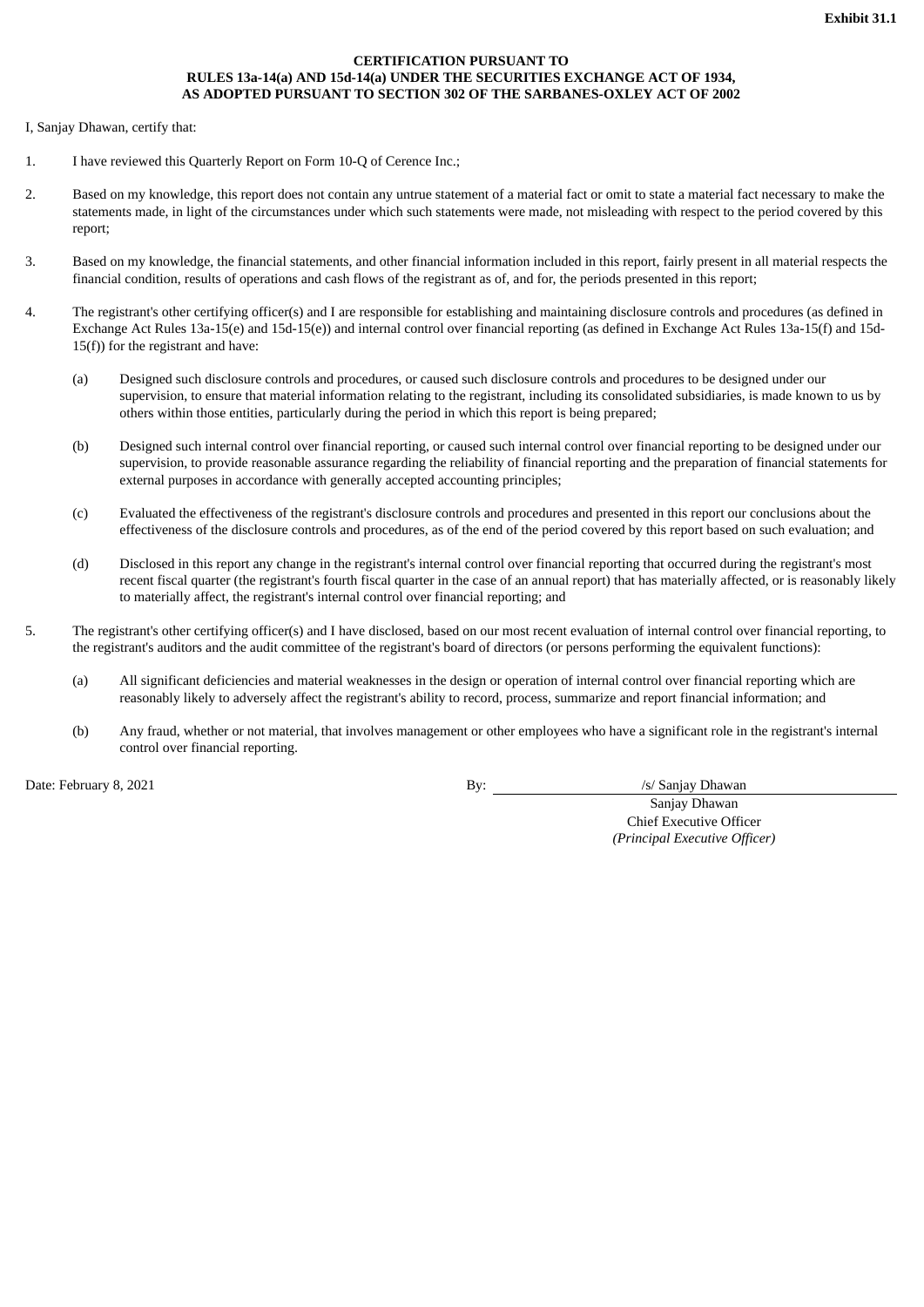# **CERTIFICATION PURSUANT TO RULES 13a-14(a) AND 15d-14(a) UNDER THE SECURITIES EXCHANGE ACT OF 1934, AS ADOPTED PURSUANT TO SECTION 302 OF THE SARBANES-OXLEY ACT OF 2002**

<span id="page-57-0"></span>I, Mark Gallenberger, certify that:

- 1. I have reviewed this Quarterly Report on Form 10-Q of Cerence Inc.;
- 2. Based on my knowledge, this report does not contain any untrue statement of a material fact or omit to state a material fact necessary to make the statements made, in light of the circumstances under which such statements were made, not misleading with respect to the period covered by this report;
- 3. Based on my knowledge, the financial statements, and other financial information included in this report, fairly present in all material respects the financial condition, results of operations and cash flows of the registrant as of, and for, the periods presented in this report;
- 4. The registrant's other certifying officer(s) and I are responsible for establishing and maintaining disclosure controls and procedures (as defined in Exchange Act Rules 13a-15(e) and 15d-15(e)) and internal control over financial reporting (as defined in Exchange Act Rules 13a-15(f) and 15d- $15(f)$ ) for the registrant and have:
	- (a) Designed such disclosure controls and procedures, or caused such disclosure controls and procedures to be designed under our supervision, to ensure that material information relating to the registrant, including its consolidated subsidiaries, is made known to us by others within those entities, particularly during the period in which this report is being prepared;
	- (b) Designed such internal control over financial reporting, or caused such internal control over financial reporting to be designed under our supervision, to provide reasonable assurance regarding the reliability of financial reporting and the preparation of financial statements for external purposes in accordance with generally accepted accounting principles;
	- (c) Evaluated the effectiveness of the registrant's disclosure controls and procedures and presented in this report our conclusions about the effectiveness of the disclosure controls and procedures, as of the end of the period covered by this report based on such evaluation; and
	- (d) Disclosed in this report any change in the registrant's internal control over financial reporting that occurred during the registrant's most recent fiscal quarter (the registrant's fourth fiscal quarter in the case of an annual report) that has materially affected, or is reasonably likely to materially affect, the registrant's internal control over financial reporting; and
- 5. The registrant's other certifying officer(s) and I have disclosed, based on our most recent evaluation of internal control over financial reporting, to the registrant's auditors and the audit committee of the registrant's board of directors (or persons performing the equivalent functions):
	- (a) All significant deficiencies and material weaknesses in the design or operation of internal control over financial reporting which are reasonably likely to adversely affect the registrant's ability to record, process, summarize and report financial information; and
	- (b) Any fraud, whether or not material, that involves management or other employees who have a significant role in the registrant's internal control over financial reporting.

Date: February 8, 2021 <br>By: /s/ Mark Gallenberger

Mark Gallenberger Chief Financial Officer *(Principal Financial Officer)*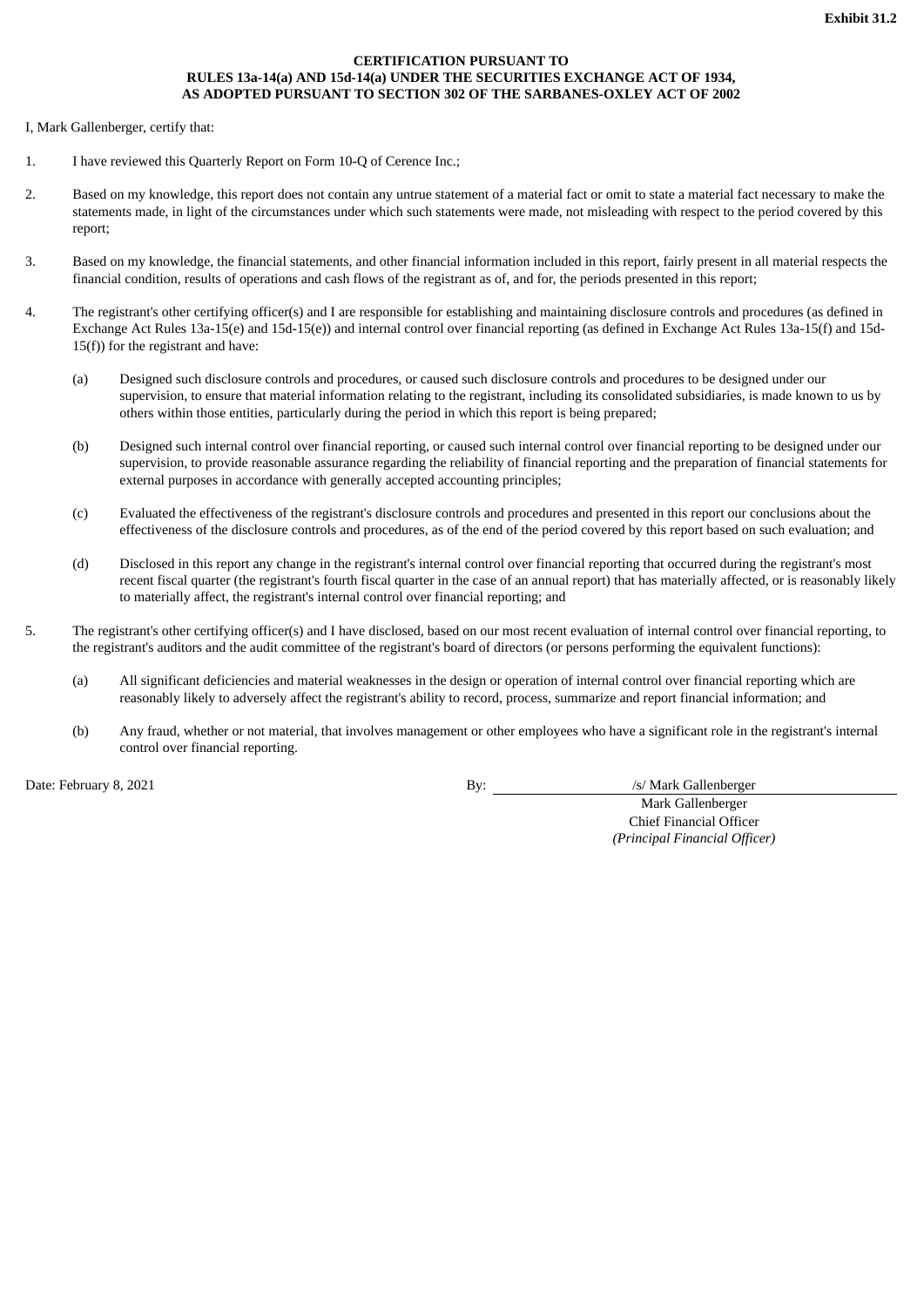# **CERTIFICATION PURSUANT TO 18 U.S.C. SECTION 1350, AS ADOPTED PURSUANT TO SECTION 906 OF THE SARBANES-OXLEY ACT OF 2002**

<span id="page-58-0"></span>In connection with the Quarterly Report of Cerence Inc. (the "Company") on Form 10-Q for the period ending December 31, 2020 as filed with the Securities and Exchange Commission on the date hereof (the "Report"), I certify, pursuant to 18 U.S.C. § 1350, as adopted pursuant to § 906 of the Sarbanes-Oxley Act of 2002, that:

- (1) The Report fully complies with the requirements of section 13(a) or 15(d) of the Securities Exchange Act of 1934; and
- (2) The information contained in the Report fairly presents, in all material respects, the financial condition and result of operations of the Company.

Date: February 8, 2021 **By:** *By: Islamic By: By: Islamic By: Islamic By: Islamic By: Islamic By: Islamic By: Islamic By: Islamic By: Islamic By: Islamic By: Islamic By: Islamic By: Islamic By:* 

Sanjay Dhawan Chief Executive Officer *(Principal Executive Officer)*